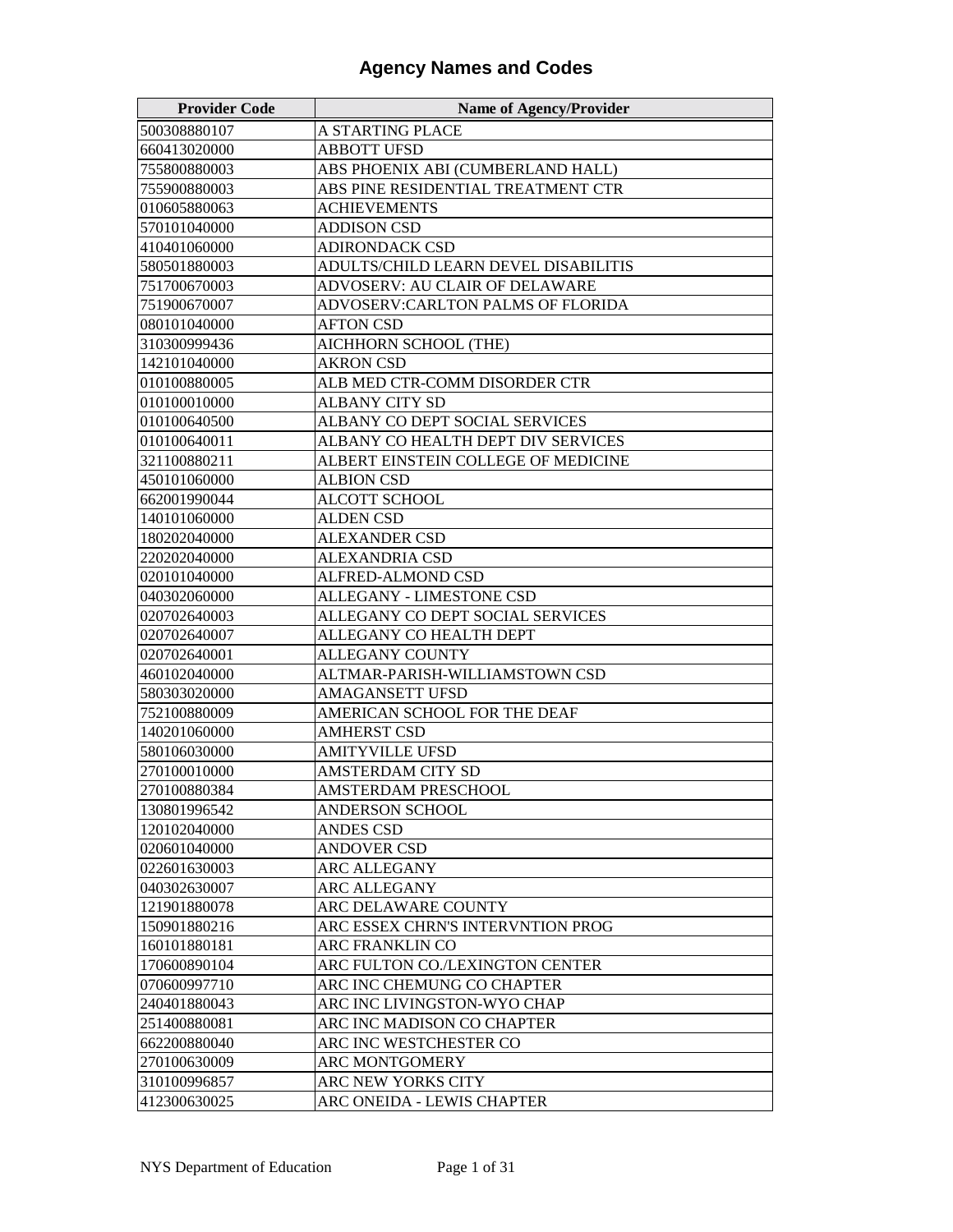| <b>Provider Code</b> | <b>Name of Agency/Provider</b>                            |
|----------------------|-----------------------------------------------------------|
| 441000997719         | ARC ORANGE COUNTY CHAPTER                                 |
| 450101880048         | ARC ORLEANS CO (RAINBOW PRESCHOOL)                        |
| 480102880082         | ARC PUTNAM CO CHAPTER                                     |
| 500308990003         | ARC ROCKLAND CO CHAP                                      |
| 521301890007         | ARC SARATOGA                                              |
| 561006880001         | ARC SENECA COUNTY                                         |
| 511301880387         | ARC ST LAWRENCE CO NYSARC, INC PINE                       |
| 570302880012         | <b>ARC STEUBEN</b>                                        |
| 630902890121         | ARC WARREN/WASHINGTON CO                                  |
| 650101990003         | ARC WAYNE COUNTY CHAPTER INC                              |
| 680601880327         | ARC YATES COUNTY                                          |
| 620901999364         | ARC-ULSTER COUNTY-BROOKSIDE SCHOOL                        |
| 660405030000         | <b>ARDSLEY UFSD</b>                                       |
| 640101040000         | <b>ARGYLE CSD</b>                                         |
| 571901040000         | <b>ARKPORT CSD</b>                                        |
| 131601060000         | <b>ARLINGTON CSD</b>                                      |
| 310200880357         | ASSN TO BENEFIT CHILDREN (MERRICAT C                      |
| 342800997750         | ASSOC ADVCMNT BLND & RETRD:NY CHILD                       |
| 280207880001         | ASSOC CHILDRN WITH DOWN'S SYND                            |
| 280504880006         | ASSOC CHILDRN WITH DOWN'S SYND                            |
| 310200999791         | ASSOC IN MANHATTAN FOR AUTISTIC CHLD                      |
| 310200880103         | ASSOC IN MANHATTAN-AUTISTIC CHLDRN                        |
| 131801998687         | ASTOR HOME FOR CHLDRN (THE) (DAY)                         |
| 131500990043         | ASTOR LEARNING CTR (THE) RESIDENTIAL                      |
| 131802990006         | ASTOR LEARNING CTR (THE) RESIDENTIAL                      |
| 670201060000         | <b>ATTICA CSD</b>                                         |
| 050100010000         | <b>AUBURN CITY SD</b>                                     |
| 332100880006         | AUDITORY/ORAL LEARNING CENTER (THE)                       |
| 421800680004         | AURORA OF CENTRAL NY INC                                  |
| 090201040000         | <b>AUSABLE VALLEY CSD</b>                                 |
| 750000670027         | AUSTINE SCHOOL FOR THE DEAF                               |
| 140203680008         | AUTISTIC SERVICES INC                                     |
| 142601680005         | AUTISTIC SERVICES INC                                     |
| 491302060000         | AVERILL PARK CSD                                          |
| 570201040000         | <b>AVOCA CSD</b>                                          |
| 240101040000         | <b>AVON CSD</b>                                           |
| 310600880029         | <b>BABIES PREP SCHOOL, INC</b>                            |
| 580101030000         | <b>BABYLON UFSD</b>                                       |
| 080201040000         | <b>BAINBRIDGE-GUILFORD CSD</b>                            |
| 753700670014         | <b>BAIRD CENTER (THE)</b>                                 |
| 332100227824         | <b>BAIS YAAKOV ACAD</b>                                   |
| 141800137227         | <b>BAKER VICTORY SVCS</b>                                 |
| 280210030000         | <b>BALDWIN UFSD</b>                                       |
| 420901060000         | <b>BALDWINSVILLE CSD</b>                                  |
| 521301060000         | <b>BALLSTON SPA CSD</b>                                   |
| 752900672902         | <b>BANCROFT SCHOOL (THE)</b>                              |
| 310300996728         | <b>BANK STREET SCHOOL FOR CHLDRN</b>                      |
| 401301040000         | <b>BARKER CSD</b>                                         |
| 357800010000         | <b>BASIS HS DISTRICT OFFICE</b>                           |
| 180300010000         | <b>BATAVIA CITY SD</b><br><b>BATEMAN THERAPY SERVICES</b> |
| 430300880003         |                                                           |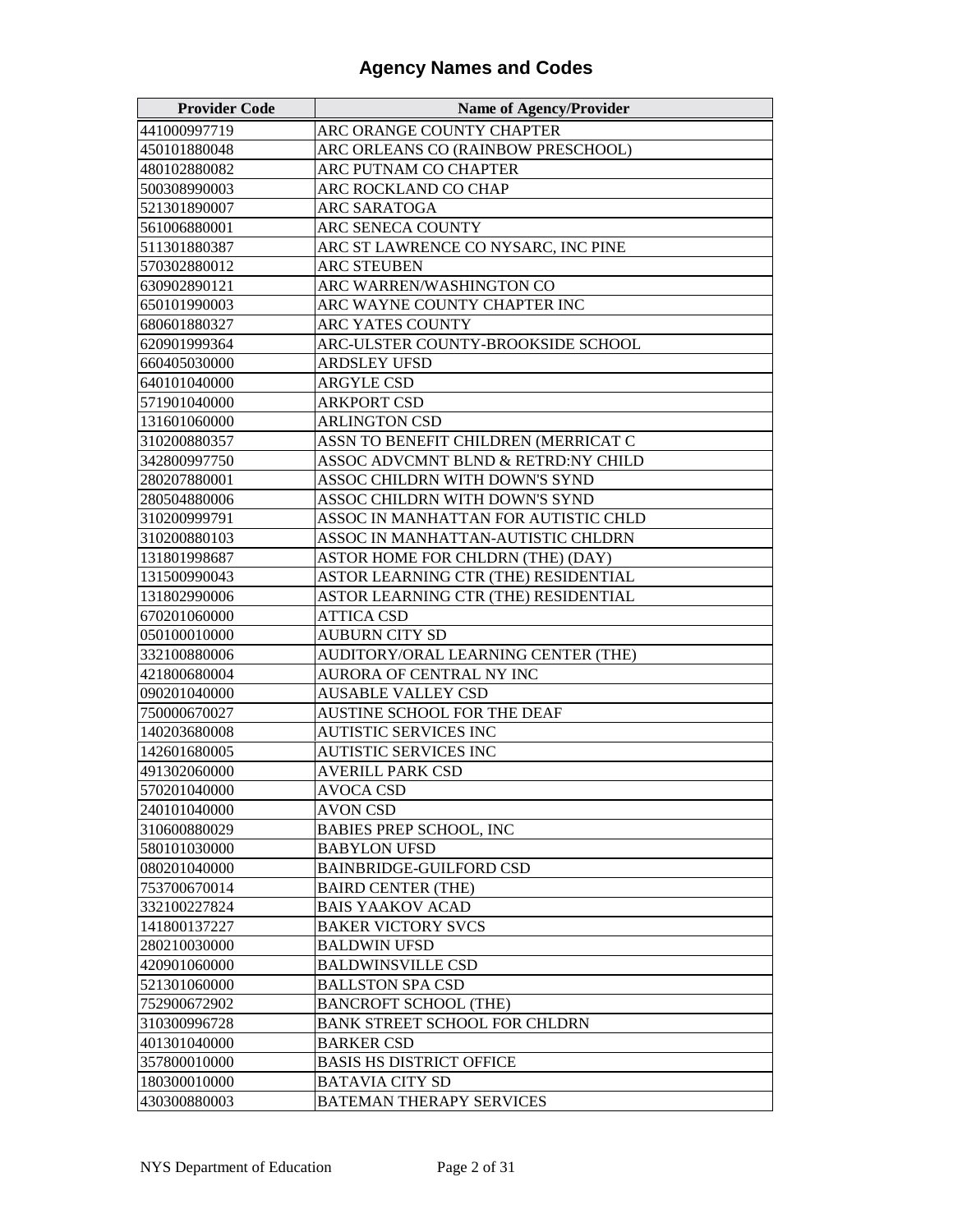| <b>Provider Code</b> | <b>Name of Agency/Provider</b>           |
|----------------------|------------------------------------------|
| 570302060000         | <b>BATH CSD</b>                          |
| 580501030000         | <b>BAY SHORE UFSD</b>                    |
| 580505020000         | <b>BAYPORT-BLUE POINT UFSD</b>           |
| 332200888281         | <b>BEACHBROOK NURSERY SCHOOL</b>         |
| 130200010000         | <b>BEACON CITY SD</b>                    |
| 231301040000         | <b>BEAVER RIVER CSD</b>                  |
| 660102060000         | <b>BEDFORD CSD</b>                       |
| 090301060000         | <b>BEEKMANTOWN CSD</b>                   |
| 020801040000         | <b>BELFAST CSD</b>                       |
| 220909040000         | <b>BELLEVILLE HENDERSON CSD</b>          |
| 280207020000         | <b>BELLMORE UFSD</b>                     |
| 280253070000         | BELLMORE-MERRICK CENTRAL HS DISTRICT     |
| 061001040000         | <b>BEMUS POINT CSD</b>                   |
| 222000100007         | BENCHMARK FAMILY SERVICES INC            |
| 230901100005         | BENCHMARK FAMILY SERVICES INC            |
| 620600880007         | BENEDICTINE HOSPITAL DEPT COMM DIS       |
| 754100880008         | BENEDICTINE SCHOOL FOR EXCEPTIONAL       |
| 752100672110         | <b>BENHAVEN SCHOOL</b>                   |
| 753800880012         | <b>BENNINGTON SCHOOL INC</b>             |
| 752700672701         | <b>BERKSHIRE LEARNING CTR</b>            |
| 752700672724         | <b>BERKSHIRE MEADOWS</b>                 |
| 100308020000         | <b>BERKSHIRE UFSD</b>                    |
| 490101040000         | <b>BERLIN CSD</b>                        |
| 342400929455         | BERNARD FINESON DVLPMNTL CTR             |
| 010201040000         | BERNE-KNOX-WESTERLO CSD                  |
| 591401880109         | <b>BEST FRIENDS SERVICES INC</b>         |
| 010306060000         | <b>BETHLEHEM CSD</b>                     |
| 280521030000         | <b>BETHPAGE UFSD</b>                     |
| 342500880016         | <b>BILINGUAL SEIT INC</b>                |
| 331400880021         | <b>BINEINU CHILD CENTER</b>              |
| 030200010000         | <b>BINGHAMTON CITY SD</b>                |
| 342900880017         | <b>BIRCH SCH-EARLY CHILD CTR</b>         |
| 441600145069         | BISHOP DUNN MEMORIAL SCHOOL              |
| 661905020000         | BLIND BROOK-RYE UFSD                     |
| 660801880003         | BLYTHEDALE CHILDREN'S HOSPITAL           |
| 019000000000         | BOCES ALBANY-SCHOH-SCHENECTADY-SARAT     |
| 039000000000         | BOCES BROOME-DELAWARE-TIOGA              |
| 049000000000         | BOCES CATTAR-ALLEGANY-ERIE-WYOMING       |
| 059000000000         | BOCES CAYUGA-ONONDAGA                    |
| 099000000000         | BOCES CLINTON-ESSEX-WARREN-WASHING       |
| 129000000000         | BOCES DELAW-CHENANGO-MADISON-OTSEGO      |
| 139000000000         | <b>BOCES DUTCHESS</b>                    |
| 589100000000         | <b>BOCES EASTERN SUFFOLK (SUFFOLK I)</b> |
| 149100000000         | <b>BOCES ERIE 1</b>                      |
| 149200000000         | BOCES ERIE 2-CHAUTAUQUA-CATTARAUGUS      |
| 169000000000         | BOCES FRANKLIN-ESSEX-HAMILTON            |
| 249000000000         | <b>BOCES GENESEE VALLEY</b>              |
| 209000000000         | BOCES HAMILTON-FULTON-MONTGOMERY         |
| 219000000000         | BOCES HERK-FULTON-HAMILTON-OTSEGO        |
| 229000000000         | BOCES JEFFER-LEWIS-HAMIL-HERK-ONEIDA     |
| 259000000000         | <b>BOCES MADISON-ONEIDA</b>              |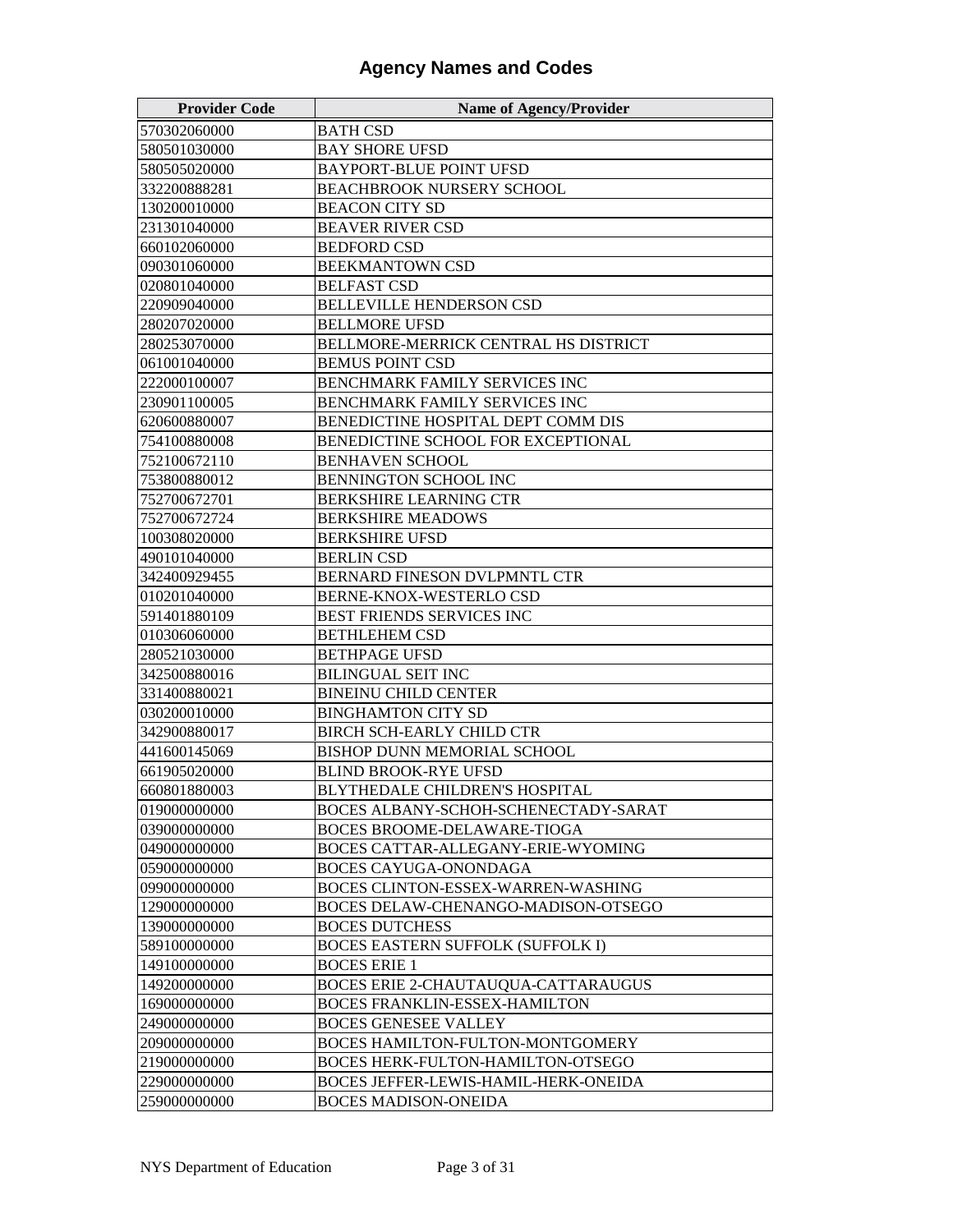| <b>Provider Code</b> | <b>Name of Agency/Provider</b>           |
|----------------------|------------------------------------------|
| 269100000000         | <b>BOCES MONROE 1</b>                    |
| 269200000000         | <b>BOCES MONROE 2-ORLEANS</b>            |
| 289000000000         | <b>BOCES NASSAU</b>                      |
| 419000000000         | BOCES ONEIDA-HERKIMER-MADISON            |
| 429000000000         | BOCES ONONDAGA-CORTLAND-MADISON          |
| 439000000000         | BOCES ONTAR-SENEC-YATES-CAYUGA-WAYNE     |
| 449000000000         | <b>BOCES ORANGE-ULSTER</b>               |
| 459000000000         | <b>BOCES ORLEANS-NIAGARA</b>             |
| 469000000000         | <b>BOCES OSWEGO</b>                      |
| 199000000000         | BOCES OTSEGO-DELAW-SCHOHARIE-GREENE      |
| 489000000000         | <b>BOCES PUTNAM-NORTHERN WESTCHESTER</b> |
| 499000000000         | <b>BOCES QUESTAR III (R-C-G)</b>         |
| 509000000000         | <b>BOCES ROCKLAND</b>                    |
| 559000000000         | BOCES SCHUYLER-CHEMUNG-TIOGA             |
| 669000000000         | <b>BOCES SOUTHERN WESTCHESTER</b>        |
| 519000000000         | <b>BOCES ST LAWRENCE-LEWIS</b>           |
| 579000000000         | <b>BOCES STEUBEN-ALLEGANY</b>            |
| 599000000000         | <b>BOCES SULLIVAN</b>                    |
| 619000000000         | <b>BOCES TOMPKINS-SENECA-TIOGA</b>       |
| 629000000000         | <b>BOCES ULSTER</b>                      |
| 649000000000         | BOCES WASHING-SARA-WAR-HAMLTN-ESSEX      |
| 589300000000         | <b>BOCES WESTERN SUFFOLK (SUFFOLK 3)</b> |
| 022902040000         | <b>BOLIVAR-RICHBURG CSD</b>              |
| 630101040000         | <b>BOLTON CSD</b>                        |
| 750000880087         | <b>BONNIE BRAE SCHOOL</b>                |
| 140201880004         | BORNHAVA SPEC E C L -WEST NY             |
| 140600880214         | BORNHAVA SPEC E C L -WEST NY             |
| 750000670023         | <b>BOSTON HIGASHI SCHOOL</b>             |
| 570401040000         | <b>BRADFORD CSD</b>                      |
| 510101040000         | <b>BRASHER FALLS CSD</b>                 |
| 753700880011         | <b>BRATTLEBORO RETREAT</b>               |
| 752400880003         | <b>BREHM PREPARATORY SCHOOL</b>          |
| 580512030000         | <b>BRENTWOOD UFSD</b>                    |
| 480601060000         | <b>BREWSTER CSD</b>                      |
| 661402020000         | <b>BRIARCLIFF MANOR UFSD</b>             |
| 580909020000         | BRIDGEHAMPTON UFSD                       |
| 212001040000         | BRIDGEWATER-WEST WINFIELD CSD (MT. M     |
| 131601880003         | BRIGHT BEGINNINGS FAMILY SERVICES        |
| 431701880009         | BRIGHT START PEDIATRIC SERVICES          |
| 260101060000         | <b>BRIGHTON CSD</b>                      |
| 171102040000         | <b>BROADALBIN-PERTH CSD</b>              |
| 261801060000         | <b>BROCKPORT CSD</b>                     |
| 062301040000         | <b>BROCTON CSD</b>                       |
| 327700010000         | BRONX ALTERNATIVE SCHOOLS                |
| 327500010000         | BRONX DISTRICT 75                        |
| 327800010000         | <b>BRONX HS DISTRICT OFFICE</b>          |
| 321100880056         | BRONX LEBANON HOSP CTR NEURODEVELOPM     |
| 320800880098         | BRONX ORGANIZATION FOR THE LEARNING      |
| 660303030000         | BRONXVILLE UFSD                          |
| 250109040000         | <b>BROOKFIELD CSD</b>                    |
| 580203020000         | BROOKHAVEN-COMSEWOGUE UFSD               |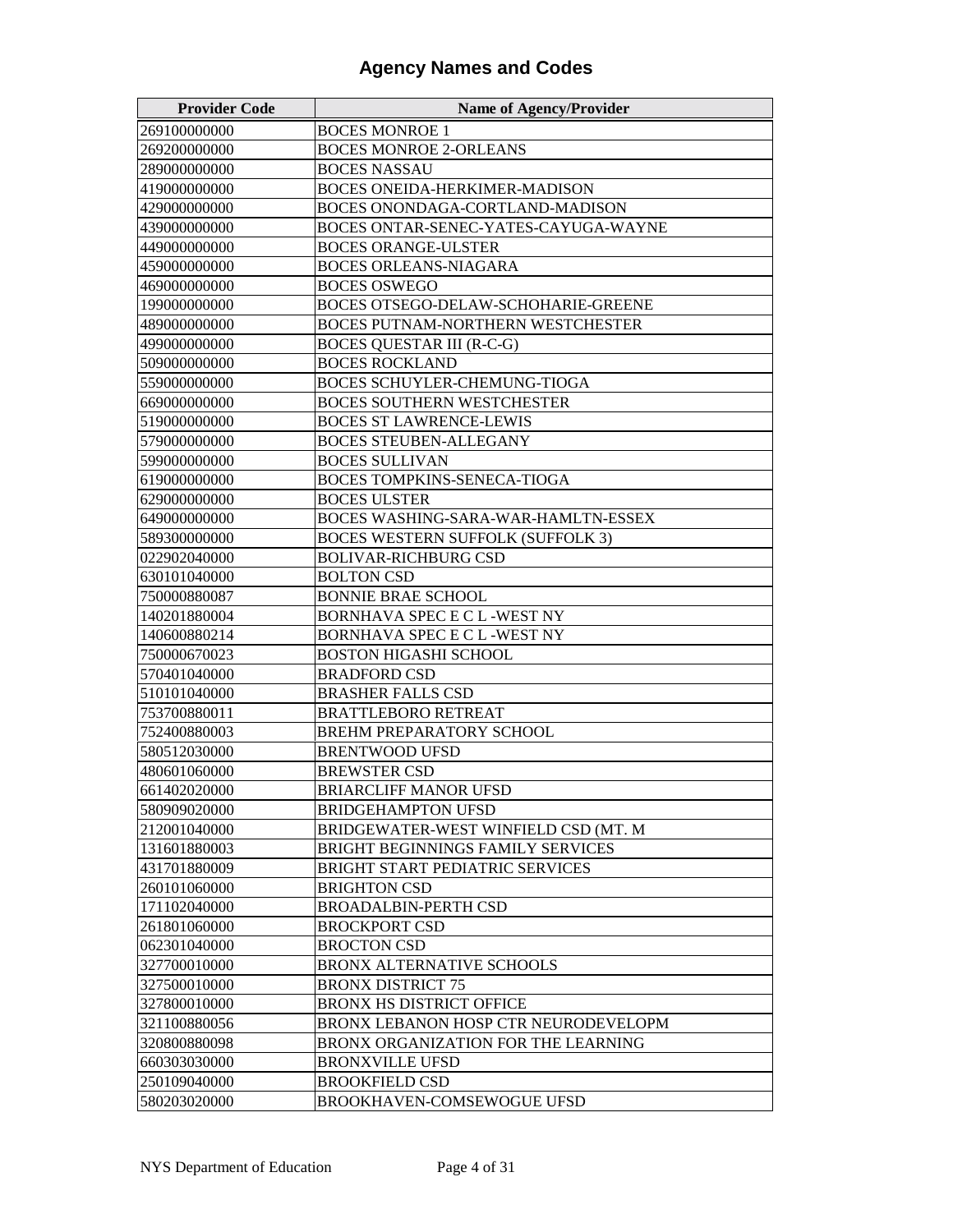| <b>Provider Code</b> | <b>Name of Agency/Provider</b>        |
|----------------------|---------------------------------------|
| 337700010000         | <b>BROOKLYN ALTERNATIVE SCHOOLS</b>   |
| 337500010000         | <b>BROOKLYN DISTRICT 75</b>           |
| 331900928193         | BROOKLYN DVLPMNTL CTR                 |
| 331500880243         | BROOKLYN HEIGHTS MONTESSORI SCHOOL    |
| 337800010000         | <b>BROOKLYN HS DISTRICT OFFICE</b>    |
| 332100990031         | BROOKLYN SCH FOR SPECIAL CHLDN        |
| 331300880027         | <b>BROOKWOOD CHILD CARE</b>           |
| 030200640005         | <b>BROOME CO DEPT SOCIAL SERVICES</b> |
| 030200640009         | <b>BROOME CO HEALTH DEPT</b>          |
| 031502928194         | <b>BROOME DVLPMNTL CTR</b>            |
| 753600880004         | <b>BROWN SCHOOLS TEXAS</b>            |
| 332300880099         | <b>BRUNER DEV DISABILITY PRE-SCH</b>  |
| 490202040000         | <b>BRUNSWICK CSD (BRITTONKILL)</b>    |
| 161601040000         | <b>BRUSHTON-MOIRA CSD</b>             |
| 140600010000         | <b>BUFFALO CITY SD</b>                |
| 140600880472         | BUFFALO HEARING & SPEECH CTR INC      |
| 580410880236         | <b>BUILDING BLOCKS PRE-SCHOOL</b>     |
| 300000010160         | <b>BUREAU OF HH &amp; VI</b>          |
| 520101060000         | BURNT HILLS-BALLSTON LAKE CSD         |
| 661201060000         | <b>BYRAM HILLS CSD</b>                |
| 180701040000         | <b>BYRON-BERGEN CSD</b>               |
| 190301040000         | <b>CAIRO-DURHAM CSD</b>               |
| 240201040000         | CALEDONIA-MUMFORD CSD                 |
| 641610040000         | <b>CAMBRIDGE CSD</b>                  |
| 641610880402         | CAMBRIDGE EARLY YEARS PROGRAM         |
| 410601040000         | <b>CAMDEN CSD</b>                     |
| 570603040000         | CAMPBELL-SAVONA CSD                   |
| 270301040000         | <b>CANAJOHARIE CSD</b>                |
| 430300050000         | CANANDAIGUA CITY SD                   |
| 331800880087         | CANARSIE CHLDHD CTR                   |
| 021102040000         | CANASERAGA CSD                        |
| 250901060000         | <b>CANASTOTA CSD</b>                  |
| 600301040000         | <b>CANDOR CSD</b>                     |
| 570701040000         | CANISTEO CSD                          |
| 140600137080         | CANTALICIAN CTR SCHOOL                |
| 510201060000         | <b>CANTON CSD</b>                     |
| 491700880269         | CAPITAL DISTRICT BEGINNINGS INC       |
| 132201998894         | CARDINAL HAYES SCHOOL FOR SPEC CHLDR  |
| 280411030000         | <b>CARLE PLACE UFSD</b>               |
| 480102060000         | <b>CARMEL CSD</b>                     |
| 342900630001         | <b>CAROL'S EDUCARE</b>                |
| 010605998022         | CARONDELET EDUCATIONAL CENTER         |
| 222201060000         | CARTHAGE CSD                          |
| 060401040000         | CASSADAGA VALLEY CSD                  |
| 031601630007         | <b>CATHOLIC CHARITIES</b>             |
| 421800890220         | CATHOLIC CHARITIES OF SYRACUSE        |
| 050401040000         | CATO-MERIDIAN CSD                     |
| 190401060000         | <b>CATSKILL CSD</b>                   |
| 042400640007         | CATTARAUGUS CO DEPT SOCIAL SERVICES   |
| 042301040000         | CATTARAUGUS CSD                       |
| 042400997707         | CATTARAUGUS REHAB CTR                 |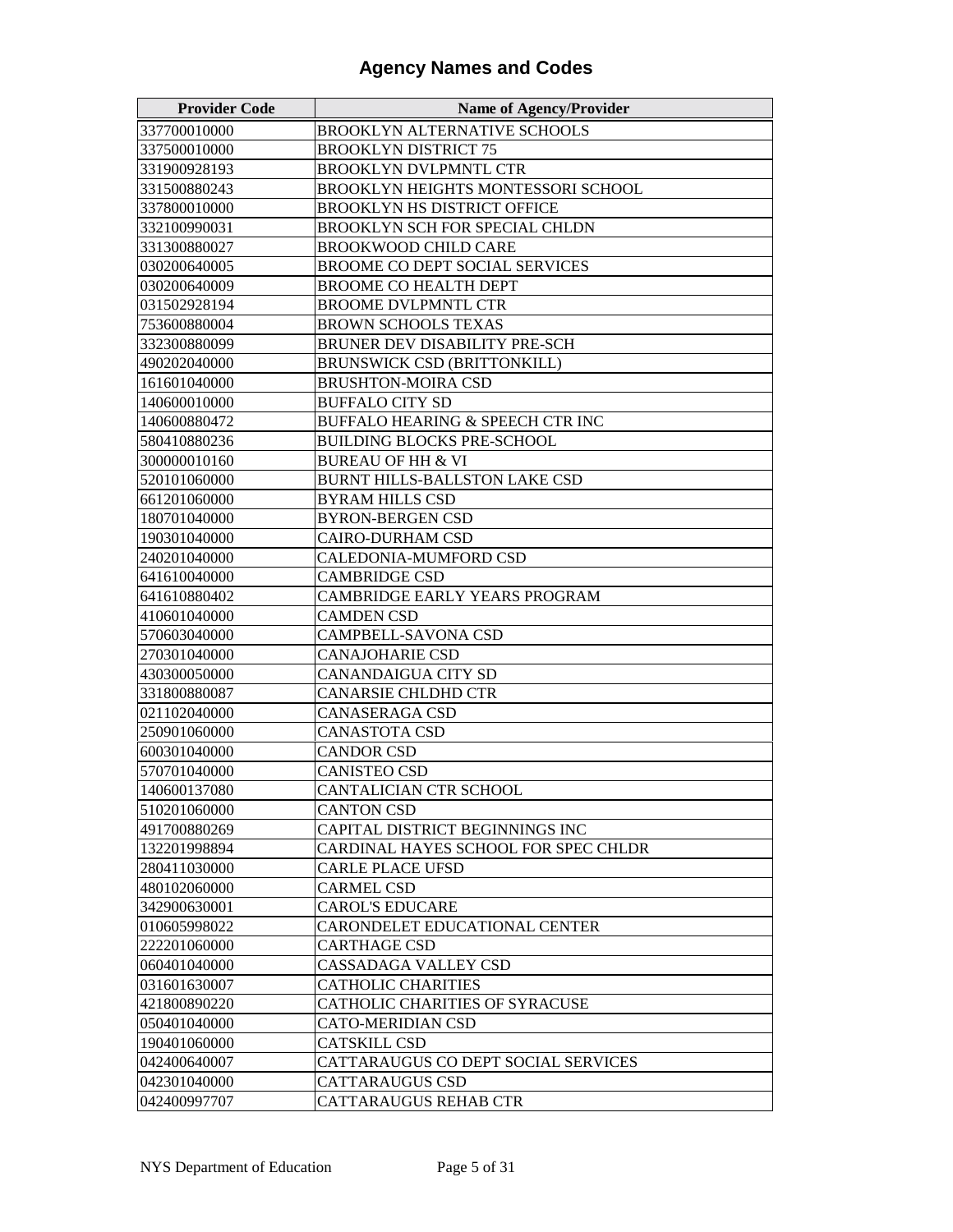| <b>Provider Code</b> | <b>Name of Agency/Provider</b>           |
|----------------------|------------------------------------------|
| 042302040000         | CATTARAUGUS-LITTLE VALLEY CSD            |
| 050100640009         | CAYUGA CO DEPT SOCIAL SERVICES           |
| 250201060000         | CAZENOVIA CSD                            |
| 752000880003         | CEDU                                     |
| 660301880003         | CENTER FOR AUTISM & RELATED DISORDER     |
| 342800880383         | CENTER FOR CHILD DEVELOPMENT             |
| 580507880004         | <b>CENTER FOR EARLY INTERVENTION</b>     |
| 412300630007         | <b>CENTRAL ASSOC FOR BLIND</b>           |
| 580513030000         | CENTRAL ISLIP UFSD                       |
| 580403880006         | <b>CENTRAL PARK THERAPY INC</b>          |
| 660407880024         | CENTRAL SPEECH LANGUAGE PATHOLOGY        |
| 460801060000         | CENTRAL SQUARE CSD                       |
| 332000880430         | CHALLENGE INFANT DEVELOPMENT CTR         |
| 310500880106         | CHAMA SPECIAL EDUCATION PROGRAM          |
| 310300880364         | CHAMP MORNINGSIDE CHILDRENS CENTER       |
| 661004060000         | <b>CHAPPAQUA CSD</b>                     |
| 750000880105         | CHARLES HAYDEN GOODWILL INN SCHOOL       |
| 342900880127         | <b>CHARLES R DREW DAY CARE CTR</b>       |
| 120401040000         | <b>CHARLOTTE VALLEY CSD</b>              |
| 160801040000         | <b>CHATEAUGAY CSD</b>                    |
| 101001040000         | <b>CHATHAM CSD</b>                       |
| 060503640012         | CHAUTAUQUA CO DEPT SOCIAL SERVICES       |
| 060503040000         | CHAUTAUQUA LAKE CSD                      |
| 090601020000         | CHAZY UFSD                               |
| 140701060000         | <b>CHEEKTOWAGA CSD</b>                   |
| 140702030000         | CHEEKTOWAGA-MARYVALE UFSD                |
| 140709030000         | <b>CHEEKTOWAGA-SLOAN UFSD</b>            |
| 070600640013         | CHEMUNG CO DEPT SOCIAL SERVICES          |
| 081200640003         | CHENANGO CO DEPT SOCIAL SERVICES         |
| 030101060000         | <b>CHENANGO FORKS CSD</b>                |
| 030701060000         | CHENANGO VALLEY CSD                      |
| 472202040000         | CHERRY VALLEY-SPRINGFIELD CSD            |
| 440201020000         | <b>CHESTER UFSD</b>                      |
| 280201880004         | <b>CHILD &amp; PARENT SERVICES</b>       |
| 580512880009         | CHILD & PARENT SERVICES, BILINGUALS      |
| 310200880143         | CHILD DEV CTR NURSERY SCHOOL             |
| 500402880016         | CHILD DEVELOPMENT CTR (ROCKLAND CTY)     |
| 580301880003         | CHILD DEVELOPMENT CTR OF HAMPTONS        |
| 342800990081         | CHILD DVLPMNT CTR - VIS IMPAIRED         |
| 310200998057         | CHILD SCHOOL (THE)                       |
| 310200998065         | CHILD SCHOOL (THE)                       |
| 353100880224         | CHILD STUDY CTR OF NY                    |
| 353100880035         | CHILDREN AT PLAY EARLY INTER. CENTER     |
| 621601998088         | CHILDREN'S ANNEX, INC. (THE)             |
| 331700880042         | CHILDREN'S CENTER FOR EARLY LEARNING     |
| 755800880004         | <b>CHILDREN'S COMPREHENSIVE SERVICES</b> |
| 310200880039         | CHILDREN'S EVALUATION INC                |
| 131101880408         | CHILDRENS EXPRESS LEARNING CTR           |
| 331300880017         | CHILDREN'S HOME INTERVENTION PROGRAM     |
| 620600997425         | CHILDRENS HOME KINGSTON GROVE ST ACA     |
| 030701998858         | CHILDREN'S HOME OF WYOMING CONF          |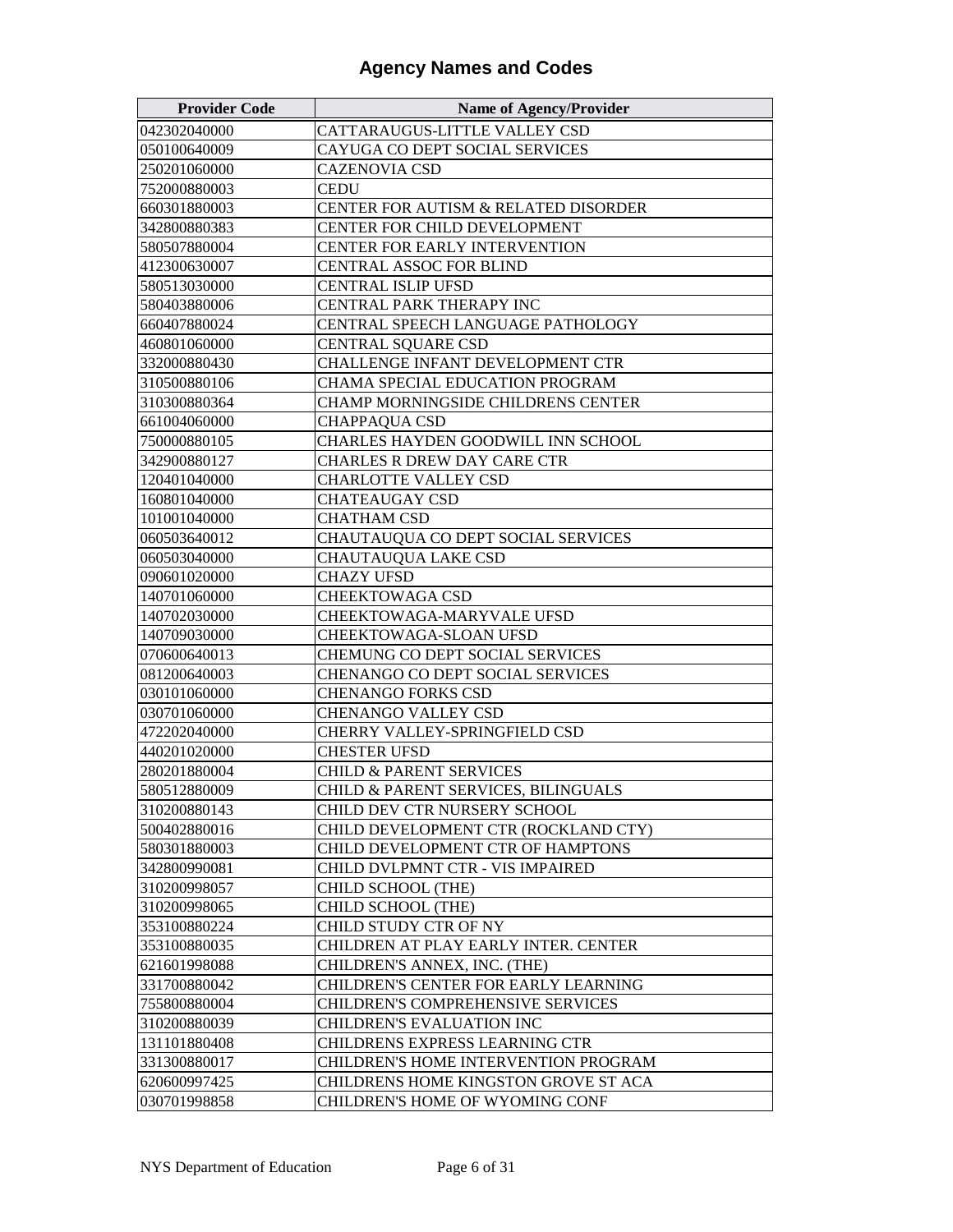| <b>Provider Code</b> | <b>Name of Agency/Provider</b>         |
|----------------------|----------------------------------------|
| 140600880019         | <b>CHILDREN'S REHAB CTR</b>            |
| 030701998080         | CHILDREN'S UNIT FOR TREATMENT & EVAL   |
| 140600880003         | CHILDRNS HOSP BUF-THRPTC PRE-S         |
| 142500880007         | CHILDSCOPE INC                         |
| 251601060000         | <b>CHITTENANGO CSD</b>                 |
| 530600880330         | CHRIST CHURCH DAY CARE                 |
| 310200997852         | CHURCHILL SCHOOL (THE)                 |
| 261501060000         | CHURCHVILLE-CHILI CSD                  |
| 110101040000         | <b>CINCINNATUS CSD</b>                 |
| 300000010061         | CITY-WIDE PROGRAMS UNIT-DISTRICT 75    |
| 140801060000         | <b>CLARENCE CSD</b>                    |
| 310200880004         | CLARKE NYC AUDITORY/ORAL CENTER        |
| 752700880009         | CLARKE SCHOOL OF THE DEAF              |
| 500101060000         | <b>CLARKSTOWN CSD</b>                  |
| 661401997756         | CLEAR VIEW SCHOOL (THE)                |
| 580801997644         | <b>CLEARY SCHOOL - DEAF</b>            |
| 140703020000         | CLEVELAND HILL UFSD                    |
| 510401040000         | <b>CLIFTON-FINE CSD</b>                |
| 431701880007         | CLINICAL ASSOC OF THE FINGER LAKES     |
| 091200640015         | <b>CLINTON CO DEPT SOCIAL SERVICES</b> |
| 411101060000         | <b>CLINTON CSD</b>                     |
| 650301040000         | <b>CLYDE-SAVANNAH CSD</b>              |
| 060701040000         | CLYMER CSD                             |
| 420411880007         | CNY SPEECH LANGUAGE CONSULTANTS        |
| 101300880231         | COARC                                  |
| 010802997757         | COBB MEMORIAL SCHOOL                   |
| 541102060000         | COBLESKILL-RICHMONDVILLE CSD           |
| 010500010000         | COHOES CITY SD                         |
| 580402060000         | COLD SPRING HARBOR CSD                 |
| 510501040000         | COLTON-PIERREPONT CSD                  |
| 101300640003         | COLUMBIA CO DEPT SOCIAL SERVICES       |
| 353100997023         | COMM RESOURCE CTR-DISABLED CHILDREN    |
| 580410880007         | COMMACK CTR FOR SPEECH & HEARING DIS   |
| 580410030000         | <b>COMMACK UFSD</b>                    |
| 261301880004         | COMMUNICATION CTR HEARING AND SPEECH   |
| 580410880011         | COMMUNICATION REMEDIATION PC           |
| 321100890126         | COMMUNITY RESOURCE CENTER - WM A B     |
| 752900672903         | COMMUNITY SCH OF BERGEN COUNTY (THE)   |
| 421800880004         | CONNECTIONS FAMILY CTR SPEECH LANG     |
| 580507060000         | CONNETQUOT CSD                         |
| 310200880027         | COOKE FOUNDATION FOR SPECIAL ED        |
| 471701040000         | COOPERSTOWN CSD                        |
| 230201040000         | <b>COPENHAGEN CSD</b>                  |
| 580105030000         | <b>COPIAGUE UFSD</b>                   |
| 520401040000         | <b>CORINTH CSD</b>                     |
| 753300880006         | <b>CORNELL ABRAXAS</b>                 |
| 571000010000         | <b>CORNING CITY SD</b>                 |
| 440301060000         | <b>CORNWALL CSD</b>                    |
| 110200010000         | <b>CORTLAND CITY SD</b>                |
| 110200640017         | CORTLAND CO DEPT SOCIAL SERVICES       |
| 110200640009         | CORTLAND CO HEALTH DEPT                |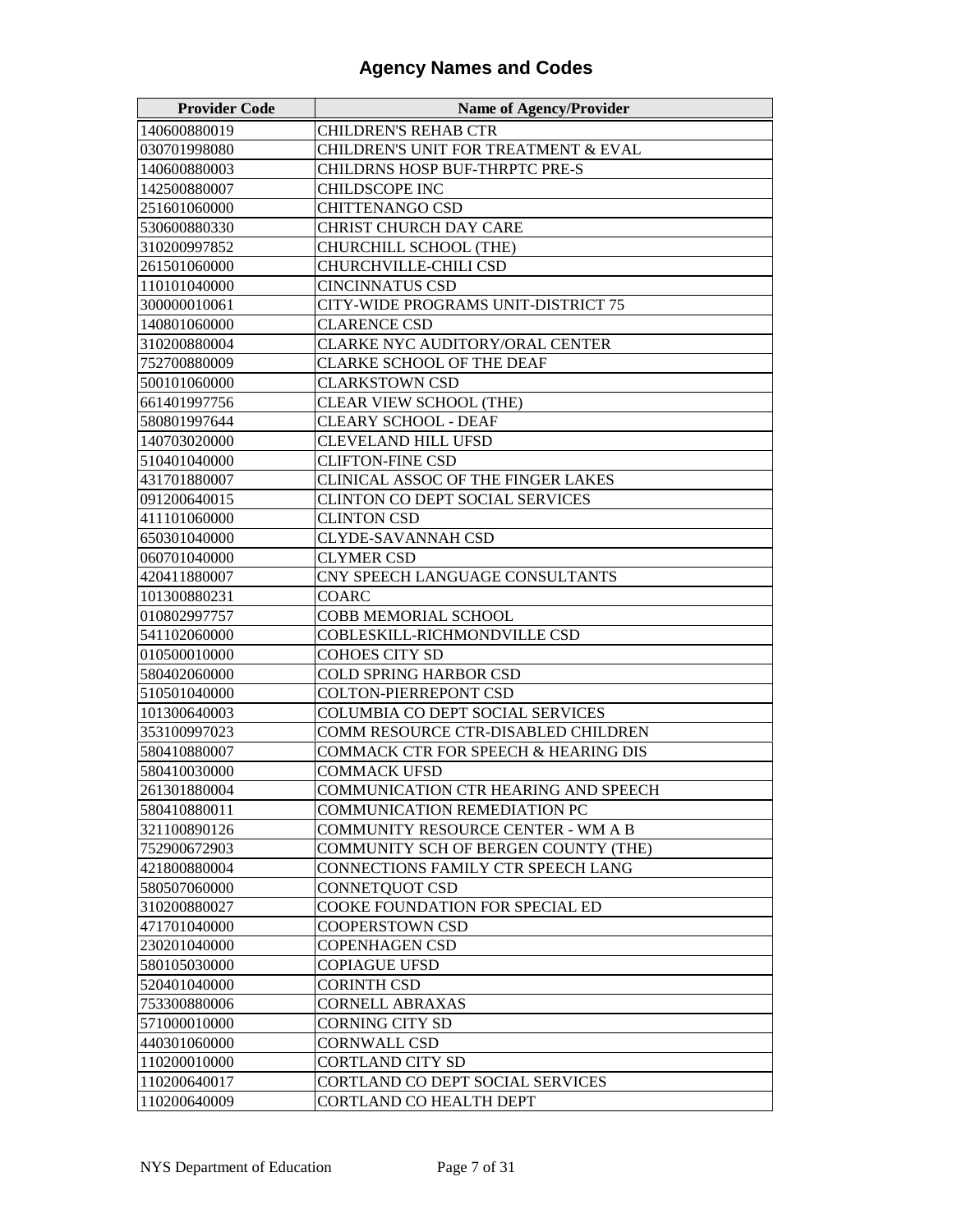| <b>Provider Code</b> | <b>Name of Agency/Provider</b> |
|----------------------|--------------------------------|
| 010100640033         | <b>COUNTY OF ALBANY</b>        |
| 030200640002         | <b>COUNTY OF BROOME</b>        |
| 041801640001         | <b>COUNTY OF CATTARAUGUS</b>   |
| 050100640083         | <b>COUNTY OF CAYUGA</b>        |
| 060503640078         | <b>COUNTY OF CHAUTAUQUA</b>    |
| 070600640076         | <b>COUNTY OF CHEMUNG</b>       |
| 081200640001         | <b>COUNTY OF CHENANGO</b>      |
| 091200640073         | <b>COUNTY OF CLINTON</b>       |
| 101300640001         | COUNTY OF COLUMBIA             |
| 110200640068         | <b>COUNTY OF CORTLAND</b>      |
| 120501640001         | <b>COUNTY OF DELAWARE</b>      |
| 131500640002         | <b>COUNTY OF DUTCHESS</b>      |
| 150301640001         | <b>COUNTY OF ESSEX</b>         |
| 161501640001         | <b>COUNTY OF FRANKLIN</b>      |
| 190401640001         | <b>COUNTY OF GREENE</b>        |
| 200601640001         | <b>COUNTY OF HAMILTON</b>      |
| 210601640035         | <b>COUNTY OF HERKIMER</b>      |
| 222000640034         | <b>COUNTY OF JEFFERSON</b>     |
| 230901640001         | <b>COUNTY OF LEWIS</b>         |
| 240401640029         | <b>COUNTY OF LIVINGSTON</b>    |
| 251400640001         | <b>COUNTY OF MADISON</b>       |
| 261600640001         | <b>COUNTY OF MONROE</b>        |
| 270601640002         | COUNTY OF MONTGOMERY           |
| 280410640001         | COUNTY OF NASSAU               |
| 310200640004         | <b>COUNTY OF NEW YORK</b>      |
| 400400642200         | <b>COUNTY OF NIAGARA</b>       |
| 412300640002         | <b>COUNTY OF ONEIDA</b>        |
| 421800640005         | <b>COUNTY OF ONONDAGA</b>      |
| 440601640003         | <b>COUNTY OF ORANGE</b>        |
| 450101640001         | <b>COUNTY OF ORLEANS</b>       |
| 461300640027         | COUNTY OF OSWEGO               |
| 471701640030         | <b>COUNTY OF OTSEGO</b>        |
| 480102640036         | <b>COUNTY OF PUTNAM</b>        |
| 491700640004         | <b>COUNTY OF RENSSELAER</b>    |
| 500101640044         | <b>COUNTY OF ROCKLAND</b>      |
| 521301640047         | <b>COUNTY OF SARATOGA</b>      |
| 530600640053         | <b>COUNTY OF SCHENECTADY</b>   |
| 541201640001         | <b>COUNTY OF SCHOHARIE</b>     |
| 550301640001         | <b>COUNTY OF SCHUYLER</b>      |
| 561006640056         | COUNTY OF SENECA               |
| 510201640059         | <b>COUNTY OF ST LAWRENCE</b>   |
| 570302640061         | <b>COUNTY OF STEUBEN</b>       |
| 580410640001         | <b>COUNTY OF SUFFOLK</b>       |
| 591401640002         | <b>COUNTY OF SULLIVAN</b>      |
| 600601640001         | COUNTY OF TIOGA                |
| 610600640077         | <b>COUNTY OF TOMPKINS</b>      |
| 620600640001         | <b>COUNTY OF ULSTER</b>        |
| 630701640088         | COUNTY OF WARREN               |
| 640601640001         | COUNTY OF WASHINGTON           |
| 650501640001         | COUNTY OF WAYNE                |
| 662200640002         | <b>COUNTY OF WESTCHESTER</b>   |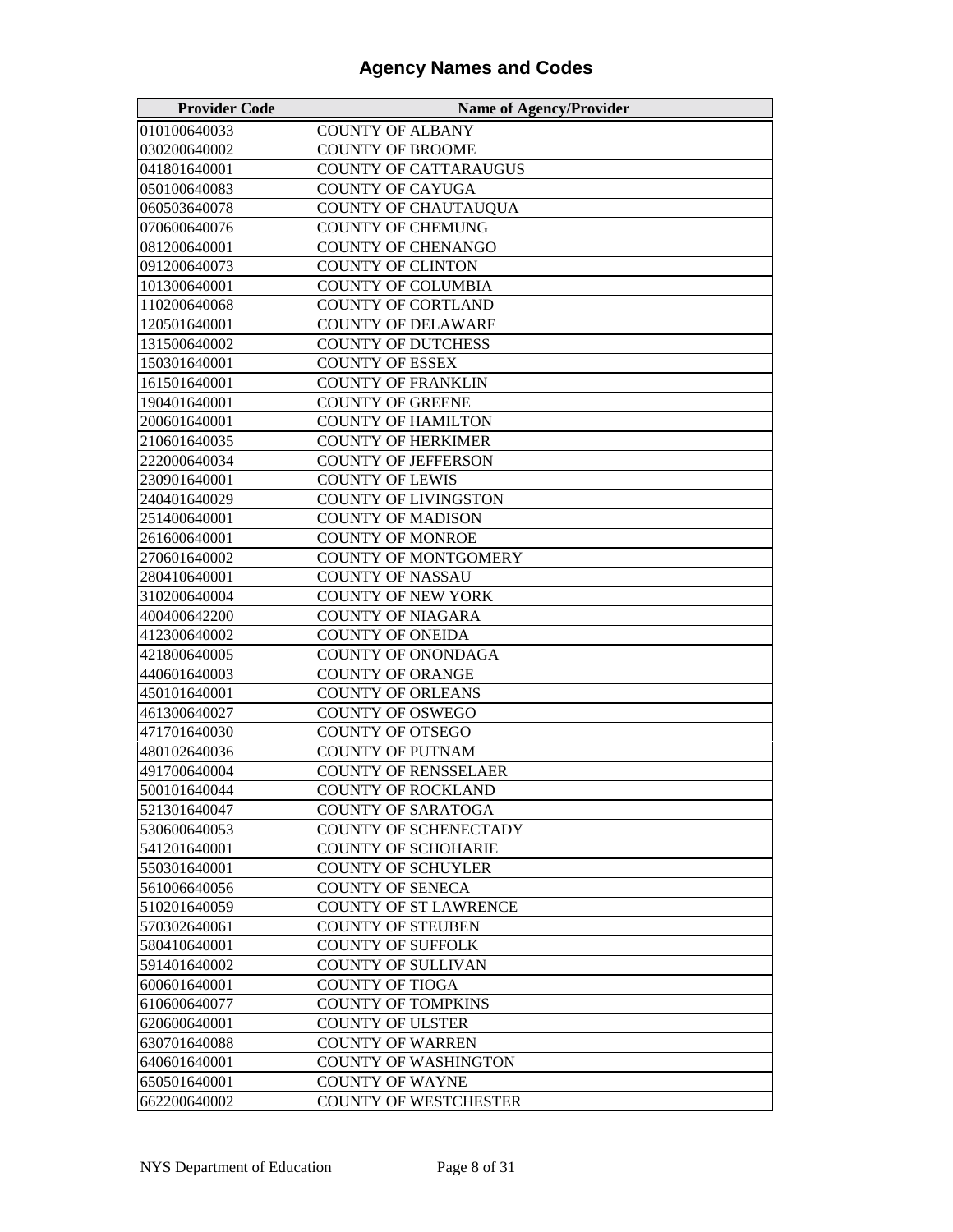| <b>Provider Code</b> | <b>Name of Agency/Provider</b>       |
|----------------------|--------------------------------------|
| 671501640107         | <b>COUNTY OF WYOMING</b>             |
| 190501040000         | <b>COXSACKIE-ATHENS CSD</b>          |
| 222000880009         | <b>CREST MAINSTREAM INC</b>          |
| 262001997047         | CRESTWOOD CHILDREN'S CTR             |
| 520101880003         | CROSSROADS CENTER FOR CHILDREN       |
| 530202880012         | CROSSROADS CENTER FOR CHILDREN       |
| 280215880017         | CROSSROADS SCH FOR CHILD DEVELOPMENT |
| 753000673001         | CROTCHED MOUNTAIN REHAB CENTER       |
| 660202030000         | <b>CROTON-HARMON UFSD</b>            |
| 331700880039         | CROWN MULTI-EDUC SVCS                |
| 150203040000         | CROWN POINT CSD                      |
| 280502996642         | CTR FOR DVLPMNTL DISABILITIES        |
| 140702998069         | <b>CTR FOR HANDI CHLDRN</b>          |
| 310200880105         | CTR FOR NEUROMUSCULAR & DEV DISORDER |
| 580233020000         | <b>CTR MORICHES UFSD</b>             |
| 022302040000         | <b>CUBA-RUSHFORD CSD</b>             |
| 750000880092         | CUMBERLAND HOSPITAL CHLDRN/ADOLSCNTS |
| 241101040000         | DALTON-NUNDA CSD (KESHEQUA)          |
| 241001060000         | <b>DANSVILLE CSD</b>                 |
| 752900880007         | DAVID GREGORY SCHOOL INC             |
| 130801997760         | DAY TRAINING CTR (REHABILTATION PROG |
| 411800690006         | <b>DDSO CENTRAL NEW YORK</b>         |
| 430300690005         | <b>DDSO FINGER LAKES</b>             |
| 580410690004         | DDSO LONG ISLAND                     |
| 131500690003         | <b>DDSO TACONIC</b>                  |
| 142801690003         | DDSO WESTERN NEW YORK                |
| 250301040000         | DE RUYTER CSD                        |
| 580107030000         | DEER PARK UFSD                       |
| 120501640019         | DELAWARE CO DEPT SOCIAL SERVICES     |
| 590401040000         | DELAWARE VALLEY CSD                  |
| 120501040000         | <b>DELHI CSD</b>                     |
| 140707030000         | <b>DEPEW UFSD</b>                    |
| 031301040000         | <b>DEPOSIT CSD</b>                   |
| 752700880008         | <b>DESISTO SCHOOL</b>                |
| 750000670145         | DEVEREUX CONNECTICUT GLENHOLME       |
| 131701999086         | DEVEREUX IN NY                       |
| 752700880010         | DEVEREUX MASSACHUSETTS               |
| 750000880002         | DEVEREUX NEW JERSEY DEERHAVEN        |
| 753300673302         | DEVEREUX PENNSYLVANIA                |
| 750000880004         | <b>DEVEREUX TEXAS</b>                |
| 331300998049         | <b>DILLON CHILD STUDY CTR</b>        |
| 142601880004         | DIVERSIFIED CHILDRENS SERVICES       |
| 660403030000         | DOBBS FERRY UFSD                     |
| 211003040000         | <b>DOLGEVILLE CSD</b>                |
| 752900880011         | DOUGLASS DEVELOPMENT DISABILITIES    |
| 130502020000         | <b>DOVER UFSD</b>                    |
| 120301040000         | <b>DOWNSVILLE CSD</b>                |
| 752700672719         | DR FRANKLIN PERKINS SCHOOL           |
| 610301060000         | DRYDEN CSD                           |
| 530101040000         | <b>DUANESBURG CSD</b>                |
| 680801040000         | <b>DUNDEE CSD</b>                    |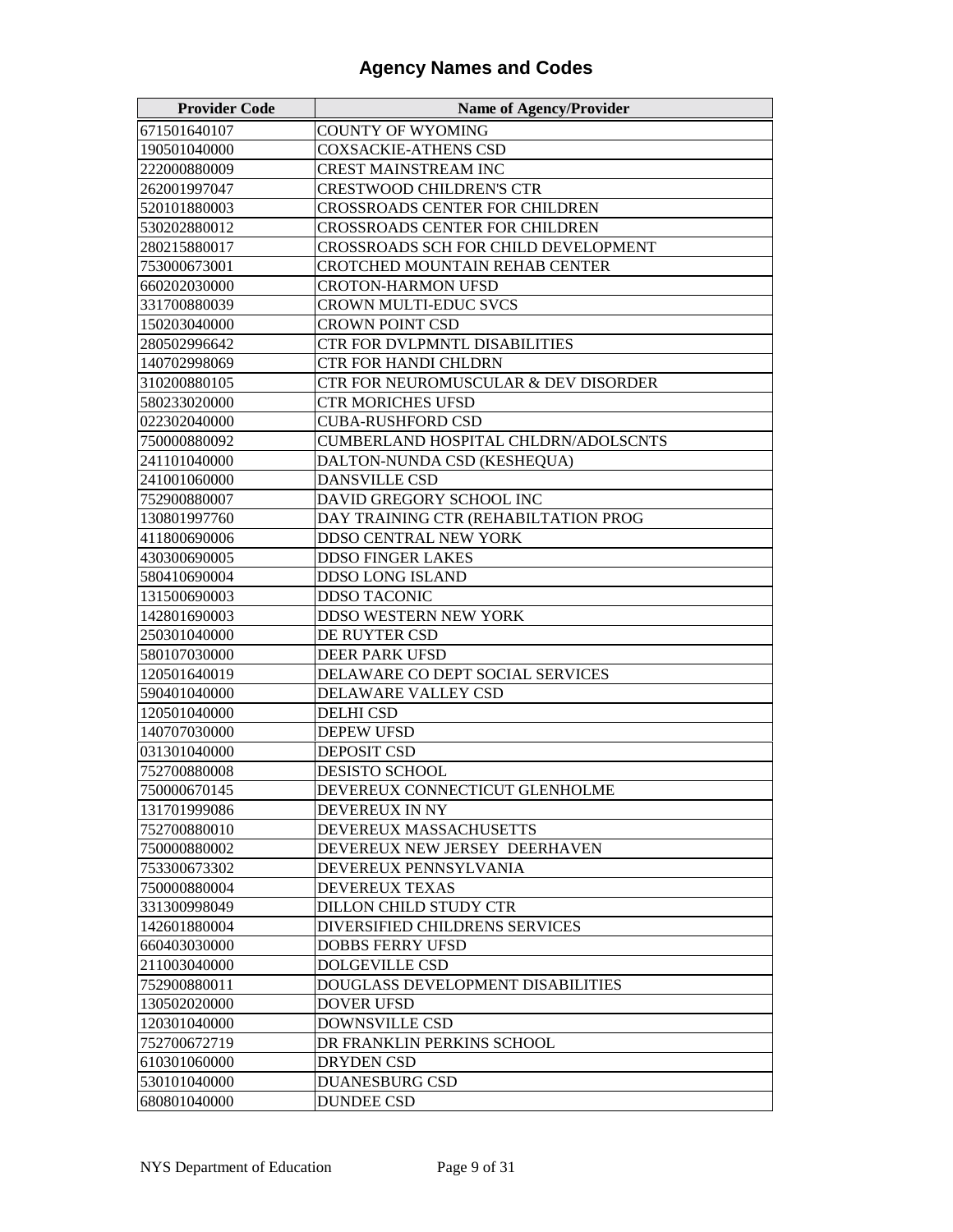| <b>Provider Code</b> | <b>Name of Agency/Provider</b>       |
|----------------------|--------------------------------------|
| 060800010000         | <b>DUNKIRK CITY SD</b>               |
| 131500640021         | DUTCHESS CO DEPT SOCIAL SERVICES     |
| 580801997261         | <b>DVLPMNTL DISABILITIES INST</b>    |
| 752700880019         | <b>EAGLE HILL - MASS</b>             |
| 752100672113         | EAGLE HILL SCHOOL - CONN             |
| 752700880011         | <b>EAGLETON SCHOOL</b>               |
| 190301880018         | EARLY CHILDHD LNG CT GREENE CO       |
| 010802880007         | EARLY CHILDHOOD EDUC CTR             |
| 010402880287         | EARLY CHILDHOOD LEARNING             |
| 620803880221         | <b>EARLY EDUCATION CENTER</b>        |
| 140301030000         | EAST AURORA UFSD                     |
| 430501040000         | <b>EAST BLOOMFIELD CSD</b>           |
| 320800880273         | <b>EAST BRONX DCC</b>                |
| 490301060000         | EAST GREENBUSH CSD                   |
| 580301020000         | <b>EAST HAMPTON UFSD</b>             |
| 260801060000         | EAST IRONDEQUOIT CSD                 |
| 580503030000         | <b>EAST ISLIP UFSD</b>               |
| 280203030000         | EAST MEADOW UFSD                     |
| 580234020000         | <b>EAST MORICHES UFSD</b>            |
| 580917020000         | EAST QUOGUE UFSD                     |
| 500402060000         | EAST RAMAPO CSD (SPRING VALLEY)      |
| 310100880066         | EAST RIVER CHILD DEVELOPMENT CENTER  |
| 261313030000         | EAST ROCHESTER UFSD                  |
| 280219030000         | EAST ROCKAWAY UFSD                   |
| 420401060000         | EAST SYRACUSE-MINOA CSD              |
| 280402030000         | <b>EAST WILLISTON UFSD</b>           |
| 660301030000         | <b>EASTCHESTER UFSD</b>              |
| 010100880036         | EASTER SEALS NEW YORK INC            |
| 753000880004         | EASTER SEALS OF NH:ROBERT B JOLICOEU |
| 580911020000         | <b>EASTPORT UFSD</b>                 |
| 580251070000         | EASTPORT-SOUTH MANOR CENTRAL HS DIST |
| 141201060000         | <b>EDEN CSD</b>                      |
| 353100998212         | EDEN II INST FOR AUTISTIC CHLDRN     |
| 660406030000         | <b>EDGEMONT UFSD</b>                 |
| 520601080000         | EDINBURG COMN SD                     |
| 470501040000         | <b>EDMESTON CSD</b>                  |
| 513102040000         | EDWARDS-KNOX CSD                     |
| 500414020000         | EDWIN GOULD ACADEMY-RAMAPO UFSD      |
| 342400880008         | EIHAB CHILDREN'S SERVICES INC        |
| 754000880007         | <b>ELAN SCHOOL</b>                   |
| 180901040000         | <b>ELBA CSD</b>                      |
| 353100880287         | ELC-VOL OF AMERICA                   |
| 590801040000         | <b>ELDRED CSD</b>                    |
| 140600880265         | ELIZABETH OLMSTEAD MD CTR FOR VISUAL |
| 353100888208         | ELIZABETH W POUCH CTR F/SPEC PEOPLE  |
| 150301040000         | ELIZABETHTOWN-LEWIS CSD              |
| 580403880011         | ELLEN COOPER ASSOCIATES              |
| 622002060000         | <b>ELLENVILLE CSD</b>                |
| 040901040000         | ELLICOTTVILLE CSD                    |
| 421800997437         | <b>ELMCREST CHILDRENS CENTER</b>     |
| 070600010000         | <b>ELMIRA CITY SD</b>                |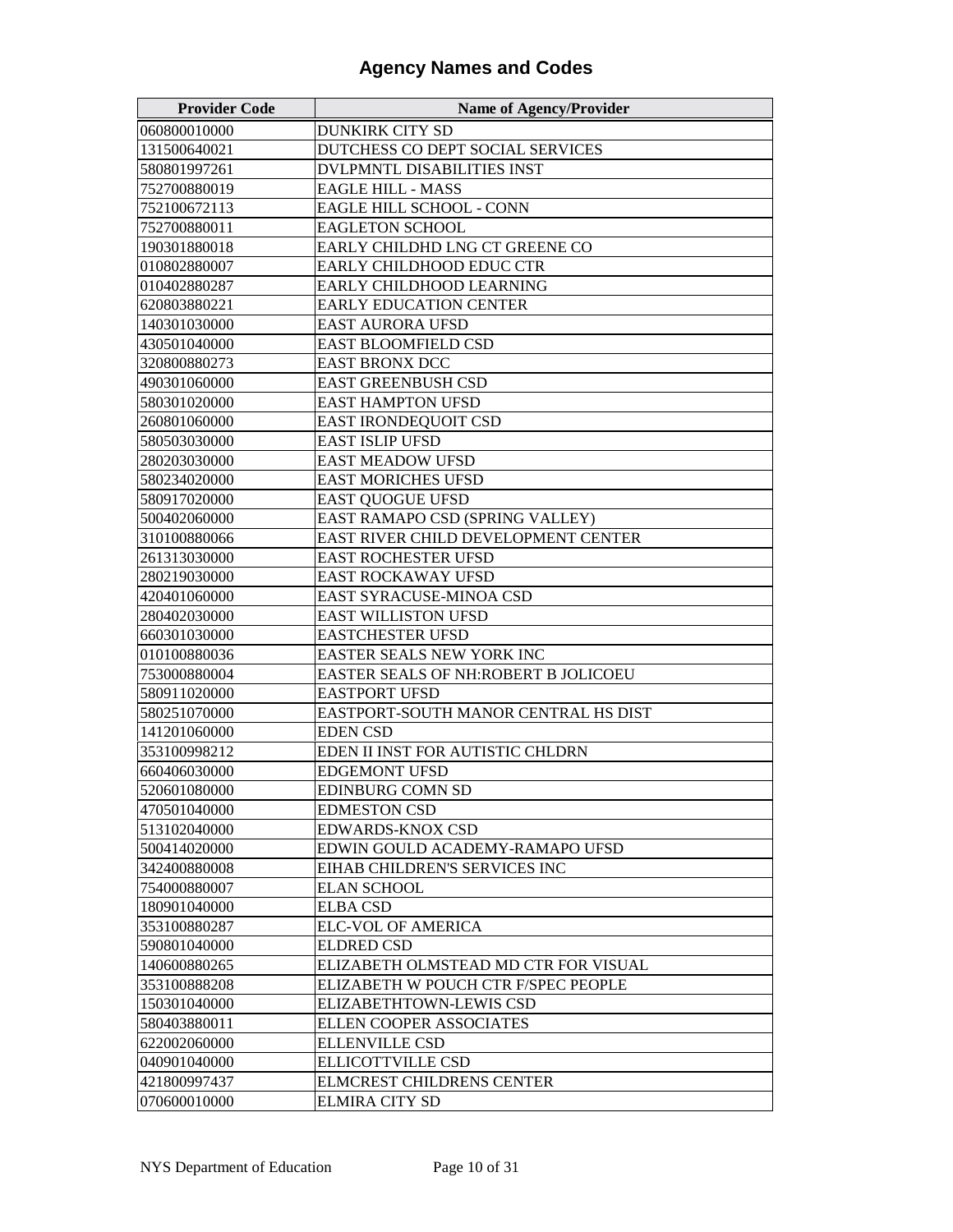| <b>Provider Code</b> | <b>Name of Agency/Provider</b>       |
|----------------------|--------------------------------------|
| 070902060000         | <b>ELMIRA HTS CSD</b>                |
| 280216020000         | <b>ELMONT UFSD</b>                   |
| 660409020000         | <b>ELMSFORD UFSD</b>                 |
| 580401020000         | <b>ELWOOD UFSD</b>                   |
| 753300673304         | ELWYN INSTITUTES, DAVIDSON SCHOOL    |
| 070600680001         | EMPIRE STATE SPEECH AND HEARING CLIN |
| 752900880008         | EPIC EDUC PARTNERSHIP INSTRUCTIONAL  |
| 140600640005         | ERIE CO DEPT SOCIAL SERVICES         |
| 140600640003         | <b>ERIE COUNTY</b>                   |
| 140600880012         | ERIE COUNTY MEDICAL CENTER           |
| 142601997712         | ERIE COUNTY NYS A.R.C.               |
| 150301640003         | <b>ESSEX CO DEPT SOCIAL SERVICES</b> |
| 332000880004         | <b>EVALCARE INC</b>                  |
| 141401060000         | EVANS-BRANT CSD (LAKE SHORE)         |
| 331500880006         | EVELYN DOUGLIN CTR CHILDREN'S SERV   |
| 750000880021         | <b>EVERGREEN CENTER</b>              |
| 420601040000         | <b>FABIUS-POMPEY CSD</b>             |
| 261301060000         | <b>FAIRPORT CSD</b>                  |
| 061101040000         | <b>FALCONER CSD</b>                  |
| 590501060000         | <b>FALLSBURG CSD</b>                 |
| 101300880012         | FAMILY & EDUCATIONAL CONSULTANTS     |
| 321000880013         | <b>FAMILY SCHOOL (THE)</b>           |
| 280522030000         | <b>FARMINGDALE UFSD</b>              |
| 421001060000         | <b>FAYETTEVILLE-MANLIUS CSD</b>      |
| 320800890123         | FEDERATION OF PUERTO RICAN ORPHANS-I |
| 662300997808         | FERNCLIFF MANOR - RETARDED           |
| 022001040000         | <b>FILLMORE CSD</b>                  |
| 580514020000         | FIRE ISLAND UFSD                     |
| 353100880043         | FIRST FOOT FORWARD                   |
| 031501880312         | FIRST PRESBYTERIAN NURSERY SCHOOL    |
| 332000880011         | FIRST STEP EVALUATION INC            |
| 581004020000         | FISHERS ISLAND UFSD                  |
| 280222020000         | FLORAL PARK-BELLEROSE UFSD           |
| 751900880003         | FLORIDA INSTITUTE FOR NEUROLOGIC REH |
| 442115020000         | <b>FLORIDA UFSD</b>                  |
| 342500380004         | FLUSHING HOSPITAL MEDICAL CENTER     |
| 500402880004         | <b>FOCUS EDUCATIONAL SERVICES</b>    |
| 270601040000         | <b>FONDA-FULTONVILLE CSD</b>         |
| 061503040000         | <b>FORESTVILLE CSD</b>               |
| 640502040000         | FORT ANN CSD                         |
| 640601020000         | FORT EDWARD UFSD                     |
| 270701040000         | FORT PLAIN CSD                       |
| 752900672908         | FORUM SCHOOL                         |
| 752100880005         | <b>FOUNDATION SCHOOL (THE)</b>       |
| 331400880093         | FRANCIS OF PAOLA PRESCHOOL           |
| 210402060000         | FRANKFORT-SCHUYLER CSD               |
| 161501640025         | FRANKLIN CO DEPT SOCIAL SERVICES     |
| 120701040000         | <b>FRANKLIN CSD</b>                  |
| 280217020000         | FRANKLIN SQUARE UFSD                 |
| 041101040000         | FRANKLINVILLE CSD                    |
| 610600998060         | FRANZISKA RACKER CENTERS INC         |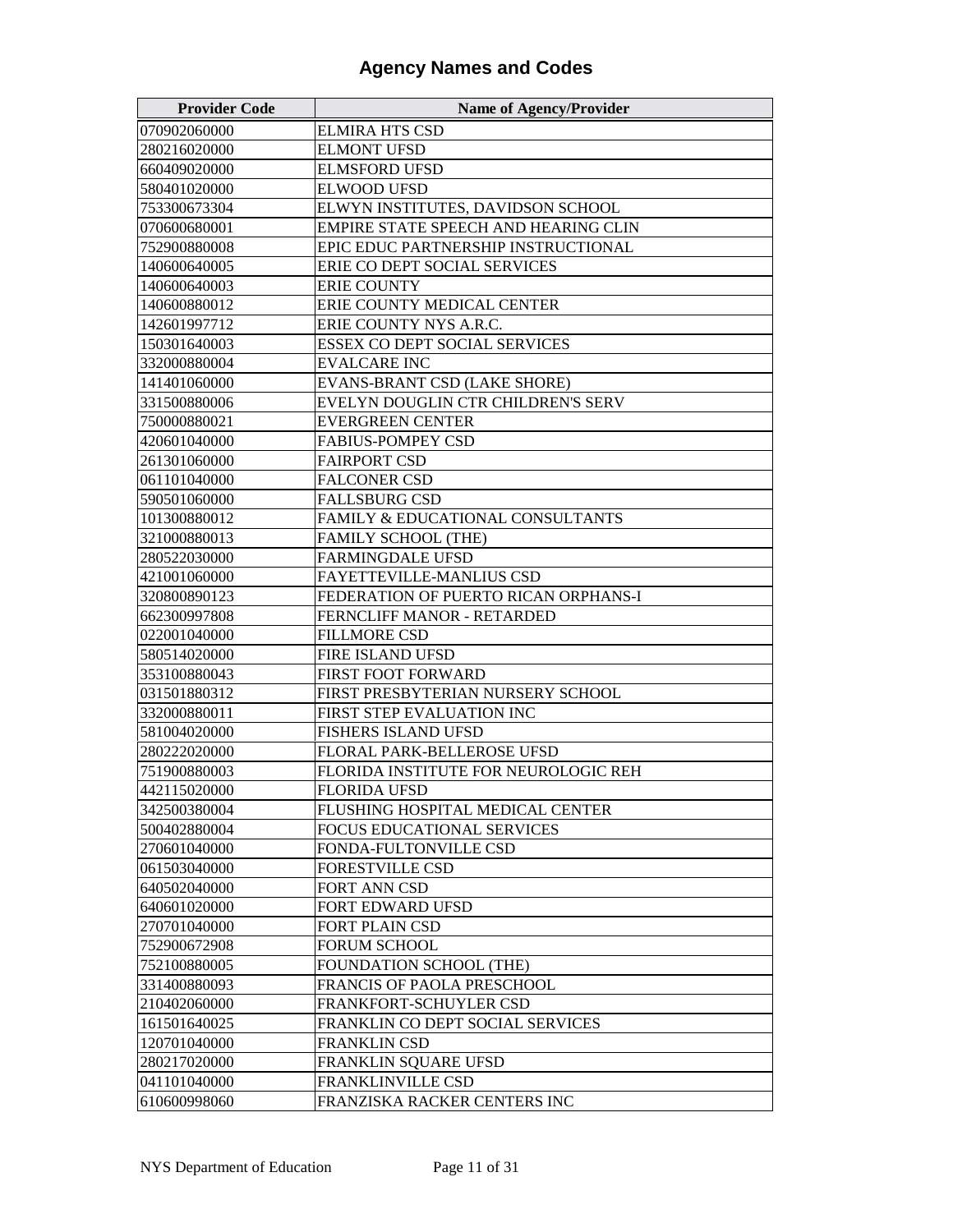| <b>Provider Code</b> | <b>Name of Agency/Provider</b>         |
|----------------------|----------------------------------------|
| 662300880413         | FRED S KELLER SCHOOL                   |
| 750000880017         | FREDERICK L CHAMBERLAIN CTR INC        |
| 062201060000         | FREDONIA CSD                           |
| 280209030000         | <b>FREEPORT UFSD</b>                   |
| 060301040000         | <b>FREWSBURG CSD</b>                   |
| 021601040000         | <b>FRIENDSHIP CSD</b>                  |
| 141604060000         | <b>FRONTIER CSD</b>                    |
| 460500010000         | FULTON CITY SD                         |
| 170600640012         | FULTON CO DEPT SOCIAL SERVICES         |
| 170600640001         | FULTON COUNTY                          |
| 310200880010         | FUNCTIONAL LIFE ACHIEVEMENT INC        |
| 520701040000         | <b>GALWAY CSD</b>                      |
| 650902040000         | <b>GANANDA CSD</b>                     |
| 280218030000         | <b>GARDEN CITY UFSD</b>                |
| 480404020000         | <b>GARRISON UFSD</b>                   |
| 260401060000         | <b>GATES-CHILI CSD</b>                 |
| 310200997763         | GATEWAY SCHOOL OF NY                   |
| 140203997682         | GATEWAY-LONGVIEW LYNDE SCHOOL          |
| 220401040000         | <b>GENERAL BROWN CSD</b>               |
| 180300640027         | <b>GENESEE CO DEPT SOCIAL SERVICES</b> |
| 180300640002         | <b>GENESEE COUNTY</b>                  |
| 020702040000         | GENESEE VALLEY CSD AT ANGELICA-BELMO   |
| 240401040000         | <b>GENESEO CSD</b>                     |
| 430700010000         | GENEVA CITY SD                         |
| 610327020000         | <b>GEORGE JUNIOR REPUBLIC UFSD</b>     |
| 081401040000         | <b>GEORGETOWN-SOUTH OTSELIC CSD</b>    |
| 100902040000         | <b>GERMANTOWN CSD</b>                  |
| 470202040000         | GILBERTSVILLE-MOUNT UPTON CSD          |
| 540801040000         | <b>GILBOA-CONESVILLE CSD</b>           |
| 310200880425         | <b>GILLEN BREWER SCHOOL</b>            |
| 353100880059         | GINGERBREAD LEARNING CTR               |
| 280100010000         | <b>GLEN COVE CITY SD</b>               |
| 630300010000         | GLENS FALLS CITY SD                    |
| 630918080000         | <b>GLENS FALLS COMN SD</b>             |
| 630300660079         | <b>GLENS FALLS HOSPITAL</b>            |
| 170500010000         | <b>GLOVERSVILLE CITY SD</b>            |
| 321100990005         | GOOSE BAY NRSY SCHOOL & KNDG           |
| 430901060000         | GORHAM-MIDDLESEX CSD (MARCUS WHITMAN   |
| 440601040000         | <b>GOSHEN CSD</b>                      |
| 511101060000         | <b>GOUVERNEUR CSD</b>                  |
| 042801060000         | <b>GOWANDA CSD</b>                     |
| 310100880288         | GRAH-WINDHAM AGENCY GROW WITH US       |
| 141501060000         | <b>GRAND ISLAND CSD</b>                |
| 640701040000         | <b>GRANVILLE CSD</b>                   |
| 280407030000         | <b>GREAT NECK UFSD</b>                 |
| 260501060000         | <b>GREECE CSD</b>                      |
| 480601996550         | <b>GREEN CHIMNEY CHILDREN'S SVCS</b>   |
| 010701030000         | GREEN ISLAND UFSD                      |
| 753700673703         | GREEN MEADOWS SCHOOL                   |
| 660407060000         | <b>GREENBURGH CSD</b>                  |
| 660411020000         | <b>GREENBURGH ELEVEN UFSD</b>          |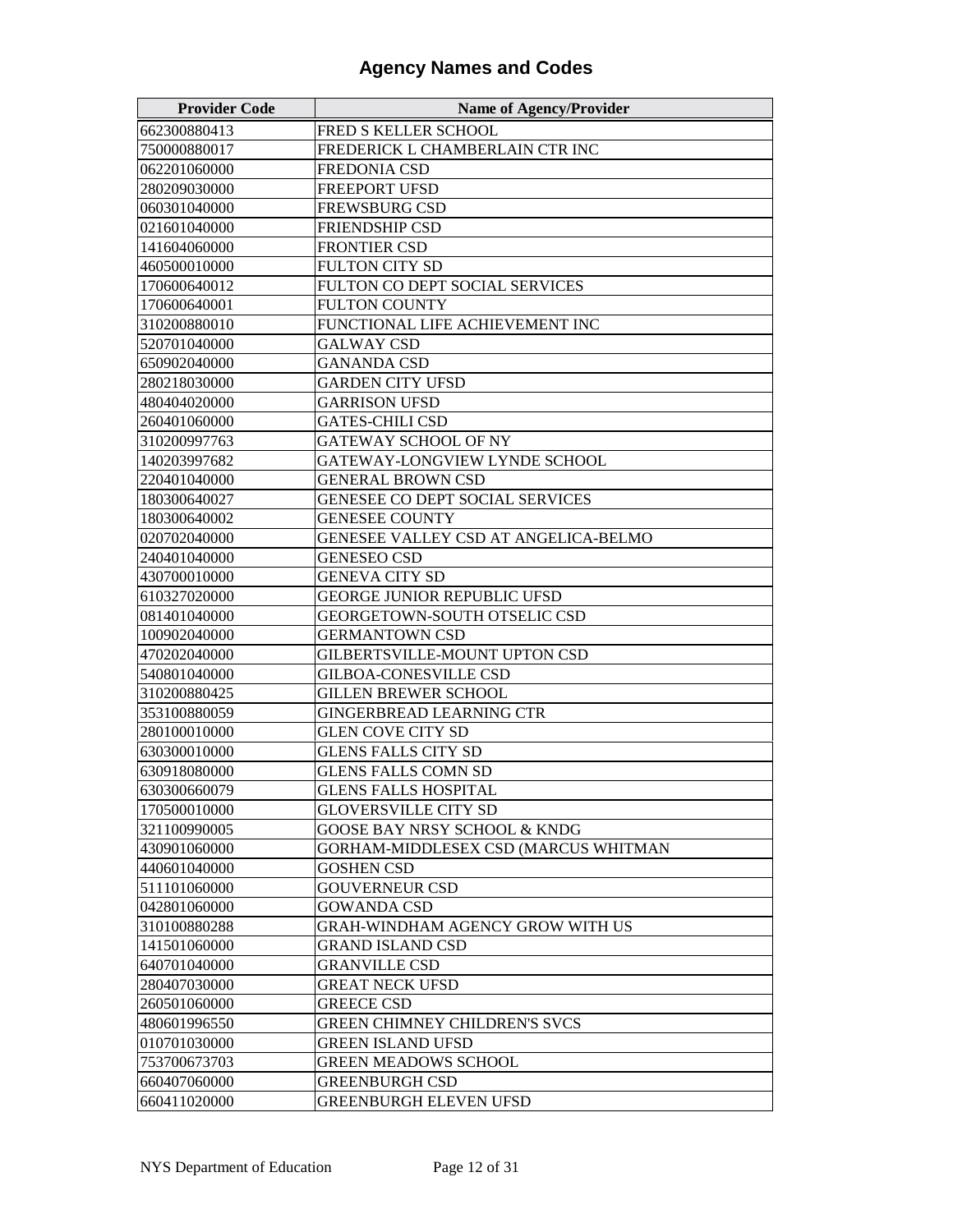| <b>Provider Code</b> | <b>Name of Agency/Provider</b>            |
|----------------------|-------------------------------------------|
| 660410020000         | <b>GREENBURGH-GRAHAM UFSD</b>             |
| 660412020000         | <b>GREENBURGH-NORTH CASTLE UFSD</b>       |
| 190401640029         | GREENE CO DEPT SOCIAL SERVICES            |
| 190401880017         | <b>GREENE COUNTY HEAD START</b>           |
| 080601040000         | <b>GREENE CSD</b>                         |
| 581010020000         | <b>GREENPORT UFSD</b>                     |
| 752100672104         | <b>GREENSHIRE INC</b>                     |
| 190701040000         | <b>GREENVILLE CSD</b>                     |
| 640801040000         | <b>GREENWICH CSD</b>                      |
| 571501040000         | <b>GREENWOOD CSD</b>                      |
| 442111020000         | <b>GREENWOOD LAKE UFSD</b>                |
| 753700670012         | <b>GREENWOOD SCHOOL (THE)</b>             |
| 500402998739         | <b>GREER WOODYCREST CHILDREN'S SVE</b>    |
| 610501040000         | <b>GROTON CSD</b>                         |
| 752100672117         | <b>GROVE SCHOOL INC</b>                   |
| 412300880165         | <b>GRUPPE HEARING &amp; SPEECH CENTER</b> |
| 661100880201         | GUIDANCE CENTER THERAPEUTIC NURSERY       |
| 332000997766         | <b>GUILD FOR EXCEPTIONAL CHLDRN</b>       |
| 010802060000         | <b>GUILDERLAND CSD</b>                    |
| 061700308038         | <b>GUSTAVUS ADOLPHUS LEARNING CTR</b>     |
| 331800880145         | H/C,HC INC KINGSBROOK JEWISH MED CTR      |
| 630801040000         | <b>HADLEY-LUZERNE CSD</b>                 |
| 480401040000         | <b>HALDANE CSD</b>                        |
| 580405060000         | <b>HALF HOLLOW HILLS CSD</b>              |
| 661901997871         | <b>HALLEN CTR</b>                         |
| 661100997871         | <b>HALLEN SCHOOL</b>                      |
| 141601060000         | <b>HAMBURG CSD</b>                        |
| 200401640031         | HAMILTON CO DEPT SOCIAL SERVICES          |
| 200401640009         | HAMILTON CO HEALTH DEPT                   |
| 250701040000         | <b>HAMILTON CSD</b>                       |
| 511201040000         | <b>HAMMOND CSD</b>                        |
| 572901040000         | HAMMONDSPORT CSD                          |
| 580905020000         | <b>HAMPTON BAYS UFSD</b>                  |
| 120906040000         | <b>HANCOCK CSD</b>                        |
| 031502880026         | HANDICAPPED CHILDRENS ASSOC               |
| 460701040000         | <b>HANNIBAL CSD</b>                       |
| 580406060000         | <b>HARBORFIELDS CSD</b>                   |
| 750000880120         | HARMONY HILL SCHOOL, INC                  |
| 280506998512         | HARMONY HTS SCHOOL                        |
| 030501040000         | <b>HARPURSVILLE CSD</b>                   |
| 660501060000         | <b>HARRISON CSD</b>                       |
| 230301040000         | <b>HARRISVILLE CSD</b>                    |
| 641001040000         | <b>HARTFORD CSD</b>                       |
| 010100999060         | HARTLAND SCHOOL (THE)                     |
| 332000680014         | HASC SUMMER PROGRAM                       |
| 660404030000         | HASTINGS-ON-HUDSON UFSD                   |
| 580506030000         | <b>HAUPPAUGE UFSD</b>                     |
| 500201060000         | HAVERSTRAW-STONY POINT CSD (NORTH RO      |
| 660802999880         | HAWTHORNE COUNTRY DAY SCHOOL              |
| 660803020000         | HAWTHORNE-CEDAR KNOLLS UFSD               |
| 500304880222         | HEAD START OF ROCKLAND                    |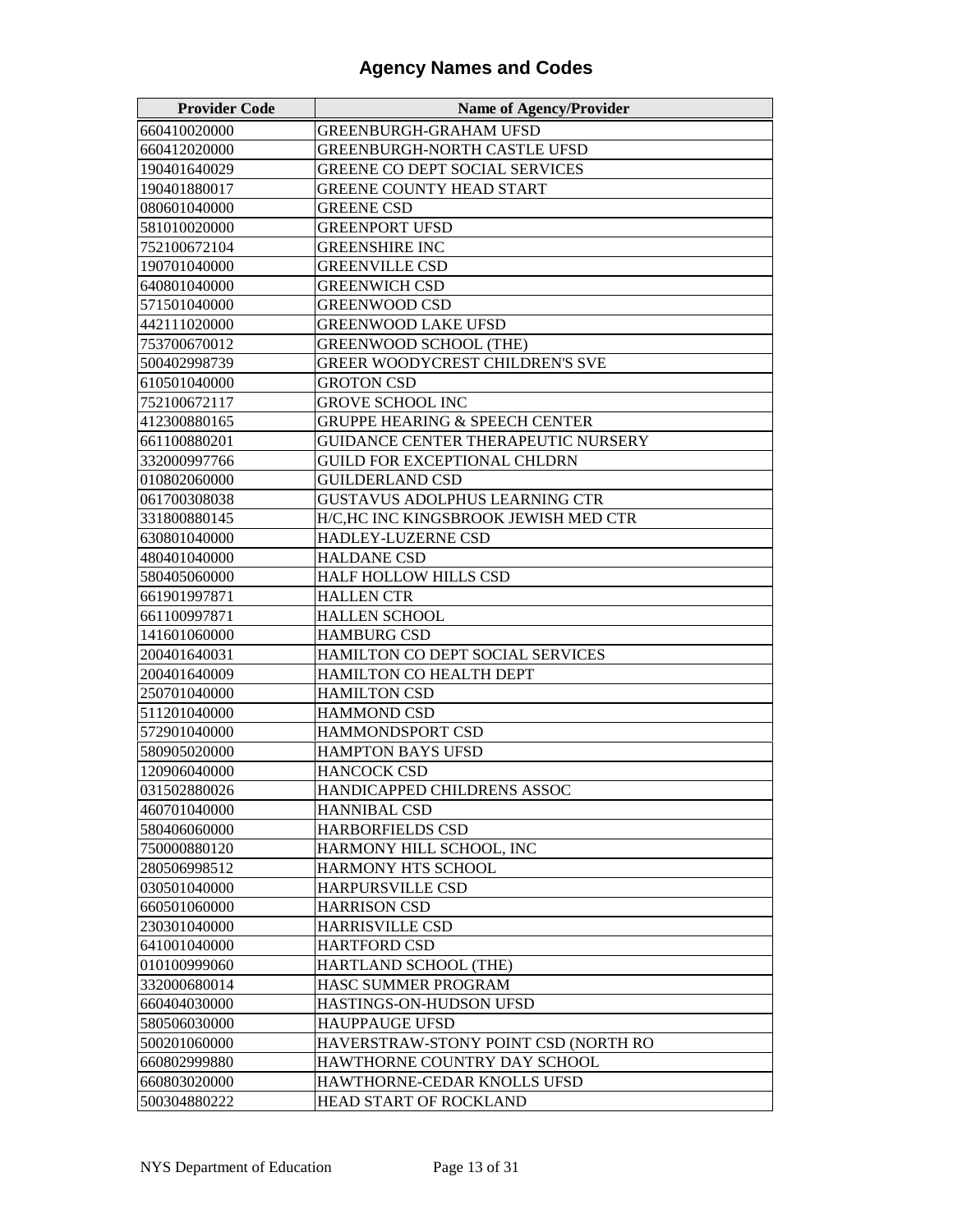| <b>Provider Code</b> | <b>Name of Agency/Provider</b>       |
|----------------------|--------------------------------------|
| 261600881000         | HEARING & SPEECH CTR OF ROCHESTER    |
| 491700880017         | HEARING SPEECH & BALANCE CTR OF TROY |
| 331300880219         | HEART SHARE HUMAN SVCS               |
| 752500880004         | <b>HEARTSPRING</b>                   |
| 332000227132         | HEBREW ACAD FOR SPEC CHLDRN          |
| 332000227506         | <b>HEBREW INST - DEAF</b>            |
| 500201940128         | <b>HELEN HAYES HOSPITAL</b>          |
| 331300630007         | HELEN KELLER SERVICES FOR THE BLIND  |
| 010100996557         | HELLMAN SCHOOL-PARSONS CTR           |
| 520302880126         | <b>HELPING HANDS PRESCHOOL</b>       |
| 280201030000         | <b>HEMPSTEAD UFSD</b>                |
| 660203060000         | <b>HENDRICK HUDSON CSD</b>           |
| 400400997431         | HENRIETTA G. LEWIS CAMPUS SCOOL      |
| 280409996453         | HENRY VISCARDI SCHOOL                |
| 342500998065         | HERBERT G. BIRCH SCHOOL              |
| 210601640003         | HERKIMER CO DEPT SOCIAL SERVICES     |
| 210601060000         | <b>HERKIMER CSD</b>                  |
| 511301040000         | HERMON-DEKALB CSD                    |
| 280409030000         | <b>HERRICKS UFSD</b>                 |
| 512404040000         | <b>HEUVELTON CSD</b>                 |
| 280214030000         | HEWLETT-WOODMERE UFSD                |
| 280517030000         | <b>HICKSVILLE UFSD</b>               |
| 421800880035         | HIGH PEAKS REHAB & DVLPMNT CTR       |
| 131301997279         | HIGH VALLEY SCH INC                  |
| 320900880315         | <b>HIGHBRIDGE ADVISORY COUNCIL</b>   |
| 620803040000         | <b>HIGHLAND CSD</b>                  |
| 440901040000         | <b>HIGHLAND FALLS CSD</b>            |
| 752700672723         | HILLCREST EDUCATIONAL CENTERS INC    |
| 261600997698         | HILLSIDE CHILDRENS CTR SCHOOL        |
| 261101060000         | <b>HILTON CSD</b>                    |
| 041401040000         | <b>HINSDALE CSD</b>                  |
| 753300880007         | HMS SCHOOL FOR CHILDREN CEREBRAL PAL |
| 141701040000         | <b>HOLLAND CSD</b>                   |
| 412201060000         | <b>HOLLAND PATENT CSD</b>            |
| 450704040000         | <b>HOLLEY CSD</b>                    |
| 660401880003         | HOME PROGRAM INC (THE)               |
| 110701060000         | <b>HOMER CSD</b>                     |
| 431401040000         | HONEOYE CSD                          |
| 260901060000         | HONEOYE FALLS-LIMA CSD               |
| 491401040000         | HOOSIC VALLEY CSD                    |
| 490501060000         | <b>HOOSICK FALLS CSD</b>             |
| 141603020000         | HOPEVALE UFSD AT HAMBURG             |
| 571800010000         | HORNELL CITY SD                      |
| 070901060000         | <b>HORSEHEADS CSD</b>                |
| 660405880003         | HTA OF NEW YORK                      |
| 101300010000         | <b>HUDSON CITY SD</b>                |
| 641301060000         | <b>HUDSON FALLS CSD</b>              |
| 480102880019         | HUDSON VALLEY COMMUNITY SERVICES     |
| 190901040000         | HUNTER-TANNERSVILLE CSD              |
| 580403030000         | HUNTINGTON UFSD                      |
| 130801060000         | <b>HYDE PARK CSD</b>                 |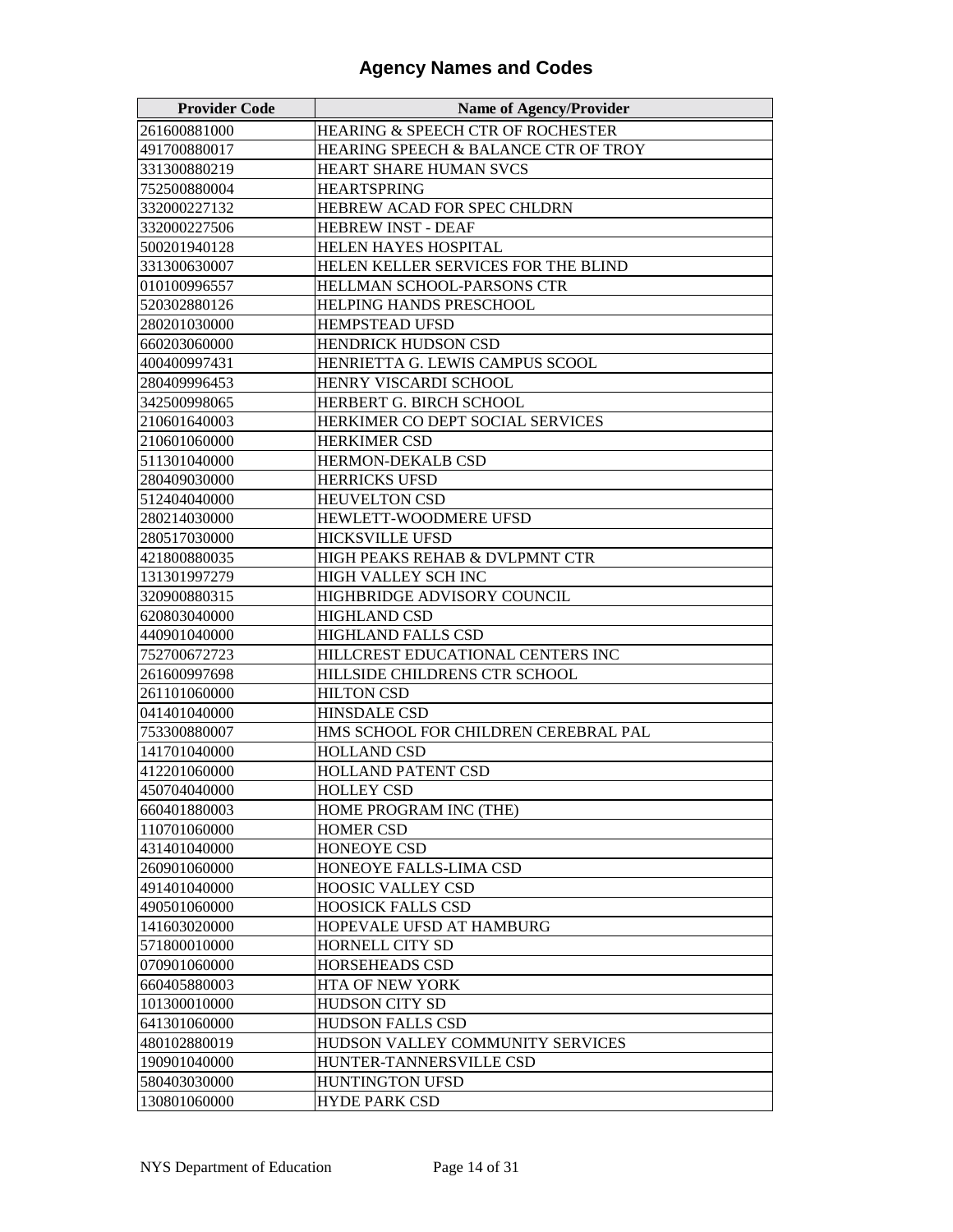| <b>Provider Code</b> | <b>Name of Agency/Provider</b>               |
|----------------------|----------------------------------------------|
| 660401997699         | IAHD-ST. JUDE'S                              |
| 320800997664         | IAHD-ST. MARY & ST JUDE                      |
| 210501060000         | <b>ILION CSD</b>                             |
| 280215880008         | <b>INCLUDED EDUCATIONAL SERVICES</b>         |
| 200401040000         | <b>INDIAN LAKE CSD</b>                       |
| 220301060000         | <b>INDIAN RIVER CSD</b>                      |
| 331800880148         | <b>INFANT &amp; CHILD LEARNING CENTER</b>    |
| 200501080000         | <b>INLET COMN SD</b>                         |
| 752900880005         | <b>INSTITUTE FOR EDUCATIONAL ACHIEVEMEN</b>  |
| 500401880007         | INTERCOMMUNITY RELATIONS COUNCIL, INC        |
| 500401880016         | <b>INTERCOMMUNITY RELATIONS COUNCIL, INC</b> |
| 141301060000         | <b>IROQUOIS CSD</b>                          |
| 660402020000         | <b>IRVINGTON UFSD</b>                        |
| 342700880053         | <b>ISLAND CHILD DEVELOPMENT SERVICES</b>     |
| 280231020000         | <b>ISLAND PARK UFSD</b>                      |
| 280226030000         | <b>ISLAND TREES UFSD</b>                     |
| 580502020000         | <b>ISLIP UFSD</b>                            |
| 610600010000         | <b>ITHACA CITY SD</b>                        |
| 662101997144         | <b>IVES SCHOOL</b>                           |
| 752700880017         | <b>IVY STREET SCHOOL (THE)</b>               |
| 310300207767         | <b>J G B EDUC SVCS</b>                       |
| 331300880019         | JACKIE'S CARE CORNER, LTD                    |
| 343000880014         | <b>JACKSON DEVELOPMENT CENTER</b>            |
| 061700010000         | <b>JAMESTOWN CITY SD</b>                     |
| 420411060000         | <b>JAMESVILLE-DEWITT CSD</b>                 |
| 572702040000         | JASPER-TROUPSBURG CSD                        |
| 500101880012         | JAWONIO, INC                                 |
| 662001990046         | JCC OF MID WESTCHESTER NURSERY SCHOO         |
| 222000640003         | JEFFERSON CO DEPT SOCIAL SERVICES            |
| 540901040000         | <b>JEFFERSON CSD</b>                         |
| 222000997713         | <b>JEFFERSON REHAB CTR</b>                   |
| 590201040000         | JEFFERSONVILLE-YOUNGSVILLE CSD               |
| 411501880003         | JEM SPEECH LANGUAGE CONSULTANTS              |
| 280515030000         | <b>JERICHO UFSD</b>                          |
| 332000680015         | JEWISH BD FAM & CHILD SER-CAMP MISH          |
| 310200998087         | JOHN A. COLEMAN SCHOOL                       |
| 630601040000         | <b>JOHNSBURG CSD</b>                         |
| 031502060000         | JOHNSON CITY CSD                             |
| 170600010000         | JOHNSTOWN CITY SD                            |
| 170600880009         | JOHNSTOWN LANGUAGE CENTER                    |
| 420501060000         | <b>JORDAN-ELBRIDGE CSD</b>                   |
| 421800997676         | <b>JOWONIO SCHOOL</b>                        |
| 753400673402         | JUDGE ROTENBERG EDUCATIONAL CTR., INC        |
| 580212880166         | <b>JUST KIDS</b>                             |
| 660102997771         | KARAFIN SCHOOL (THE), INC.                   |
| 310200880394         | KAREN HORNEY THEAPEUTIC NURSERY              |
| 010802880011         | KARNER PSYCHOLOGICAL ASSOCIATES              |
| 131500880009         | KATHLEEN C. PHILLIPS SOLE PROP               |
| 660101030000         | KATONAH-LEWISBORO UFSD                       |
| 150601040000         | <b>KEENE CSD</b>                             |
| 450607040000         | <b>KENDALL CSD</b>                           |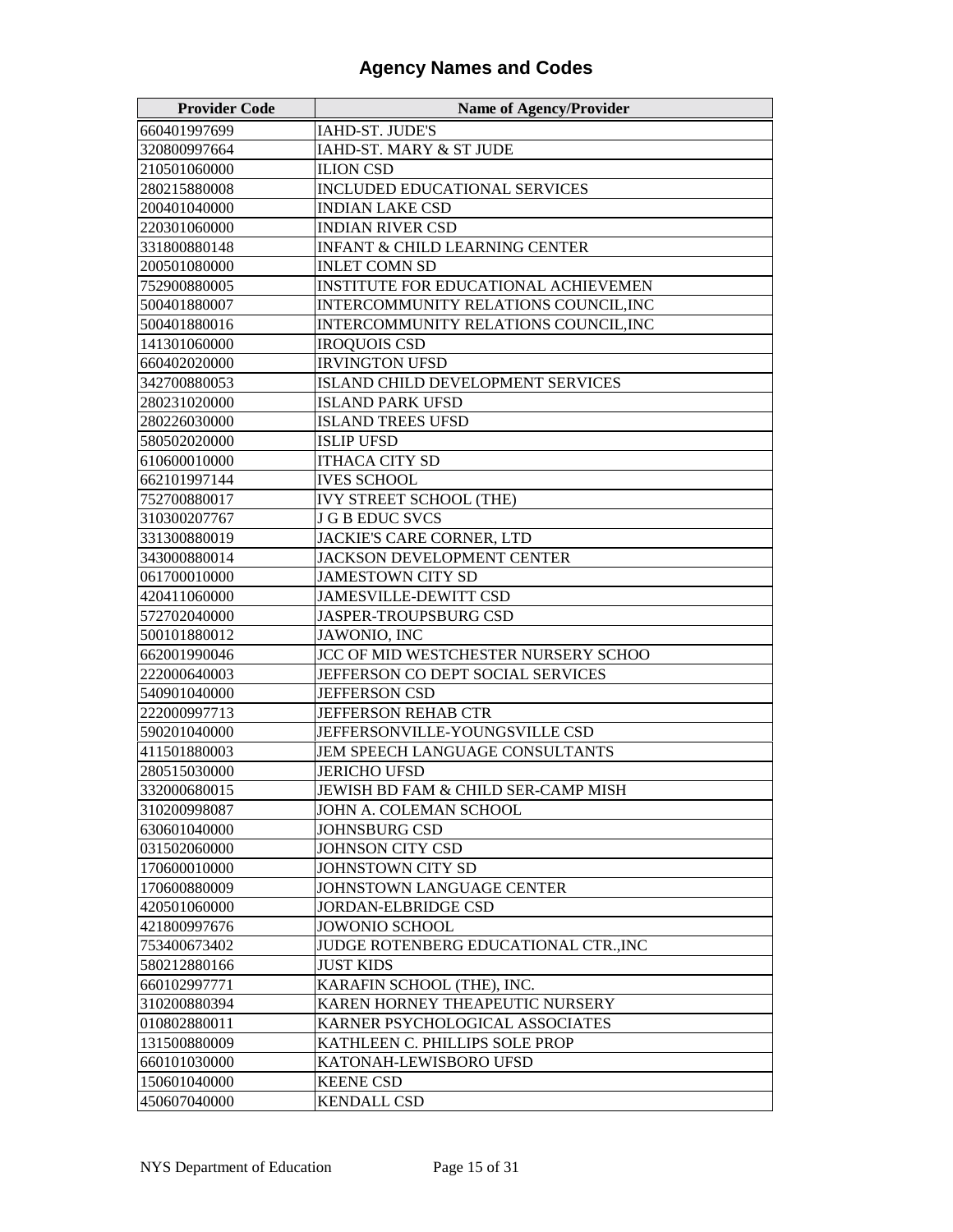| <b>Provider Code</b> | <b>Name of Agency/Provider</b>       |
|----------------------|--------------------------------------|
| 142601030000         | KENMORE-TONAWANDA UFSD               |
| 310200996783         | <b>KENNEDY CHILD STUDY CTR</b>       |
| 010100880212         | KENWOOD DAY CARE & CHILD DVLPMNT     |
| 520101998694         | KETCHUM-GRANDE SCHOOL                |
| 010605880022         | KIDS CARE PEDIATRIC REHABILITATION   |
| 280410880003         | KIDS FIRST EVALUATION & ADVOCACY CTR |
| 560603999824         | KIDS PEACE NATIONAL CTR OF NEW YORK, |
| 342500880008         | KIDS QUALITY SERVICES, INC           |
| 560603880003         | KIDSPEACE NATIONAL CENTER OF NY      |
| 750000880135         | KIDSPEACE NAT'L CTRS FOR KIDS/CRISIS |
| 280203880004         | KIDZ THERAPY SERVICES                |
| 101401040000         | <b>KINDERHOOK CSD</b>                |
| 580805060000         | <b>KINGS PARK CSD</b>                |
| 331500880059         | KINGSLEY SCHOOL FOR CHILD DVLPMNT    |
| 620600010000         | <b>KINGSTON CITY SD</b>              |
| 441202880035         | KIRYAS CTR FOR DVLPMNT DISABILITIES  |
| 441202020000         | KIRYAS JOEL VILLAGE UFSD             |
| 752700672708         | KOLBURNE SCHOOL INC                  |
| 221401040000         | LA FARGEVILLE CSD                    |
| 420807040000         | LA FAYETTE CSD                       |
| 010100115705         | LA SALLE SCHOOL                      |
| 141800010000         | LACKAWANNA CITY SD                   |
| 630701040000         | <b>LAKE GEORGE CSD</b>               |
| 752100880011         | LAKE GROVE AT DURHAM                 |
| 752700880004         | LAKE GROVE MAPLE VALLEY              |
| 580211996685         | LAKE GROVE SCHOOL (THE)              |
| 151102040000         | <b>LAKE PLACID CSD</b>               |
| 200601040000         | <b>LAKE PLEASANT CSD</b>             |
| 662401060000         | <b>LAKELAND CSD</b>                  |
| 752900880009         | LAKEVIEW NEW HAMPSHIRE NEURO REHABIL |
| 756200880003         | LAKEVIEW WISCONSIN REHABILITATION CT |
| 141901060000         | <b>LANCASTER CSD</b>                 |
| 752700880023         | LANDMARK SCHOOL                      |
| 610801040000         | <b>LANSING CSD</b>                   |
| 490601060000         | LANSINGBURGH CSD                     |
| 752700672725         | LATHAM CENTERS INC                   |
| 581011080000         | LAUREL COMN SD                       |
| 470801040000         | <b>LAURENS CSD</b>                   |
| 321100995200         | LAVELLE SCHOOL - BLIND               |
| 280215030000         | <b>LAWRENCE UFSD</b>                 |
| 181001060000         | LE ROY CSD                           |
| 141101998103         | <b>LEAGUE - HANDI CTR</b>            |
| 331300990036         | LEAGUE SCHOOL                        |
| 750000880043         | LEAGUE SCHOOL OF BOSTON              |
| 310200880221         | LEAGUE-HARD OF HEARING (THE)         |
| 662300516461         | LEAKE & WATTS EDUC CTR               |
| 752700670007         | LEARNING CENTER DEAF CHILDREN WALDEN |
| 752100880007         | LEARNING CLINIC OF BROOKLYN CONN     |
| 580504997773         | <b>LEEWAY SCHOOL</b>                 |
| 310200630580         | LENOX HILL HOSPITAL                  |
| 320800880017         | <b>LEONTINE PRYOR DAY CARE</b>       |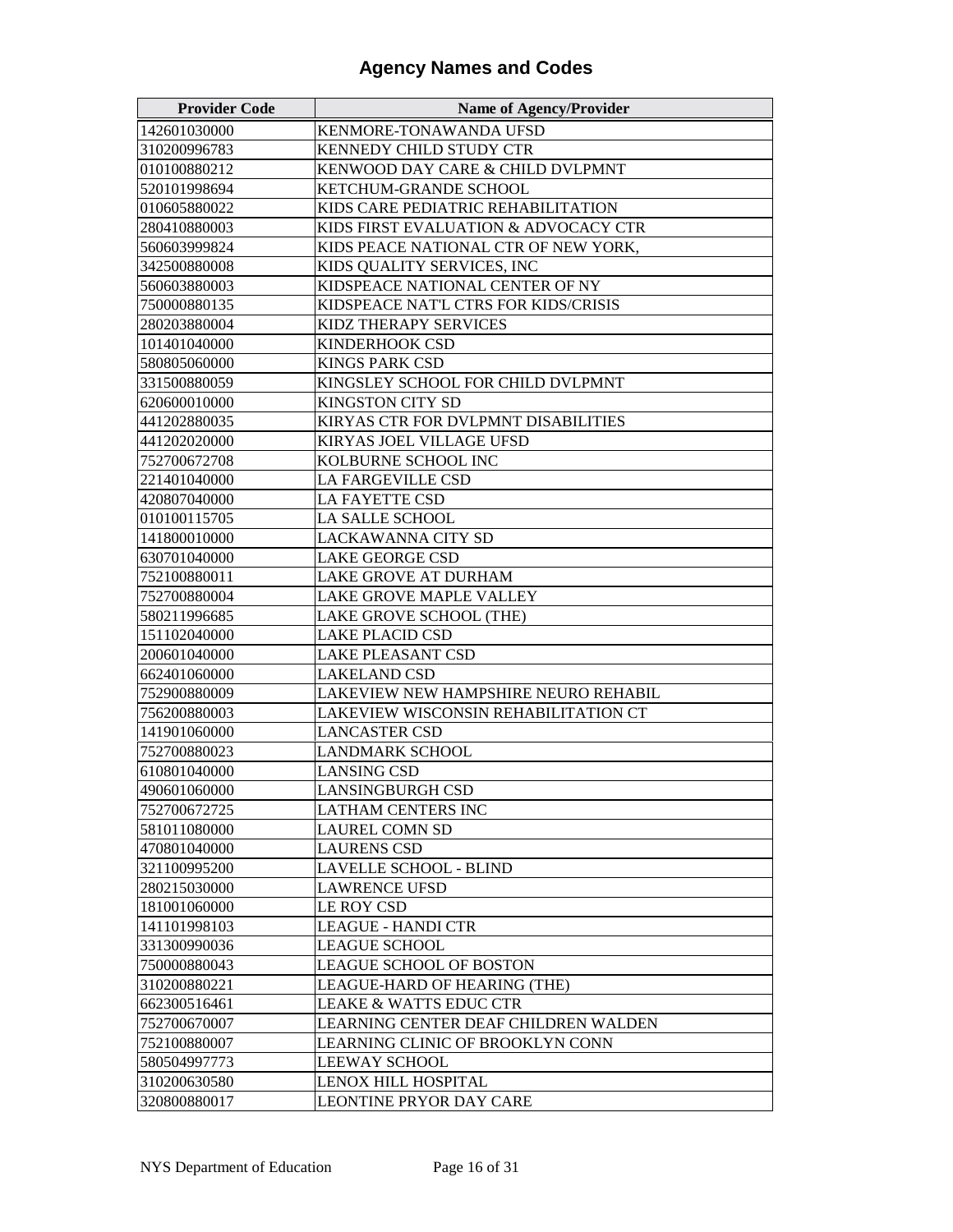| <b>Provider Code</b> | <b>Name of Agency/Provider</b>         |
|----------------------|----------------------------------------|
| 670401040000         | LETCHWORTH CSD                         |
| 500201920009         | LETCHWORTH VILLAGE DDSO                |
| 280205030000         | <b>LEVITTOWN UFSD</b>                  |
| 230901640035         | LEWIS CO DEPT SOCIAL SERVICES          |
| 400301060000         | <b>LEWISTON-PORTER CSD</b>             |
| 343000996786         | <b>LEXINGTON SCHOOL - DEAF</b>         |
| 590901060000         | <b>LIBERTY CSD</b>                     |
| 342600997774         | LIFELINE CTR CHILD DEVELOPMT           |
| 342800997775         | LIFE-SKILLS SCHOOL (THE)               |
| 261801880001         | LIFETIME ASSISTANCE ICF                |
| 750000880001         | LINDEN HILL SCHOOL                     |
| 580104030000         | <b>LINDENHURST UFSD</b>                |
| 511602040000         | <b>LISBON CSD</b>                      |
| 210800050000         | LITTLE FALLS CITY SD                   |
| 331700890402         | LITTLE FLOWER CHILDRENS SERVICE        |
| 580603020000         | <b>LITTLE FLOWER UFSD</b>              |
| 756100880003         | LITTLE KESWICK SCHOOL INC              |
| 353100880009         | LITTLE LAMB PRESCHOOL                  |
| 342600880365         | LITTLE MEADOWS EARLY CHILDHOOD CNTR    |
| 041801040000         | LITTLE VALLEY CSD                      |
| 280404880023         | LITTLE VILLAGE HOUSE                   |
| 280207998058         | LITTLE VILLAGE SCHOOL                  |
| 421501060000         | LIVERPOOL CSD                          |
| 240901640033         | LIVINGSTON CO DEPT SOCIAL SERVICES     |
| 591302040000         | <b>LIVINGSTON MANOR CSD</b>            |
| 240801060000         | <b>LIVONIA CSD</b>                     |
| 400400010000         | LOCKPORT CITY SD                       |
| 280503060000         | LOCUST VALLEY CSD                      |
| 280300010000         | LONG BEACH CITY SD                     |
| 580506880003         | LONG ISLAND CTR FOR COMMUNICATION DI   |
| 280221880286         | LONG ISLAND INFANT DER CTR             |
| 280225880003         | LONG ISLAND INFANT DEVELOPMENTAL PRO   |
| 280405880184         | LONG ISLAND JEWISH CHILD DEV LRNG CT   |
| 200701040000         | LONG LAKE CSD                          |
| 580212060000         | <b>LONGWOOD CSD</b>                    |
| 310200996790         | <b>LORGE SCHOOL (THE)</b>              |
| 310400880008         | LOUGHMAN SERVICES INC                  |
| 321000880043         | LOVE ME TENDER SCH CHILD DVLPMNT       |
| 331300880114         | LOW MEMORIAL CHILD CARE CTR            |
| 331500880114         | LOW MEMORIAL CHILD CARE CTR            |
| 342600998962         | LOWELL SCHOOL (THE)                    |
| 230901040000         | <b>LOWVILLE ACAD &amp; CSD</b>         |
| 320700880059         | LUCILLE MURRAY CHILD DVLPMNT CTR       |
| 221301040000         | LYME CSD                               |
| 280220030000         | LYNBROOK UFSD                          |
| 421504020000         | LYNCOURT UFSD                          |
| 451001040000         | LYNDONVILLE CSD                        |
| 650501040000         | LYONS CSD                              |
| 332000880017         | MACHZIK BRACHA LEARNING CENTER         |
| 251400640007         | <b>MADISON CO DEPT SOCIAL SERVICES</b> |
| 251101040000         | <b>MADISON CSD</b>                     |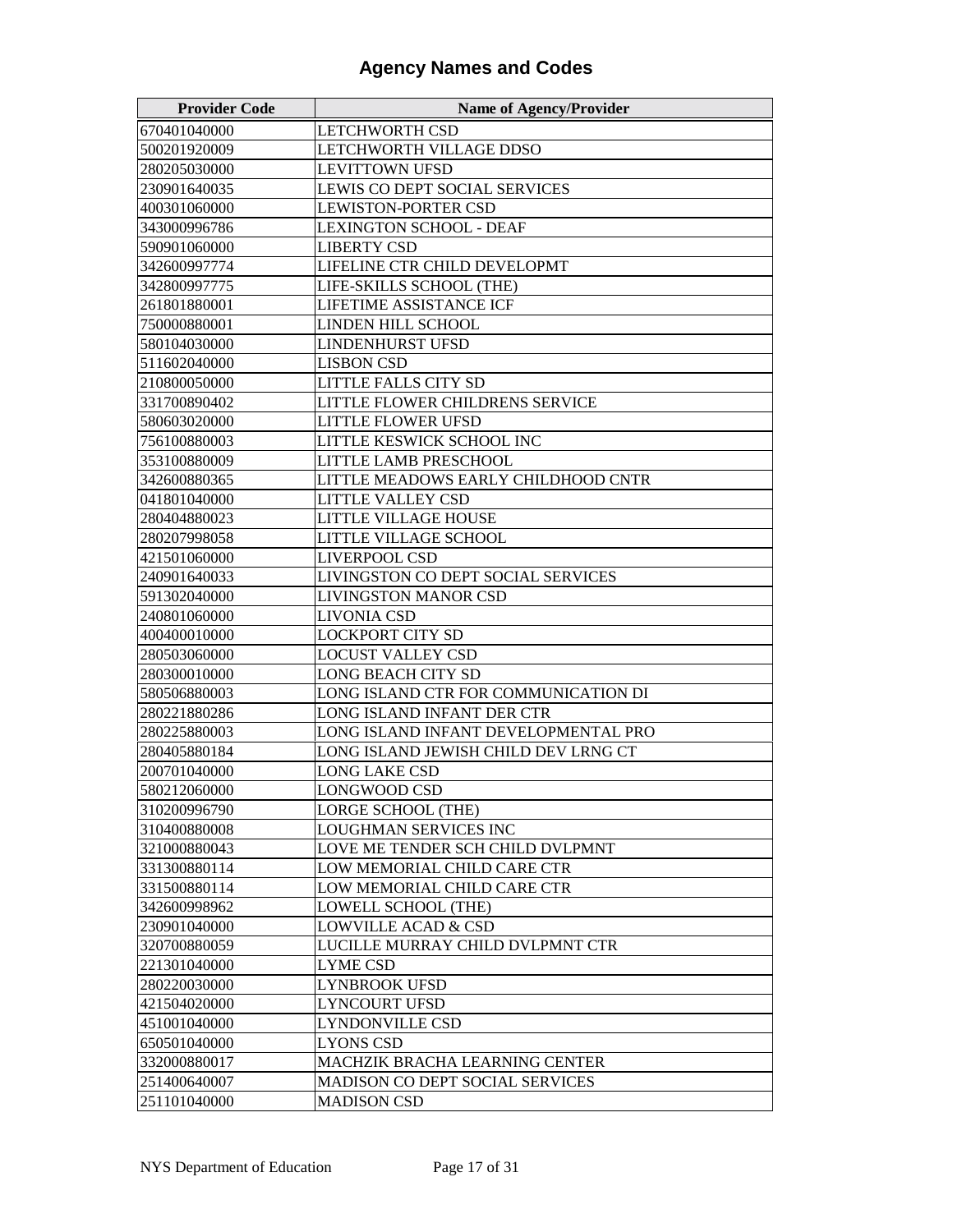| <b>Provider Code</b> | <b>Name of Agency/Provider</b>       |
|----------------------|--------------------------------------|
| 580405175602         | <b>MADONNA HTS SCHOOL</b>            |
| 511901040000         | MADRID-WADDINGTON CSD                |
| 331800880007         | MAGALIE GRP FAMILY DAY CARE INC      |
| 321100880075         | MAGGIE ALSTON PREPATORY SCHOOL       |
| 480101060000         | MAHOPAC CSD                          |
| 031101060000         | <b>MAINE-ENDWELL CSD</b>             |
| 161501060000         | <b>MALONE CSD</b>                    |
| 280212030000         | <b>MALVERNE UFSD</b>                 |
| 660701030000         | <b>MAMARONECK UFSD</b>               |
| 431101040000         | MANCHESTER-SHORTSVILLE CSD (RED JACK |
| 050100880027         | <b>MANDEL THERAPY GROUP</b>          |
| 280406030000         | <b>MANHASSET UFSD</b>                |
| 310200880033         | MANHATTAN CENTER FOR EARLY LEARNING  |
| 310200928198         | MANHATTAN DEVELOPMENTAL CENTER       |
| 317800010000         | MANHATTAN HS DISTRICT OFFICE         |
| 310400929794         | <b>MANHATTAN PSYCH CTR</b>           |
| 010622080000         | <b>MAPLEWOOD COMN SD</b>             |
| 310200880041         | <b>MARATHON CHILDHOOD CENTER</b>     |
| 342600880027         | <b>MARATHON CHILDHOOD CENTER</b>     |
| 110901040000         | <b>MARATHON CSD</b>                  |
| 421101060000         | <b>MARCELLUS CSD</b>                 |
| 660802997777         | MARGARET CHAPMAN SCHOOL              |
| 421800880041         | MARGARET L WILLIAMS DEVEL EVAL CTR   |
| 121401040000         | <b>MARGARETVILLE CSD</b>             |
| 650701040000         | <b>MARION CSD</b>                    |
| 280203880005         | MARION K SALOMON AND ASSOCIATES INC  |
| 630902880023         | <b>MARJORIE HULL</b>                 |
| 621001060000         | <b>MARLBORO CSD</b>                  |
| 343000997856         | MARTIN DE PORRES SCHOOL FOR EXCEPTIO |
| 261600997048         | MARY CARIOLA CHILDRENS CTR           |
| 580206175613         | MARYHAVEN CTR OF HOPE                |
| 754100880006         | MARYLAND SCHOOL FOR THE DEAF         |
| 280523030000         | <b>MASSAPEQUA UFSD</b>               |
| 512001060000         | <b>MASSENA CSD</b>                   |
| 752900672904         | <b>MATHENY SCHOOL</b>                |
| 581012020000         | MATTITUCK-CUTCHOGUE UFSD             |
| 750000670042         | MAY CENTER FOR TBI AT RANDOLPH       |
| 752700672711         | MAY INST FOR AUTISTIC CHILDREN       |
| 170801040000         | <b>MAYFIELD CSD</b>                  |
| 110304040000         | MCGRAW CSD                           |
| 441600997542         | MCQUADE CHILDREN'S SVCS              |
| 521200050000         | MECHANICVILLE CITY SD                |
| 450801060000         | <b>MEDINA CSD</b>                    |
| 753300673305         | MELMARK HOME, INC                    |
| 752700880020         | <b>MELMARK NEW ENGLAND</b>           |
| 010615020000         | <b>MENANDS UFSD</b>                  |
| 752500880003         | <b>MENNINGER CLINIC</b>              |
| 280201640007         | MENTAL HEALTH ASSOC OF NASSAU CNTY   |
| 331500890227         | MERCY HOME FOR CHILDREN              |
| 280225020000         | <b>MERRICK UFSD</b>                  |
| 310200690003         | <b>METRO NEW YORK DDSO</b>           |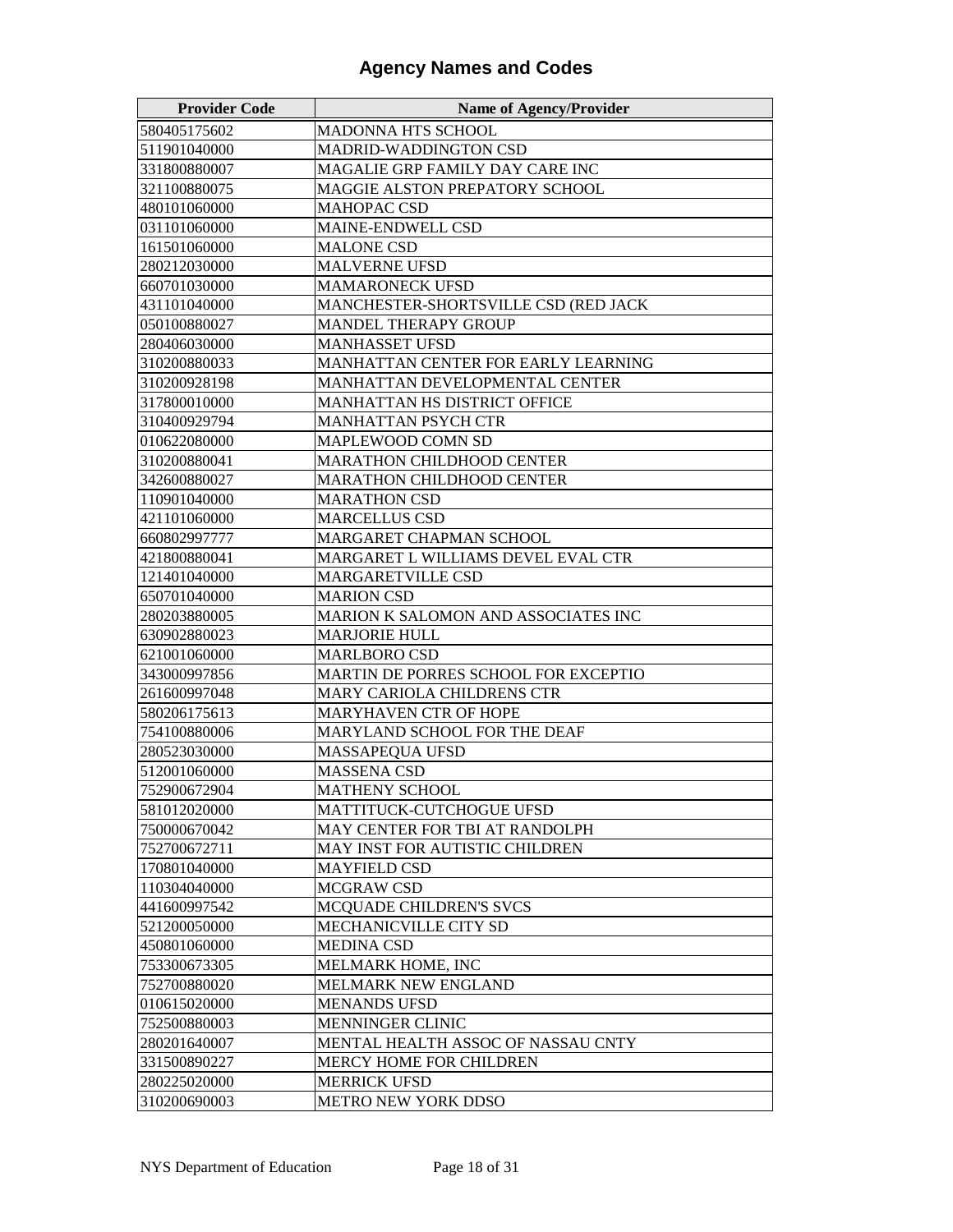| <b>Provider Code</b> | <b>Name of Agency/Provider</b>       |
|----------------------|--------------------------------------|
| 310200920003         | METRO NEW YORK DDSO                  |
| 310400880004         | METRO NORTH ASSOCIATION HEAD START   |
| 580801880003         | METRO THERAPY INC                    |
| 460901060000         | <b>MEXICO CSD</b>                    |
| 280504880027         | <b>MID ISLAND THERAPY</b>            |
| 580211060000         | <b>MIDDLE COUNTRY CSD</b>            |
| 541001040000         | MIDDLEBURGH CSD                      |
| 441000010000         | <b>MIDDLETOWN CITY SD</b>            |
| 332200880017         | MIDWOOD CHILD DEV CENTER             |
| 332000880322         | MILESTONE SCHOOL AT HANOVER PL       |
| 471101040000         | <b>MILFORD CSD</b>                   |
| 280503315797         | MILL NECK MANOR SCHOOL FOR DEAF CHLD |
| 132201040000         | MILLBROOK CSD                        |
| 580208020000         | MILLER PLACE UFSD                    |
| 280410030000         | <b>MINEOLA UFSD</b>                  |
| 150801040000         | <b>MINERVA CSD</b>                   |
| 441101040000         | MINISINK VALLEY CSD                  |
| 320700880137         | MIRIAM DE SOYZA LEARNING CTR         |
| 210502040000         | <b>MOHAWK CSD</b>                    |
| 261600640037         | MONROE CO DEPT SOCIAL SERVICES       |
| 260101690100         | MONROE DVLPMNTL CTR                  |
| 260101920100         | MONROE DVLPMNTL CTR                  |
| 441201060000         | MONROE-WOODBURY CSD                  |
| 580306020000         | <b>MONTAUK UFSD</b>                  |
| 270601640039         | MONTGOMERY CO DEPT SOCIAL SERVICES   |
| 591401060000         | MONTICELLO CSD                       |
| 310200880017         | MORALES & LOBAINA BILING SPEECH LANG |
| 051301040000         | <b>MORAVIA CSD</b>                   |
| 150901040000         | <b>MORIAH CSD</b>                    |
| 471201040000         | <b>MORRIS CSD</b>                    |
| 512101040000         | MORRISTOWN CSD                       |
| 250401040000         | MORRISVILLE-EATON CSD                |
| 261600880045         | MT HOPE FAMILY CENTER                |
| 240901040000         | <b>MT MORRIS CSD</b>                 |
| 660801060000         | MT PLEASANT CSD                      |
| 660806020000         | MT PLEASANT-BLYTHEDALE UFSD          |
| 660804020000         | MT PLEASANT-COTTAGE UFSD             |
| 580207020000         | MT SINAI UFSD                        |
| 660900010000         | MT VERNON CITY SD                    |
| 500108030000         | <b>NANUET UFSD</b>                   |
| 431201040000         | <b>NAPLES CSD</b>                    |
| 591501040000         | NARROWSBURG CSD                      |
| 280410640003         | NASSAU CO DEPT SOCIAL SERVICES       |
| 280515997717         | NASSAU COUNTY CHAPTER AHRC           |
| 280205999391         | NASSAU/SUFFOLK SVCS - AUTISTIC       |
| 751900880009         | NATIONAL DEAF ACADEMY                |
| 332200890088         | NETCARE, INC                         |
| 750000880039         | NEW ENGLAND CENTER FOR CHILDREN, THE |
| 521800880046         | NEW FAMILY PROJ-SKIDMORE COLL        |
| 411501060000         | NEW HARTFORD CSD                     |
| 753500880003         | NEW HOPE MIDLANDS INC                |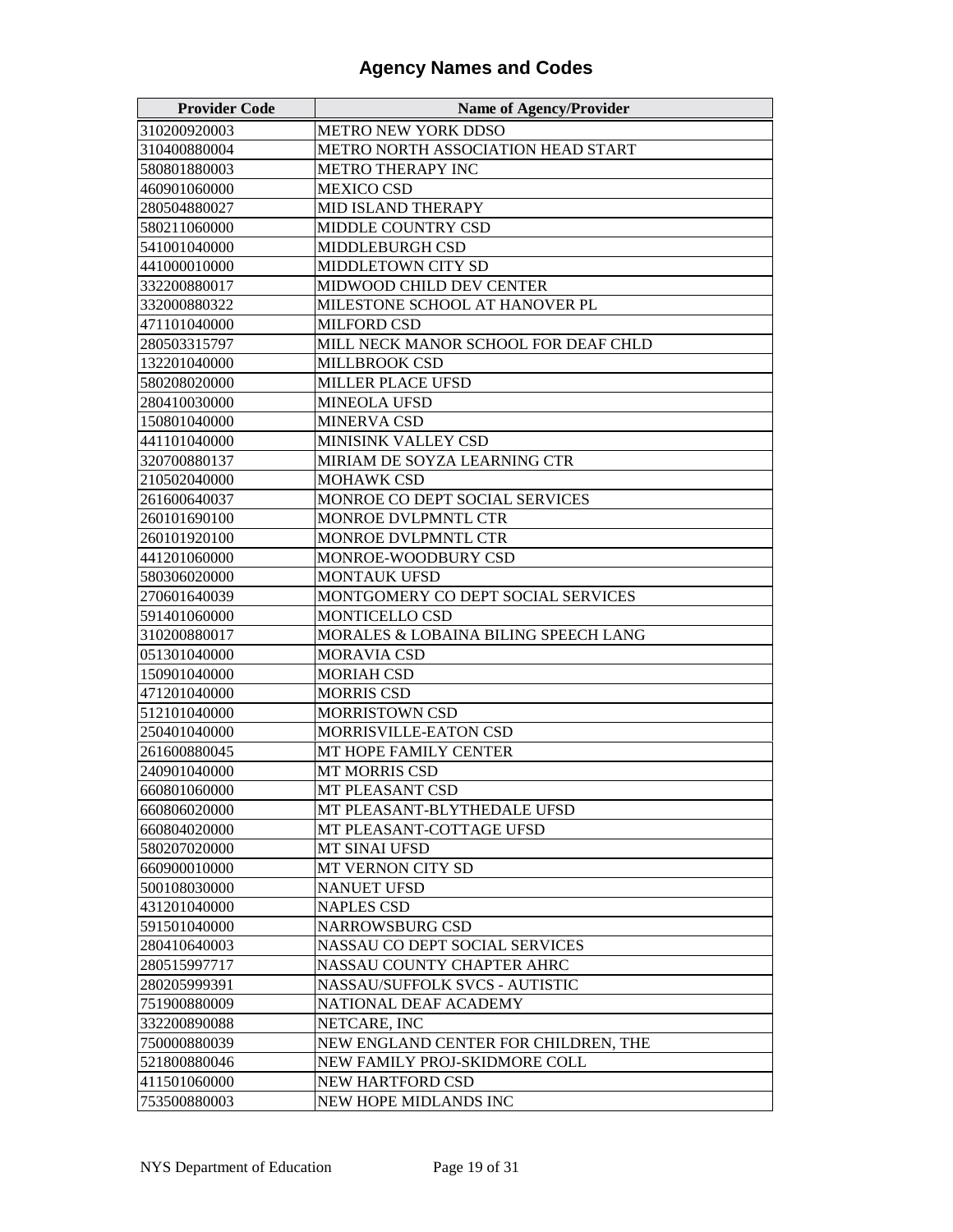| <b>Provider Code</b> | <b>Name of Agency/Provider</b>       |
|----------------------|--------------------------------------|
| 342700880075         | NEW HORIZON CHILD DEVELOPMENT CNTR   |
| 280405020000         | NEW HYDE PARK-GARDEN CITY PARK UFSD  |
| 580212880021         | NEW INTERDISCIPLINARY SCHOOL         |
| 580224880010         | NEW INTERDISCIPLINARY SCHOOL         |
| 101601040000         | <b>NEW LEBANON CSD</b>               |
| 621101060000         | <b>NEW PALTZ CSD</b>                 |
| 661100010000         | NEW ROCHELLE CITY SD                 |
| 581015080000         | <b>NEW SUFFOLK COMN SD</b>           |
| 310100880033         | NEW YORK CHILD RESOURCE CENTER INC   |
| 310200880009         | NEW YORK DEVELOPMENT CONSULTATION SE |
| 321000880009         | <b>NEW YORK DIAGNOSTICS</b>          |
| 650101060000         | <b>NEWARK CSD</b>                    |
| 650101920001         | NEWARK DEVELOPMENTAL CENTER          |
| 600402040000         | NEWARK VALLEY CSD                    |
| 441600010000         | NEWBURGH CITY SD                     |
| 441600880033         | NEWBURGH DEV LEARNING CENTER         |
| 151001040000         | NEWCOMB CSD                          |
| 400601060000         | <b>NEWFANE CSD</b>                   |
| 610901040000         | <b>NEWFIELD CSD</b>                  |
| 520302880031         | <b>NEWMEADOW</b>                     |
| 530202880218         | <b>NEWMEADOW</b>                     |
| 400400880021         | NIAG CO SPEECH, HEAR, LANG, CTR      |
| 400400640004         | NIAGARA CO DEPT SOCIAL SERVICES      |
| 400800010000         | NIAGARA FALLS CITY SD                |
| 400701060000         | NIAGARA-WHEATFIELD CSD               |
| 530301060000         | NISKAYUNA CSD                        |
| 261701998567         | NORMAN HOWARD SCHOOL                 |
| 580103030000         | NORTH BABYLON UFSD                   |
| 280204020000         | NORTH BELLMORE UFSD                  |
| 511901880003         | NORTH COAST THERAPY                  |
| 142201040000         | NORTH COLLINS CSD                    |
| 010605060000         | <b>NORTH COLONIE CSD</b>             |
| 490801080000         | NORTH GREENBUSH COMN SD (WILLIAMS)   |
| 280229020000         | <b>NORTH MERRICK UFSD</b>            |
| 651501060000         | NORTH ROSE-WOLCOTT CSD               |
| 661301040000         | <b>NORTH SALEM CSD</b>               |
| 280403880003         | NORTH SHORE CHILD & FAMILY GUIDANCE  |
| 280501060000         | <b>NORTH SHORE CSD</b>               |
| 280517998104         | NORTH SHORE UNIVERSITY HOSP 798      |
| 420303060000         | <b>NORTH SYRACUSE CSD</b>            |
| 400900010000         | NORTH TONAWANDA CITY SD              |
| 630202040000         | NORTH WARREN CSD                     |
| 131101040000         | NORTHEAST CSD                        |
| 530600998000         | NORTHEAST PARENT & CHILD SOCIETY     |
| 090501040000         | NORTHEASTERN CLINTON CSD             |
| 090901040000         | NORTHERN ADIRONDACK CSD              |
| 660102880003         | NORTHERN WESTCHESTER CTR SPEECH DIS  |
| 580404030000         | NORTHPORT-EAST NORTHPORT UFSD        |
| 310400998072         | NORTHSIDE CTR DAY SCHOOL             |
| 170901040000         | NORTHVILLE CSD                       |
| 081200050000         | NORWICH CITY SD                      |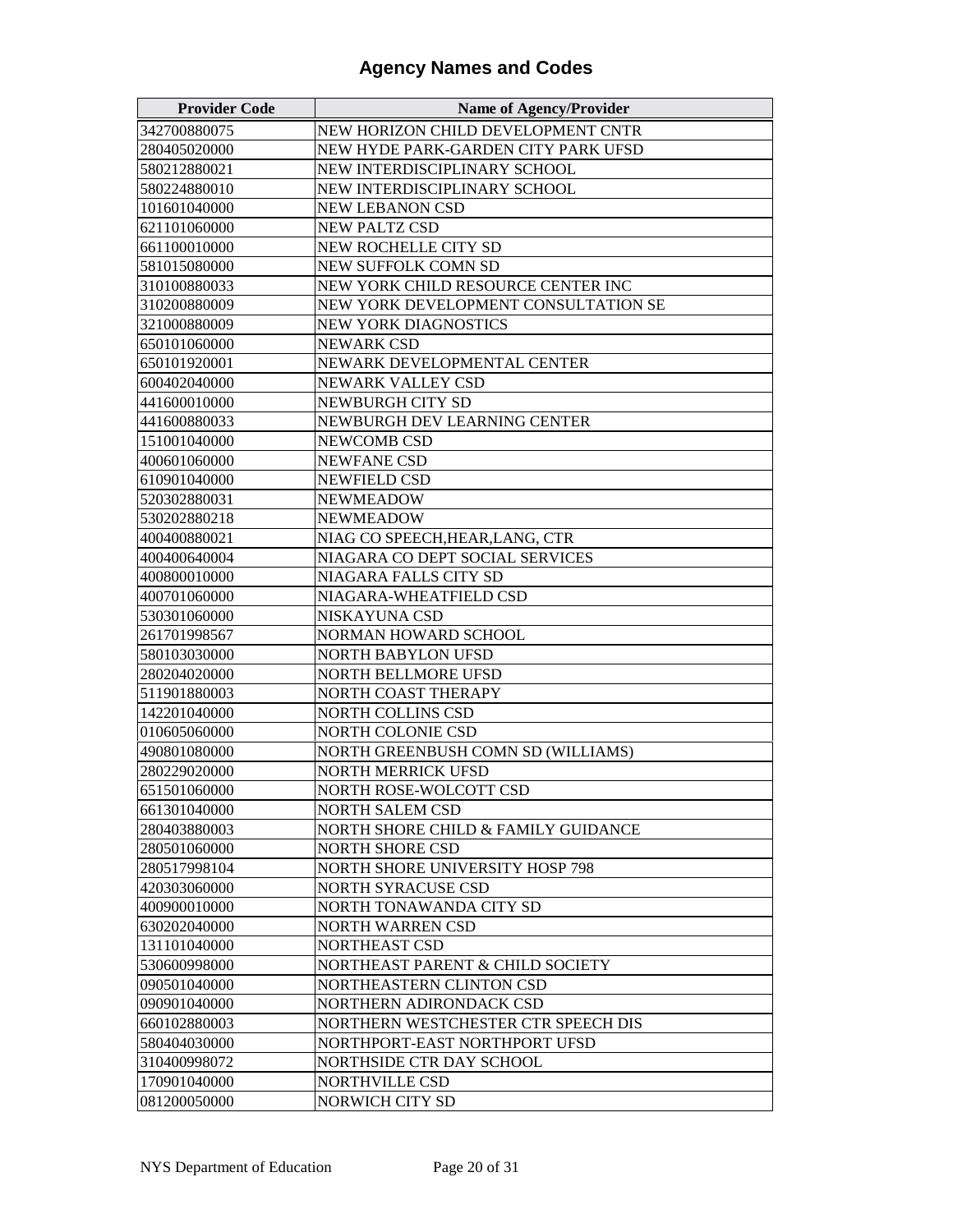| <b>Provider Code</b> | <b>Name of Agency/Provider</b>       |
|----------------------|--------------------------------------|
| 512201040000         | NORWOOD-NORFOLK CSD                  |
| 331500880230         | NY CHILDHOOD CENTER                  |
| 321100996863         | NY INST FOR SPEC EDUC                |
| 310200880115         | NY LEAGUE FOR EARLY LEARNING         |
| 411504020000         | <b>NY MILLS UFSD</b>                 |
| 660407997118         | NY SCHOOL - DEAF                     |
| 310200338145         | NY UNIVERSITY                        |
| 500304030000         | <b>NYACK UFSD</b>                    |
| 317700010000         | NYC ALTERNATIVE SCHOOLS              |
| 333300010000         | NYC COMM DISTRICT #33                |
| 310100010000         | NYC COMM SD # 1                      |
| 310200010000         | NYC COMM SD # 2                      |
| 310300010000         | NYC COMM SD #3                       |
| 310400010000         | NYC COMM SD #4                       |
| 310500010000         | NYC COMM SD #5                       |
| 310600010000         | NYC COMM SD # 6                      |
| 320700010000         | NYC COMM SD #7                       |
| 320800010000         | NYC COMM SD #8                       |
| 320900010000         | NYC COMM SD # 9                      |
| 321000010000         | NYC COMM SD #10                      |
| 321100010000         | NYC COMM SD #11                      |
| 321200010000         | NYC COMM SD #12                      |
| 331300010000         | NYC COMM SD #13                      |
| 331400010000         | NYC COMM SD #14                      |
| 331500010000         | NYC COMM SD #15                      |
| 331600010000         | NYC COMM SD #16                      |
| 331700010000         | NYC COMM SD #17                      |
| 331800010000         | NYC COMM SD #18                      |
| 331900010000         | NYC COMM SD #19                      |
| 332000010000         | NYC COMM SD #20                      |
| 332100010000         | NYC COMM SD #21                      |
| 332200010000         | NYC COMM SD #22                      |
| 332300010000         | NYC COMM SD #23                      |
| 342400010000         | NYC COMM SD #24                      |
| 342500010000         | NYC COMM SD #25                      |
| 342600010000         | NYC COMM SD #26                      |
| 342700010000         | NYC COMM SD #27                      |
| 342800010000         | NYC COMM SD #28                      |
| 342900010000         | NYC COMM SD #29                      |
| 343000010000         | NYC COMM SD #30                      |
| 353100010000         | NYC COMM SD #31                      |
| 333200010000         | NYC COMM SD #32                      |
| 343300010000         | NYC COMM SD #33                      |
| 310200640029         | NYC DEPT MENTAL HLTH/RTARD & ALCOH   |
| 310200640033         | NYC DEPT SOCIAL SERVICES             |
| 317500010000         | NYC DISTRICT 75                      |
| 300000010000         | NYC-CHANCELLOR'S OFFICE              |
| 580410997438         | NYS ARC, INC.-SUFFOLK CHAPTER        |
| 580507999853         | NYS ARC, INC.-SUFFOLK CHAPTER-SAUL & |
| 180300877197         | NYS SCHOOL - BLIND                   |
| 411800877482         | NYS SCHOOL - DEAF                    |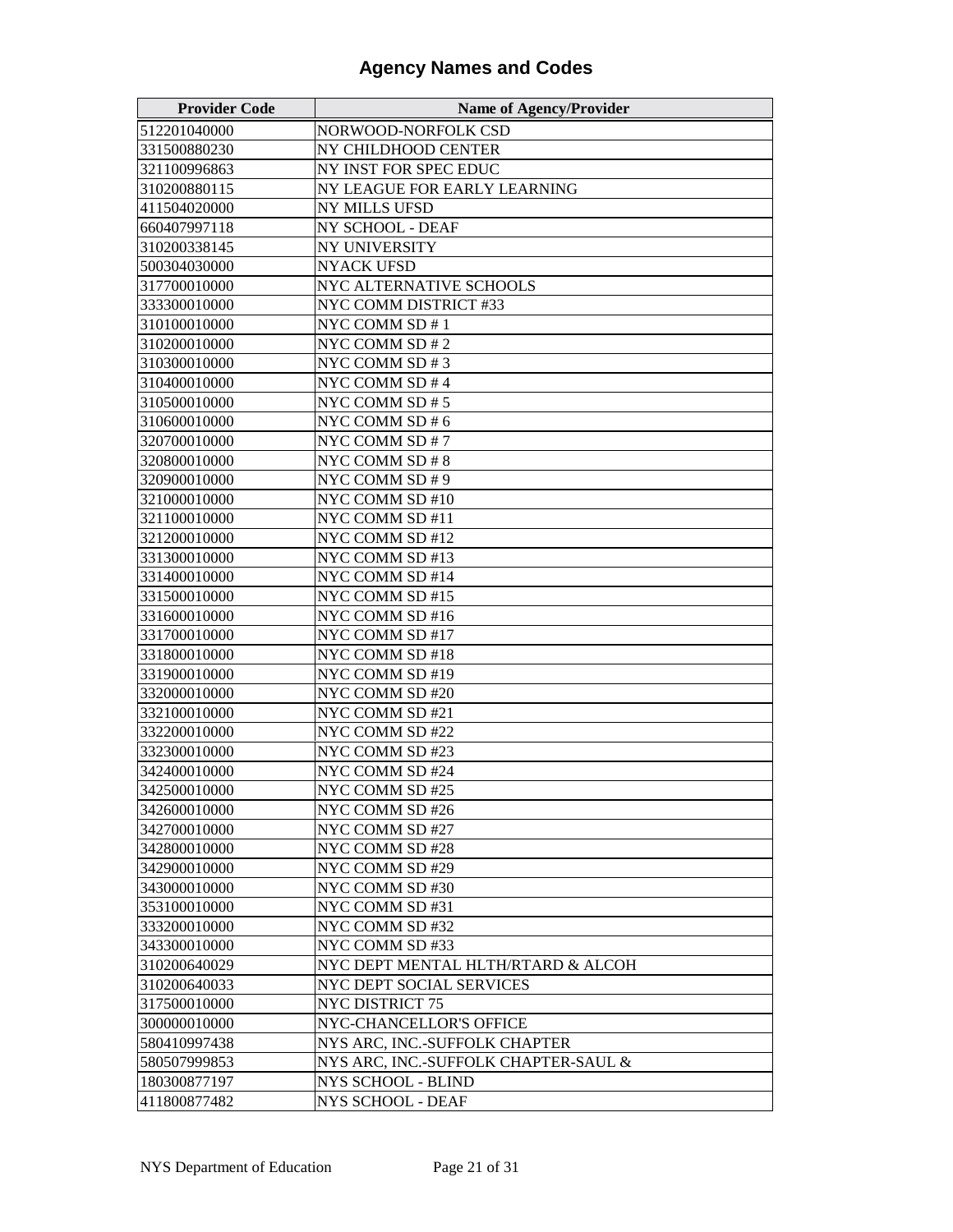| <b>Provider Code</b> | <b>Name of Agency/Provider</b>       |
|----------------------|--------------------------------------|
| 310200999592         | NYSARC, INC.- NYC CHAPTER            |
| 010601928211         | O.D. HECK DVLPMNTL CTR - AUTISM PROG |
| 520101997785         | OAK HILL SCHOOL                      |
| 752100672114         | OAK HILL:CONNECTICUT INST F/T BLIND  |
| 181101040000         | OAKFIELD-ALABAMA CSD                 |
| 421800928776         | OCDMH DAY TREATMENT PROG FOR CHLDRN  |
| 332000880336         | OCEAN PARKWAY DEVELOPMENTAL CENTER   |
| 280211030000         | <b>OCEANSIDE UFSD</b>                |
| 550101040000         | <b>ODESSA-MONTOUR CSD</b>            |
| 512300010000         | <b>OGDENSBURG CITY SD</b>            |
| 332000890105         | OHEL CHILDRENS HOME & FAMILY SERV    |
| 042400010000         | <b>OLEAN CITY SD</b>                 |
| 332100880004         | OMNI CHILDHOOD CENTER INC            |
| 342700880051         | ON OUR WAY LEARNING CTR              |
| 251400010000         | <b>ONEIDA CITY SD</b>                |
| 412300640007         | ONEIDA CO DEPT OF SOCIAL SERVICES    |
| 471400010000         | <b>ONEONTA CITY SD</b>               |
| 421800640009         | ONONDAGA CO DEPT SOCIAL SERVICES     |
| 421201040000         | ONONDAGA CSD                         |
| 430300640011         | <b>ONTARIO CNTY HEALTH DEPT</b>      |
| 430300640009         | ONTARIO CO DEPT SOCIAL SERVICES      |
| 621201060000         | ONTEORA CSD                          |
| 171001040000         | OPPENHEIM-EPHRATAH CSD               |
| 580506880007         | OPPORTUNITY PRESCHOOL                |
| 580805880017         | OPPORTUNITY PRESCHOOL                |
| 440601640021         | ORANGE CO DEPT SOCIAL SERVICES       |
| 142301060000         | ORCHARD PARK CSD                     |
| 660404998061         | ORCHARD SCHOOL-ANDRUS CHILD HOME     |
| 412901040000         | ORISKANY CSD                         |
| 450101640003         | ORLEANS CO DEPT SOCIAL SERVICES      |
| 661401030000         | <b>OSSINING UFSD</b>                 |
| 461300010000         | OSWEGO CITY SD                       |
| 460901640003         | OSWEGO CO DEPT SOCIAL SERVICES       |
| 461300630007         | <b>OSWEGO HOSPITAL</b>               |
| 471601040000         | OTEGO-UNADILLA CSD                   |
| 332100880107         | OTSAR EARLY CHILDHOOD CENTER         |
| 471701640033         | OTSEGO CO DEPT SOCIAL SERVICES       |
| 353100880167         | OUR P.L.A.C.E. SCHOOL                |
| 600601060000         | <b>OWEGO-APALACHIN CSD</b>           |
| 081501040000         | <b>OXFORD ACAD &amp; CSD</b>         |
| 280506060000         | OYSTER BAY-EAST NORWICH CSD          |
| 581002020000         | OYSTERPONDS UFSD                     |
| 650901060000         | PALMYRA-MACEDON CSD                  |
| 061601040000         | PANAMA CSD                           |
| 512501040000         | PARISHVILLE-HOPKINTON CSD            |
| 310300999133         | PARKSIDE SCHOOL                      |
| 421800990041         | PARKSIDE SCHOOL-ONONDAGA NYSARC      |
| 580224030000         | PATCHOGUE-MEDFORD UFSD               |
| 470501997072         | PATHFINDER VILLAGE                   |
| 753300673306         | PATHWAY SCHOOL (THE)                 |
| 571000890003         | PATHWAYS INC                         |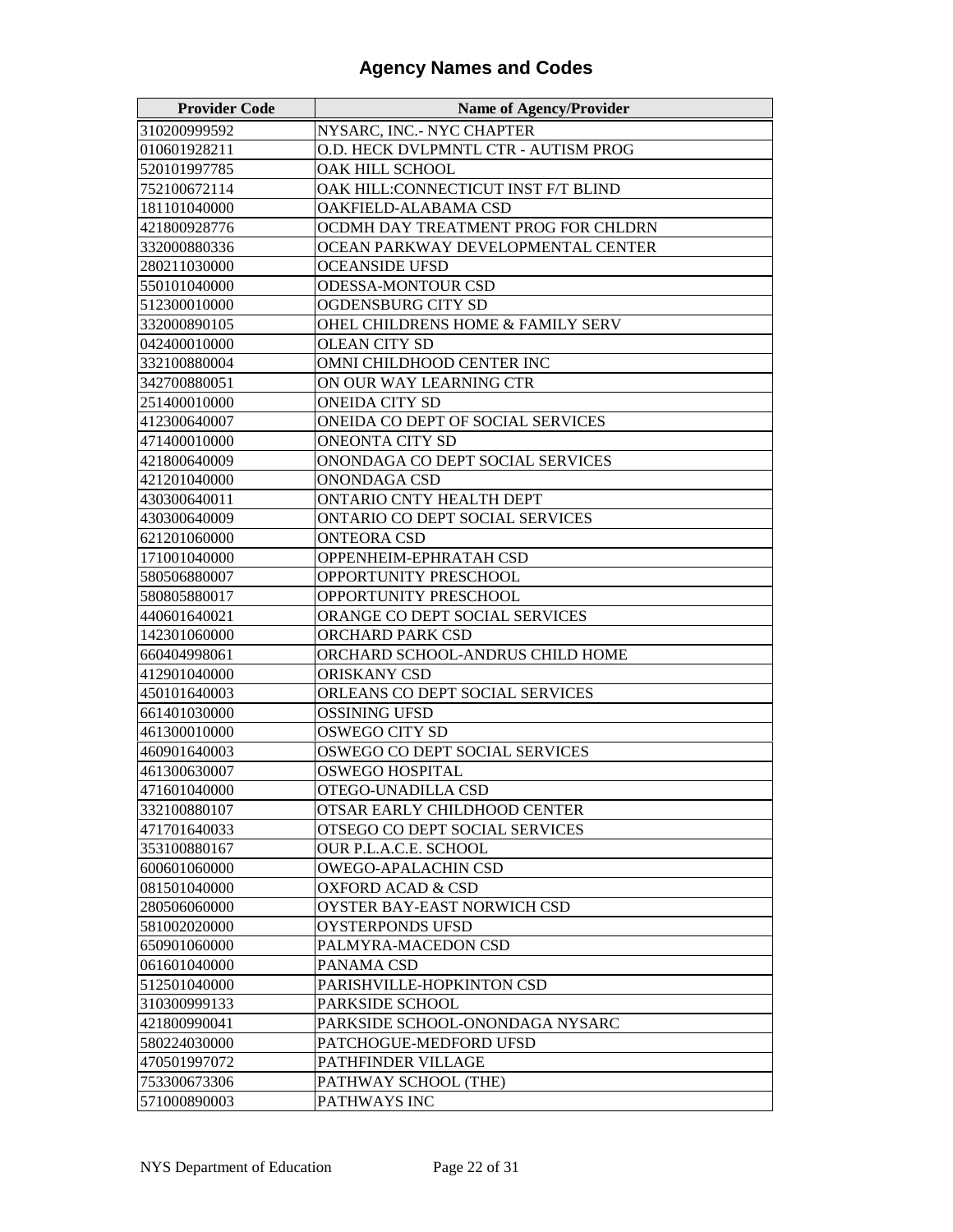| <b>Provider Code</b> | <b>Name of Agency/Provider</b>       |
|----------------------|--------------------------------------|
| 310500880035         | PAUL INST OF MAINSTREAM SVCS (THE)   |
| 010100880007         | PAULINE WINKLER SPEECH LANG & HEARIN |
| 181201040000         | PAVILION CSD                         |
| 131201040000         | PAWLING CSD                          |
| 310200880100         | PAYNE WHITNY THRPTC NURSRY SCH       |
| 500308030000         | PEARL RIVER UFSD                     |
| 661500010000         | PEEKSKILL CITY SD                    |
| 661601030000         | PELHAM UFSD                          |
| 181302040000         | PEMBROKE CSD                         |
| 261201060000         | PENFIELD CSD                         |
| 755800880005         | PENINSULA VILLAGE SCHOOL             |
| 680601060000         | PENN YAN CSD                         |
| 140203630027         | PEOPLE AND PLACES INC                |
| 140203890003         | PEOPLE SERVICES TO THE DISABLED      |
| 140600890007         | PEOPLE SERVICES TO THE DISABLED      |
| 752700672714         | PERKINS SCHOOL F/T BLIND             |
| 671201060000         | PERRY CSD                            |
| 091101060000         | PERU CSD                             |
| 331400890228         | PESACH TIKVAH                        |
| 280502260019         | PFL INC                              |
| 753300880005         | PHELPS SCHOOL                        |
| 431301060000         | PHELPS-CLIFTON SPRINGS CSD           |
| 462001060000         | PHOENIX CSD                          |
| 440401060000         | PINE BUSH CSD                        |
| 131301040000         | PINE PLAINS CSD                      |
| 753700673707         | PINE RIDGE SCHOOL                    |
| 060601040000         | PINE VALLEY CSD (SOUTH DAYTON)       |
| 491700880022         | PINEWOODS CTR FOR THE RETARDED       |
| 200101080000         | PISECO COMN SD                       |
| 261401060000         | PITTSFORD CSD                        |
| 280518030000         | PLAINEDGE UFSD                       |
| 280504060000         | PLAINVIEW-OLD BETHPAGE CSD           |
| 091200010000         | PLATTSBURGH CITY SD                  |
| 660809030000         | PLEASANTVILLE UFSD                   |
| 660802040000         | POCANTICO HILLS CSD                  |
| 211103040000         | POLAND CSD                           |
| 051101040000         | PORT BYRON CSD                       |
| 661904030000         | PORT CHESTER-RYE UFSD                |
| 580206020000         | PORT JEFFERSON UFSD                  |
| 441800050000         | PORT JERVIS CITY SD                  |
| 280404030000         | PORT WASHINGTON UFSD                 |
| 042901040000         | PORTVILLE CSD                        |
| 342500880007         | POSITIVE BEGINNINGS INC              |
| 512902060000         | POTSDAM CSD                          |
| 131500010000         | POUGHKEEPSIE CITY SD                 |
| 572301040000         | PRATTSBURGH CSD                      |
| 310200880222         | PRESCHOOL FOR MULTI-HANDCP CHILDREN  |
| 353100880391         | PRESCHOOL FOR SPECIAL CHILDREN       |
| 580601880331         | PRESCHOOLERS PLACE FOR LEARNING      |
| 070901880003         | PRISCILLA SMITH                      |
| 750000990007         | PROTESTANT YOUTH CENTER              |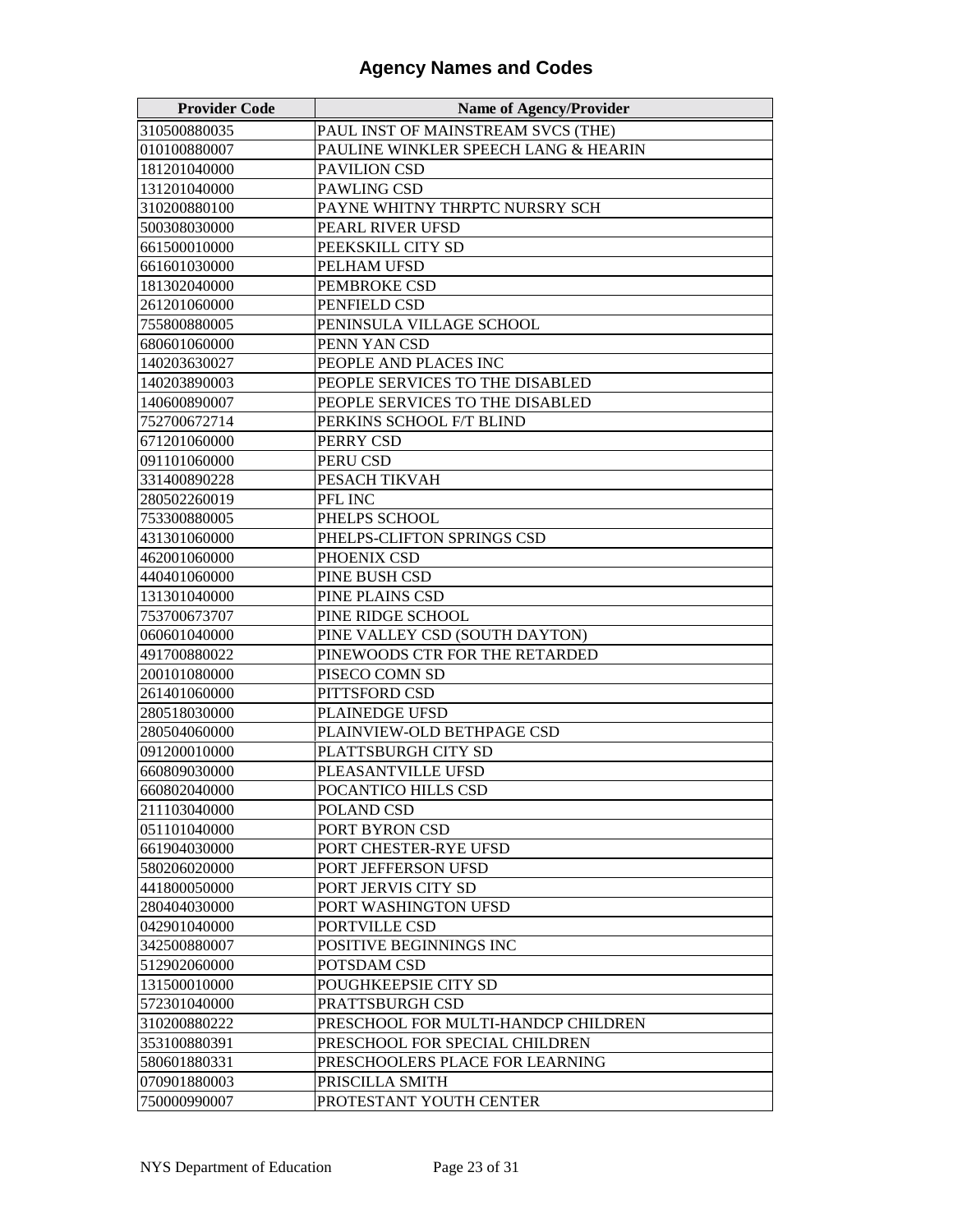| <b>Provider Code</b> | <b>Name of Agency/Provider</b>       |
|----------------------|--------------------------------------|
| 317500010047         | PS/JHS 47 SCHOOL - DEAF              |
| 630902880014         | PSYCHOLOGICAL ASSOCIATES PC          |
| 342800880050         | PSYCHOTHERAPEUTIC EVAL PROG-PEP INC  |
| 461801040000         | PULASKI CSD                          |
| 480102640007         | PUTNAM CO DEPT SOCIAL SERVICES       |
| 641401040000         | PUTNAM CSD                           |
| 480503040000         | PUTNAM VALLEY CSD                    |
| 091200880029         | PYRAMIDS PEDIATRIC INTERVENTION SERV |
| 342800880067         | QSAC                                 |
| 347700010000         | QUEENS ALTERNATIVE SCHOOLS           |
| 347500010000         | <b>QUEENS DISTRICT 75</b>            |
| 342800880063         | <b>QUEENS HOSPITAL CENTER</b>        |
| 347800010000         | QUEENS HS DISTRICT OFFICE            |
| 630902030000         | <b>QUEENSBURY UFSD</b>               |
| 580903020000         | <b>QUOGUE UFSD</b>                   |
| 580410880223         | RAINBOW PRE-SCHOOL                   |
| 471400880168         | <b>RAINBOW PROJECT</b>               |
| 321100880517         | RAINBOW SCHOOL FOR CHILD DEVELOPMENT |
| 500401060000         | RAMAPO CSD (SUFFERN)                 |
| 043011020000         | RANDOLPH ACAD UFSD                   |
| 043001040000         | <b>RANDOLPH CSD</b>                  |
| 200702020000         | RAQUETTE LAKE UFSD                   |
| 010402060000         | RAVENA-COEYMANS-SELKIRK CSD          |
| 651503040000         | RED CREEK CSD                        |
| 131701060000         | RED HOOK CSD                         |
| 310200996814         | REECE SCHOOL                         |
| 331500880010         | REHAB CARE PROFESSIONALS INC         |
| 030200880056         | REHABILITATION SERVICES              |
| 031601880042         | REHABILITATION SERVICES              |
| 061700880003         | REHABILITATION SPECIALISTS PT OT SLP |
| 042400880003         | REHABILITATION TODAY                 |
| 411701040000         | <b>REMSEN CSD</b>                    |
| 580901020000         | REMSENBURG-SPEONK UFSD               |
| 491200010000         | RENSSELAER CITY SD                   |
| 491700640014         | RENSSELAER CO DEPT SOCIAL SERVICES   |
| 061700997709         | <b>RESOURCE CENTER (THE)</b>         |
| 310200880159         | RETBERG CHILD CTR INC                |
| 131801040000         | RHINEBECK CSD                        |
| 131802020000         | <b>RHINECLIFF UFSD</b>               |
| 472001040000         | RICHFIELD SPRINGS CSD                |
| 662300890002         | RICHMOND CHILDRENS CENTER            |
| 357500010000         | RICHMOND DISTRICT 75                 |
| 062401040000         | <b>RIPLEY CSD</b>                    |
| 331500880009         | RIVENDELL SCHOOL                     |
| 580602040000         | RIVERHEAD CSD                        |
| 752700880015         | RIVERVIEW SCHOOL                     |
| 261600999444         | ROCHESTER CHILDREN'S NRSY            |
| 261600010000         | ROCHESTER CITY SD                    |
| 261600997789         | ROCHESTER MENTAL HEALTH INC          |
| 261600997046         | ROCHESTER SCHOOL - DEAF              |
| 753700880009         | ROCK POINT SCHOOL                    |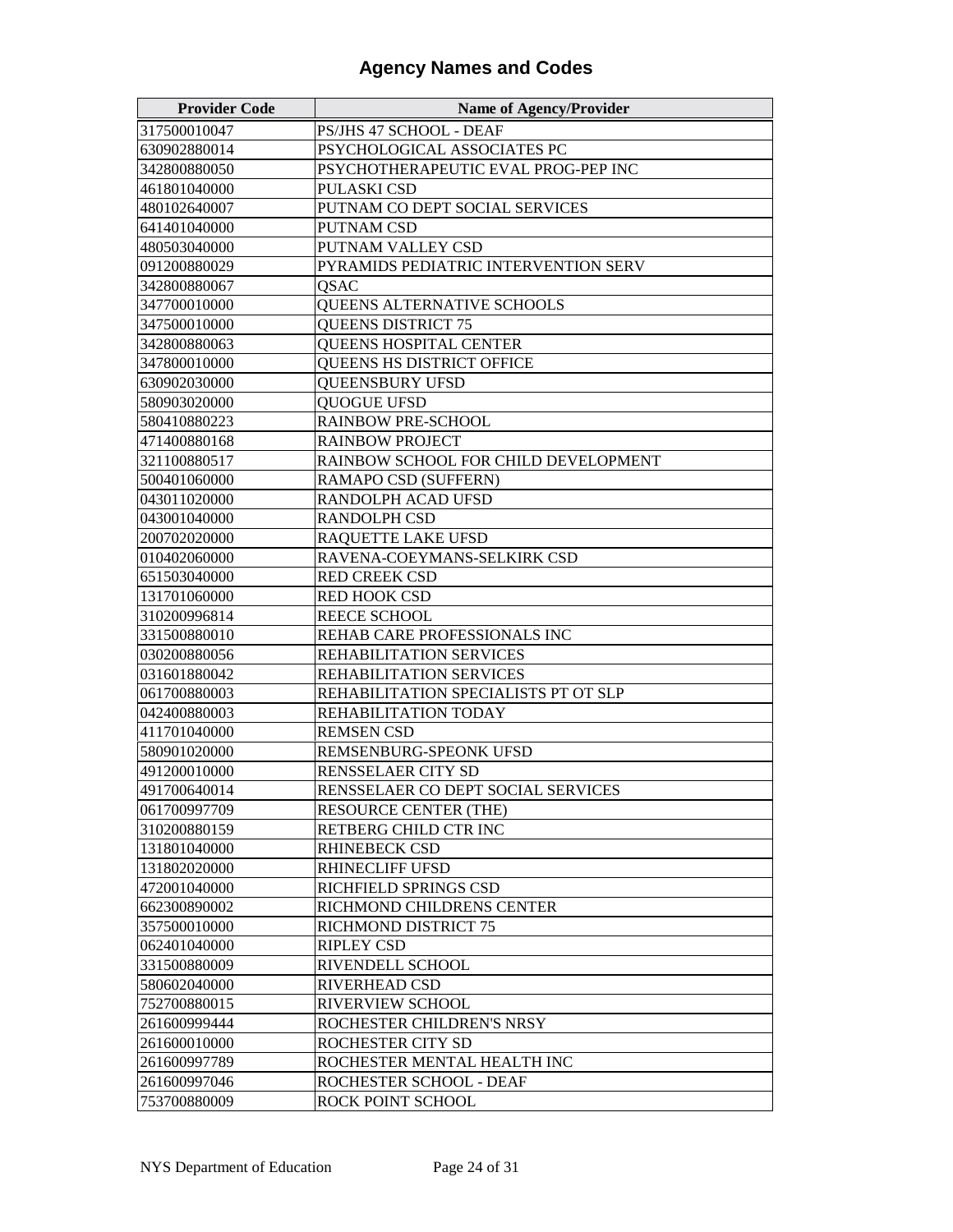| <b>Provider Code</b> | <b>Name of Agency/Provider</b>       |
|----------------------|--------------------------------------|
| 500402640003         | ROCKLAND CO DEPT SOCIAL SERVICES     |
| 500402229315         | ROCKLAND INST FOR SPEC EDUC          |
| 280221030000         | ROCKVILLE CENTRE UFSD                |
| 580209020000         | ROCKY POINT UFSD                     |
| 332000126678         | ROMAN CATH DIOCESE BROOKLYN          |
| 411800010000         | ROME CITY SD                         |
| 560603040000         | <b>ROMULUS CSD</b>                   |
| 620901060000         | RONDOUT VALLEY CSD                   |
| 280208030000         | <b>ROOSEVELT UFSD</b>                |
| 591301040000         | <b>ROSCOE CSD</b>                    |
| 280403030000         | <b>ROSLYN UFSD</b>                   |
| 530515060000         | ROTTERDAM-MOHONASEN CSD              |
| 121502040000         | <b>ROXBURY CSD</b>                   |
| 401201060000         | ROYALTON-HARTLAND CSD                |
| 261701060000         | RUSH-HENRIETTA CSD                   |
| 661800010000         | <b>RYE CITY SD</b>                   |
| 661901030000         | <b>RYE NECK UFSD</b>                 |
| 342700880296         | S.K.I.P.                             |
| 580205060000         | <b>SACHEM CSD</b>                    |
| 221001040000         | SACKETS HARBOR CSD                   |
| 580305020000         | <b>SAG HARBOR UFSD</b>               |
| 580910080000         | <b>SAGAPONACK COMN SD</b>            |
| 043200050000         | <b>SALAMANCA CITY SD</b>             |
| 641501040000         | <b>SALEM CSD</b>                     |
| 161201040000         | <b>SALMON RIVER CSD</b>              |
| 280201880003         | SALTZMAN COMMUNITY SERVICES CTR      |
| 280504880029         | SANDRA ROTHMAN, SLP, PC              |
| 461901040000         | <b>SANDY CREEK CSD</b>               |
| 091402060000         | <b>SARANAC CSD</b>                   |
| 161401060000         | <b>SARANAC LAKE CSD</b>              |
| 521301640003         | SARATOGA CO DEPT SOCIAL SERVICES     |
| 521800880019         | SARATOGA PRESCHOOL PROGRAM           |
| 521800010000         | SARATOGA SPRINGS CITY SD             |
| 621601060000         | <b>SAUGERTIES CSD</b>                |
| 411603040000         | <b>SAUQUOIT VALLEY CSD</b>           |
| 580504030000         | <b>SAYVILLE UFSD</b>                 |
| 662001030000         | <b>SCARSDALE UFSD</b>                |
| 530501060000         | <b>SCHALMONT CSD</b>                 |
| 530600010000         | SCHENECTADY CITY SD                  |
| 530600640500         | SCHENECTADY CO DEPT SOCIAL SERVICES  |
| 470901040000         | <b>SCHENEVUS CSD</b>                 |
| 491501040000         | <b>SCHODACK CSD</b>                  |
| 541201640500         | SCHOHARIE CO DEPT SOCIAL SERVICES    |
| 541201040000         | <b>SCHOHARIE CSD</b>                 |
| 530301880343         | SCHONOWE PRESCHOOL OF SCHENECTADY IN |
| 261701167030         | SCHOOL - HOLY CHLDHD                 |
| 280100998990         | SCHOOL FOR LANG & COMMUNIC DVLPMNT   |
| 151401040000         | <b>SCHROON LAKE CSD</b>              |
| 550301640003         | SCHUYLER CO DEPT SOCIAL SERVICES     |
| 521701040000         | <b>SCHUYLERVILLE CSD</b>             |
| 022401040000         | <b>SCIO CSD</b>                      |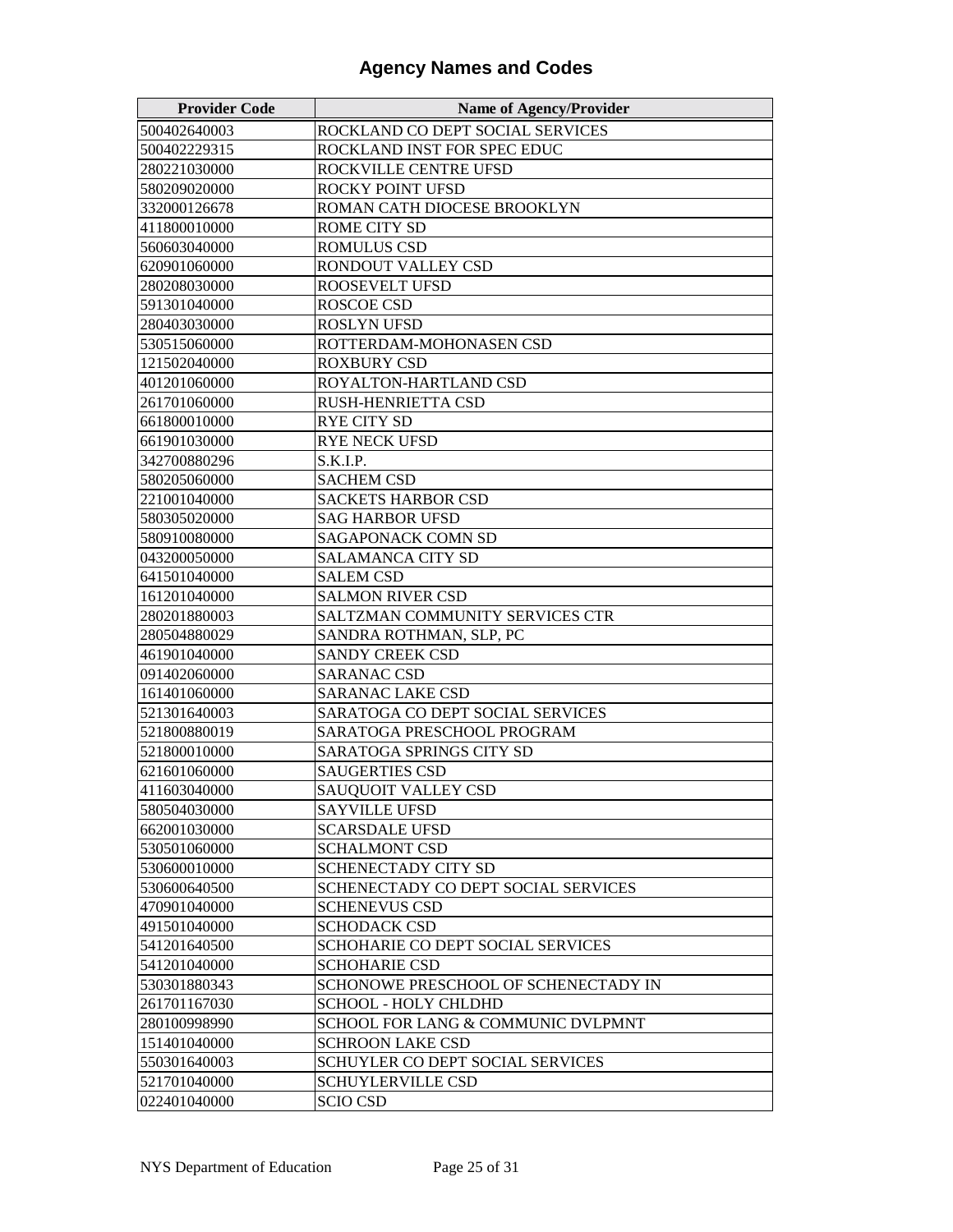| <b>Provider Code</b> | <b>Name of Agency/Provider</b>                           |
|----------------------|----------------------------------------------------------|
| 580506880047         | SCOPE LEARNING CTR C/O WHIPORWIL SCH                     |
| 530202060000         | <b>SCOTIA-GLENVILLE CSD</b>                              |
| 591401690003         | SDTC CENTER FOR DISCOVERY                                |
| 280206030000         | <b>SEAFORD UFSD</b>                                      |
| 561006640054         | SENECA CO DEPT SOCIAL SERVICES                           |
| 560701060000         | SENECA FALLS CSD                                         |
| 342500880004         | <b>SESAME SPROUT INC</b>                                 |
| 353100880025         | SETON FOUNDATION FOR LEARNING                            |
| 280252070000         | SEWANHAKA CENTRAL HS DISTRICT                            |
| 441201880022         | <b>SHARON A JOLLY &amp; ASSOCIATES</b>                   |
| 541401040000         | <b>SHARON SPRINGS CSD</b>                                |
| 580701020000         | SHELTER ISLAND UFSD                                      |
| 310500880185         | SHELTERING ARMS CHILDRENS SERVICE                        |
| 332000229762         | SHEMA KOLAINU - HEAR OUR VOICES                          |
| 332100880005         | SHEMA KOLAINU HEAR OUR VOICES                            |
| 520302060000         | SHENENDEHOWA CSD                                         |
| 082001040000         | SHERBURNE-EARLVILLE CSD                                  |
| 062601040000         | <b>SHERMAN CSD</b>                                       |
| 412000050000         | SHERRILL CITY SD                                         |
| 342500998958         | <b>SHIELD INST OF FLUSHING</b>                           |
| 580601040000         | SHOREHAM-WADING RIVER CSD                                |
| 121601060000         | <b>SIDNEY CSD</b>                                        |
| 061501040000         | SILVER CREEK CSD                                         |
| 061501990023         | SILVER CREEK HEARING & SPEECH CENTER                     |
| 421601060000         | <b>SKANEATELES CSD</b>                                   |
| 342400880025         | SMALL WONDER PRESCHOOL INC                               |
| 031601880008         | SMALL WONDERS EARLY INTERVENTION SER                     |
| 580801060000         | <b>SMITHTOWN CSD</b>                                     |
| 342400880004         | SOCIETY OF MANY FACES INC                                |
| 651201060000         | <b>SODUS CSD</b>                                         |
| 420702030000         | <b>SOLVAY UFSD</b>                                       |
| 662101060000         | <b>SOMERS CSD</b>                                        |
| 752400672401         | SONIA SHANKMAN ORTHOGENIC SCH                            |
| 010601060000         | <b>SOUTH COLONIE CSD</b>                                 |
| 580235060000         | <b>SOUTH COUNTRY CSD</b>                                 |
| 521401040000         | <b>SOUTH GLENS FALLS CSD</b>                             |
| 580413030000         | SOUTH HUNTINGTON UFSD                                    |
| 220101040000         | SOUTH JEFFERSON CSD                                      |
| 121702040000         | SOUTH KORTRIGHT CSD                                      |
| 231101040000         | <b>SOUTH LEWIS CSD</b>                                   |
| 580221020000         | <b>SOUTH MANOR UFSD</b>                                  |
| 500301060000         | <b>SOUTH ORANGETOWN CSD</b>                              |
| 560501040000         | <b>SOUTH SENECA CSD</b>                                  |
| 580101880003         | SOUTH SHORE CTR SPEECH LANG LANG DIS                     |
| 580906030000         | <b>SOUTHAMPTON UFSD</b>                                  |
| 050701040000         | SOUTHERN CAYUGA CSD                                      |
| 581005020000         | <b>SOUTHOLD UFSD</b>                                     |
| 060201060000         | SOUTHWESTERN CSD AT JAMESTOWN                            |
| 131602020000         | SPACKENKILL UFSD                                         |
| 332000880047         | SPEC-ED ASSOC, INC<br>SPECIAL CITIZENS FUTURES UNLIMITED |
| 310200890115         |                                                          |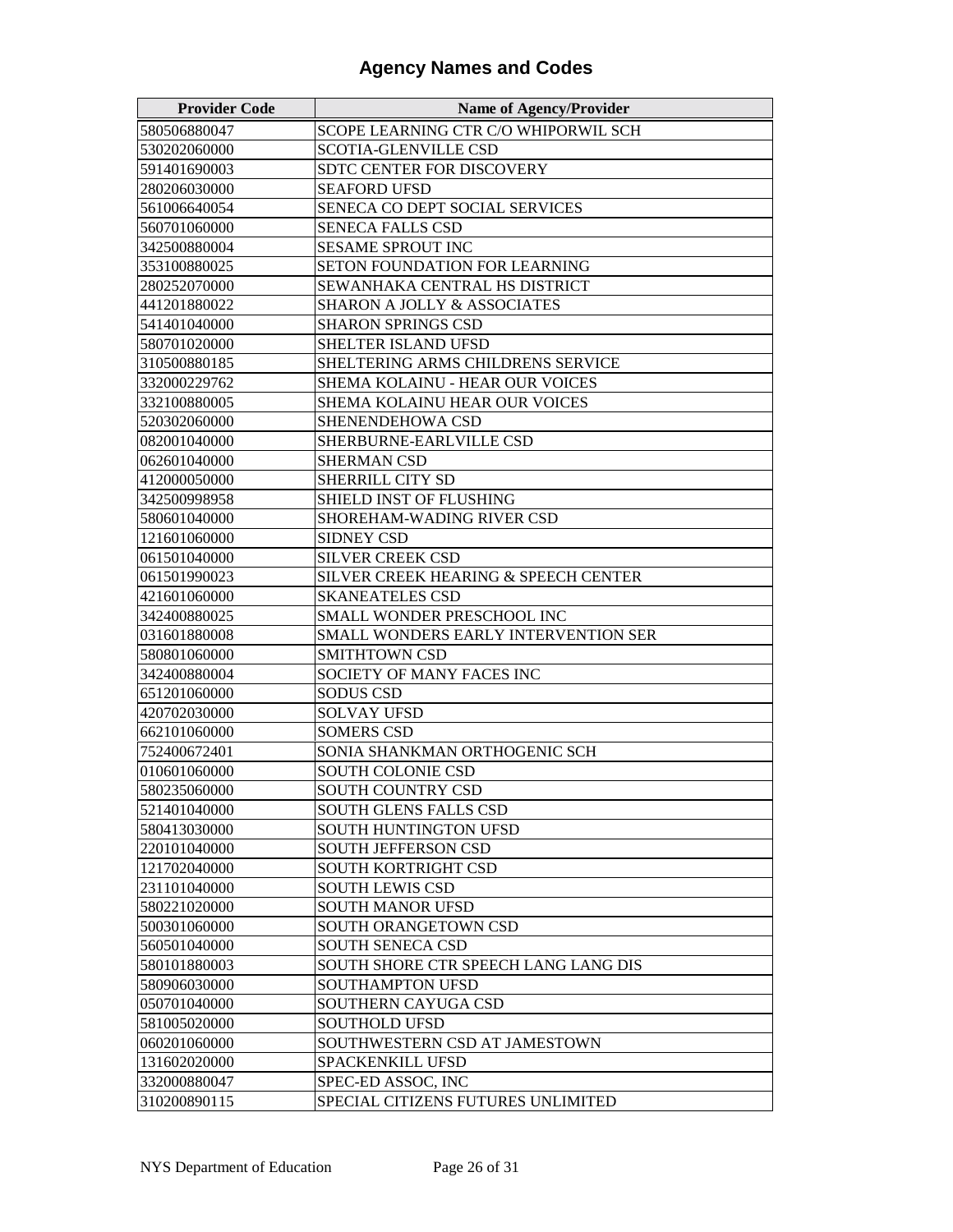| <b>Provider Code</b> | <b>Name of Agency/Provider</b>       |
|----------------------|--------------------------------------|
| 101300880179         | SPECIAL NEEDS PROGRAM                |
| 461300880003         | SPECIAL PROGRAMS INC                 |
| 331500880099         | SPECIAL SPROUTS INC                  |
| 261001060000         | SPENCERPORT CSD                      |
| 600801040000         | SPENCER-VAN ETTEN CSD                |
| 580304020000         | <b>SPRINGS UFSD</b>                  |
| 141101060000         | SPRINGVILLE-GRIFFITH INST CSD        |
| 500108808461         | ST AGATHA HOME FOR CHILDREN          |
| 662200998062         | ST AGNES HOSPITAL-EARLY CHLDHD EDUC  |
| 010100115658         | ST ANNE INST                         |
| 010100997791         | ST CATHERINE'S CTR FOR CHLDRN        |
| 580206880021         | ST CHARLES ED & THERAPEUTIC CTR      |
| 010605995677         | <b>ST COLMAN'S SCHOOL</b>            |
| 500301145260         | ST DOMINIC SCHOOL                    |
| 331700997089         | ST FRANCIS DE SALES SCHOOL - DEAF    |
| 131500880144         | ST FRANCIS HOSPTIAL                  |
| 271102040000         | <b>ST JOHNSVILLE CSD</b>             |
| 320800145324         | ST JOSEPH SCHOOL - DEAF              |
| 260501996191         | ST JOSEPH'S VILLA OF ROCHESTER       |
| 510201640042         | ST LAWRENCE CO DEPT SOCIAL SERVICES  |
| 342600880146         | ST MARY'S HOSPITAL FOR CHILDREN      |
| 140600996459         | ST MARY'S SCHOOL - DEAF              |
| 161801040000         | ST REGIS FALLS CSD                   |
| 752100880014         | ST VINCENT'S SPECIAL NEEDS SERVICES  |
| 121701040000         | <b>STAMFORD CSD</b>                  |
| 140600999087         | STANLEY G. FALK SCHOOL               |
| 331300880093         | STANLEY S LAMM INSTITUTE             |
| 401001060000         | <b>STARPOINT CSD</b>                 |
| 310200880023         | STARTING POINT SERVICES FOR CHILDREN |
| 357700010000         | STATEN ISLAND ALTERNATIVE SCHOOLS    |
| 353100920007         | STATEN ISLAND DDSO                   |
| 331500880003         | STEP BY STEP INFANT DEVELOPMENT CTR  |
| 260803880009         | STEPPING STONES LEARNING CTR         |
| 342500880220         | STEPPINGSTONE DAY SCHOOL             |
| 752700880007         | <b>STETSON</b>                       |
| 570302640006         | STEUBEN CO DEPT SOCIAL SERVICES      |
| 522001040000         | STILLWATER CSD                       |
| 251501040000         | STOCKBRIDGE VALLEY CSD               |
| 755200880003         | STONE MOUNTAIN SCHOOL                |
| 490301880029         | STORY PLACE PRESCHOOL                |
| 580506640003         | SUFFOLK CO DEPT SOCIAL SERVICES      |
| 580506640005         | <b>SUFFOLK CO HEALTH DEPT</b>        |
| 440202020000         | <b>SUGAR LOAF UFSD</b>               |
| 590901640003         | SULLIVAN CO DEPT SOCIAL SERVICES     |
| 591502040000         | SULLIVAN WEST CSD                    |
| 142601998223         | SUMMIT EDUC CENTER-LANG DEV PROG     |
| 753300880004         | SUMMIT QUEST BEHAVIORAL HEALTH       |
| 342600997796         | <b>SUMMIT SCHOOL (THE)</b>           |
| 500304998107         | <b>SUMMIT SCHOOL (THE)</b>           |
| 160101928203         | SUNMOUNT DVLPMNTL CTR                |
| 332000880015         | SUNSET PARK FAMILY HEALTH CTR NETWK  |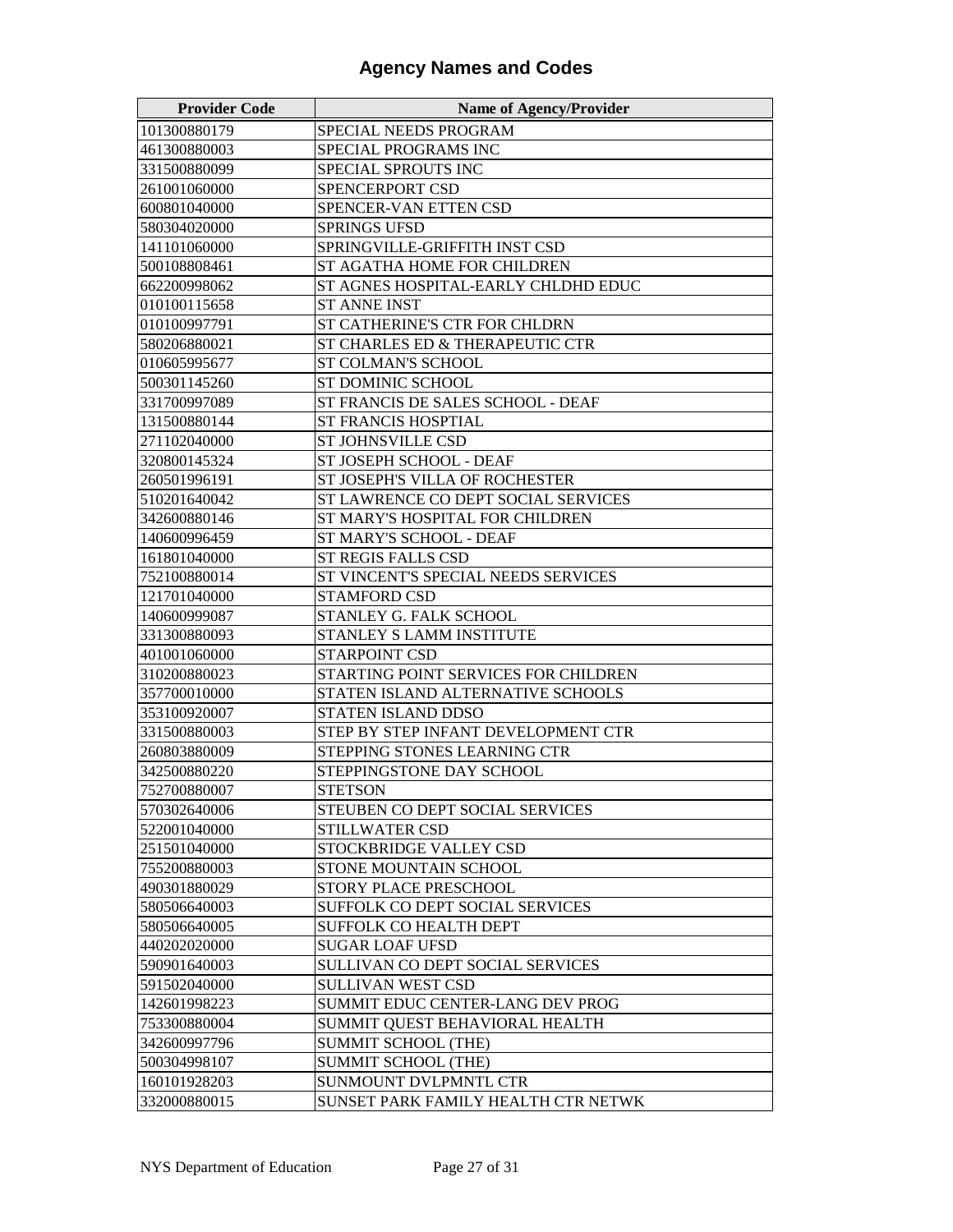| <b>Provider Code</b> | <b>Name of Agency/Provider</b>       |
|----------------------|--------------------------------------|
| 342900880355         | SUNSHINE DEVELOPMENTAL SCHOOL        |
| 332000880008         | SUPREME EVALUATION INC               |
| 321100880071         | SUSAN E WAGNER CHILD CARE CTR        |
| 030601060000         | SUSQUEHANNA VALLEY CSD               |
| 140207060000         | <b>SWEET HOME CSD</b>                |
| 280502060000         | SYOSSET CSD                          |
| 421800010000         | SYRACUSE CITY SD                     |
| 421800880019         | SYRACUSE UNIV GEBBIE SPEECH LANG HEA |
| 332000880024         | T.E.A.C.H.-EARLY ADVANTAGE           |
| 100501040000         | TACONIC HILLS CSD                    |
| 353100998696         | TANGLEWOOD SCHOOL (THE)              |
| 091200880023         | TEDDY BEAR CHILD CARE CTR            |
| 320800880021         | THERACARE INC                        |
| 331500880044         | THERAPY & LEARNING CTR               |
| 342800999245         | THERESA PAPLIN / ST CHRISTOPHER OTTI |
| 320800880095         | THESE OUR TREASURES, INC             |
| 220701040000         | THOUSAND ISLANDS CSD                 |
| 580201060000         | THREE VILLAGE CSD                    |
| 151501060000         | TICONDEROGA CSD                      |
| 411504997416         | TILTON SCHOOL AT THE HOUSE OF GOOD S |
| 600601640005         | TIOGA CO DEPT SOCIAL SERVICES        |
| 600903040000         | TIOGA CSD                            |
| 610600640017         | TOMPKINS CO DEPT SOCIAL SERVICES     |
| 610600640014         | TOMPKINS CO HEALTH DEPT              |
| 142500010000         | TONAWANDA CITY SD                    |
| 421800880051         | TOOMEY RESIDENTIAL & COMMUNTIY SRVS  |
| 211901020000         | TOWN OF WEBB UFSD                    |
| 591201040000         | TRI-VALLEY CSD                       |
| 491700010000         | TROY CITY SD                         |
| 611001040000         | TRUMANSBURG CSD                      |
| 580913080000         | TUCKAHOE COMN SD                     |
| 660302030000         | <b>TUCKAHOE UFSD</b>                 |
| 421902040000         | TULLY CSD                            |
| 160101060000         | TUPPER LAKE CSD                      |
| 441903020000         | <b>TUXEDO UFSD</b>                   |
| 580410997795         | UCP - ASSOC GREATER SUFFOLK INC      |
| 010100997850         | UCP - CAPITAL DISTRICT               |
| 630902997787         | UCP - PROSPECT SCHOOL                |
| 591401997802         | UCP - SULLIVAN DIAG TREATMENT CTR    |
| 050100880085         | UCP CAYUGA-E JOHN GAVRAS CM          |
| 070600880013         | UCP CHEMUNG COUNTY                   |
| 430700997762         | <b>UCP FINGER LAKES</b>              |
| 270100880242         | UCP FULTON-MONTGOMERY                |
| 332200890125         | <b>UCP NYS REGION II #14</b>         |
| 400800990032         | UCP OF NIAGARA CO, INC               |
| 310200999413         | UCP OF NYC                           |
| 440601880084         | UCP OF ORANGE COUNTY                 |
| 342900997801         | UCP OF QUEENS COUNTY                 |
| 261600998086         | UCP OF ROCHESTER AREA                |
| 421800997851         | UCP OF SYRACUSE INC                  |
| 620600998101         | UCP OF ULSTER COUNTY                 |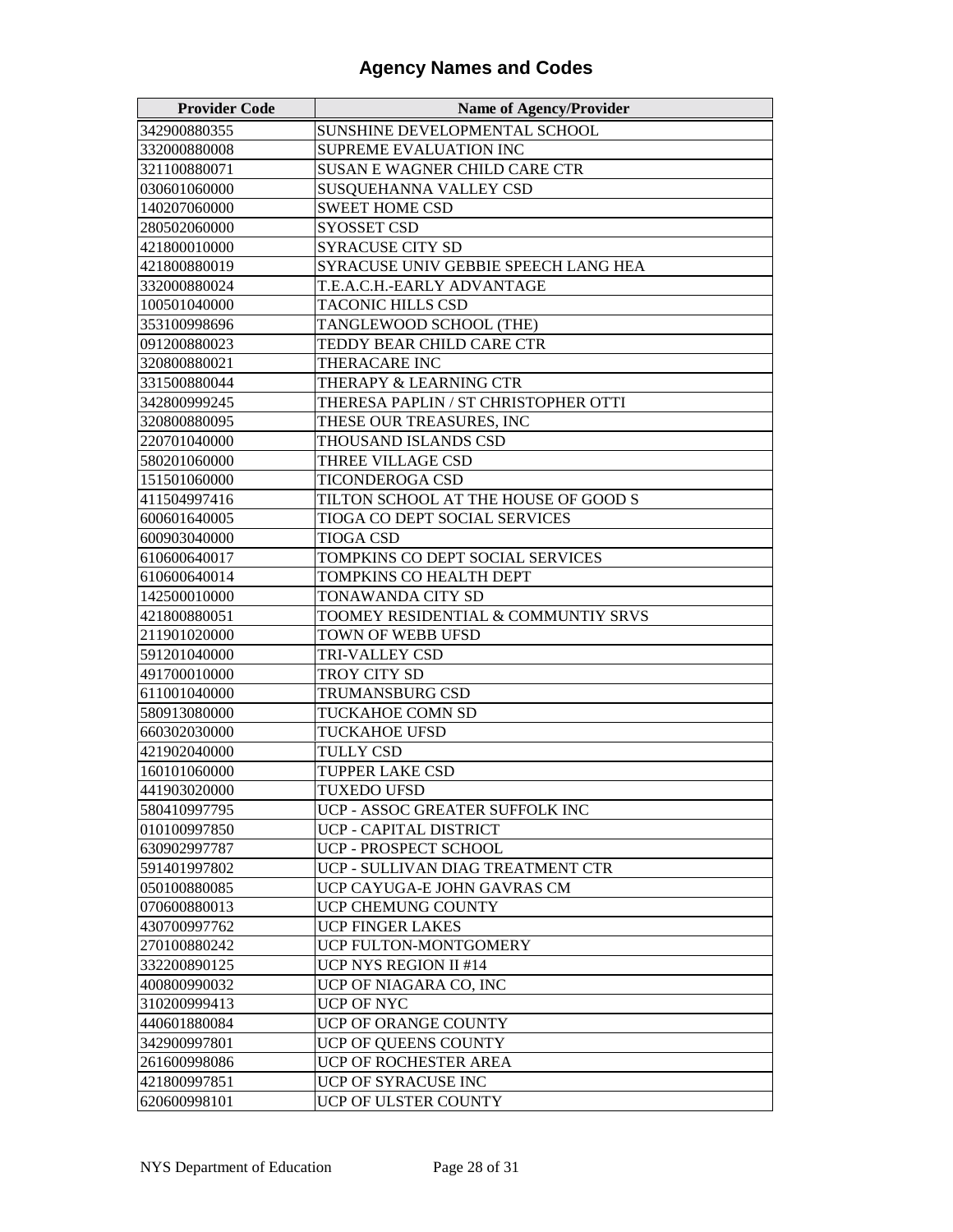| <b>Provider Code</b> | <b>Name of Agency/Provider</b>       |
|----------------------|--------------------------------------|
| 412300999379         | UCP OF UTICA                         |
| 661904997804         | <b>UCP OF WESTCHESTER</b>            |
| 140702997805         | UCP OF WESTERN NY                    |
| 140709997805         | UCP OF WESTERN NY                    |
| 280208997798         | UCPA OF NASSAU COUNTY                |
| 660401030000         | <b>UFSD - TARRYTOWNS</b>             |
| 620600640009         | ULSTER CO DEPT SOCIAL SERVICES       |
| 081003040000         | <b>UNADILLA VALLEY CSD</b>           |
| 662200880200         | UNION CHILD DAY CARE CENTER INC      |
| 051901040000         | UNION SPRINGS CSD                    |
| 280202030000         | UNIONDALE UFSD                       |
| 031501060000         | UNION-ENDICOTT CSD                   |
| 331700880056         | UNITED COMMUNITY SERVICES, INC       |
| 491700996816         | UNITY HOUSE OF TROY                  |
| 471101997806         | <b>UPSTATE HOME FOR CHLDRN</b>       |
| 412300010000         | UTICA CITY SD                        |
| 412300880003         | UTICA HEAD START CHILDREN & FAMILIES |
| 660805030000         | <b>VALHALLA UFSD</b>                 |
| 441301060000         | VALLEY CSD (MONTGOMERY)              |
| 280213020000         | <b>VALLEY STREAM 13 UFSD</b>         |
| 280224020000         | <b>VALLEY STREAM 24 UFSD</b>         |
| 280230020000         | VALLEY STREAM 30 UFSD                |
| 280251070000         | VALLEY STREAM CENTRAL HS DISTRICT    |
| 752700672702         | VALLEYHEAD, INC                      |
| 211701040000         | VAN HORNESVILLE-OWEN D. YOUNG CSD    |
| 490804998235         | VANDERHEYDEN HALL                    |
| 280502998059         | VARIETY CHILD LEARNING CTR           |
| 031601060000         | <b>VESTAL CSD</b>                    |
| 431701060000         | VICTOR CSD                           |
| 310100880025         | VILLAGE CHILD DVLPMNT CTR            |
| 491302880170         | VILLAGE PRE-SCH & COMM CENTER        |
| 752100880012         | VITAM YOUTH TREATMENT CTR            |
| 011003060000         | VOORHEESVILLE CSD                    |
| 580302080000         | WAINSCOTT COMN SD                    |
| 621801060000         | <b>WALLKILL CSD</b>                  |
| 121901040000         | <b>WALTON CSD</b>                    |
| 280223030000         | WANTAGH UFSD                         |
| 132101060000         | <b>WAPPINGERS CSD</b>                |
| 332100880054         | WARBASSE COOP NURSEY SCHOOL          |
| 630701640003         | WARREN CO DEPT SOCIAL SERVICES       |
| 631201040000         | <b>WARRENSBURG CSD</b>               |
| 671501040000         | WARSAW CSD                           |
| 442101060000         | WARWICK VALLEY CSD                   |
| 640601640004         | WASHINGTON CO DEPT SOCIAL SERVICES   |
| 641301640004         | WASHINGTON CO HEALTH DEPT            |
| 440102060000         | WASHINGTONVILLE CSD                  |
| 522101030000         | WATERFORD-HALFMOON UFSD              |
| 561006060000         | WATERLOO CSD                         |
| 222000010000         | WATERTOWN CITY SD                    |
| 411902040000         | <b>WATERVILLE CSD</b>                |
| 011200010000         | <b>WATERVLIET CITY SD</b>            |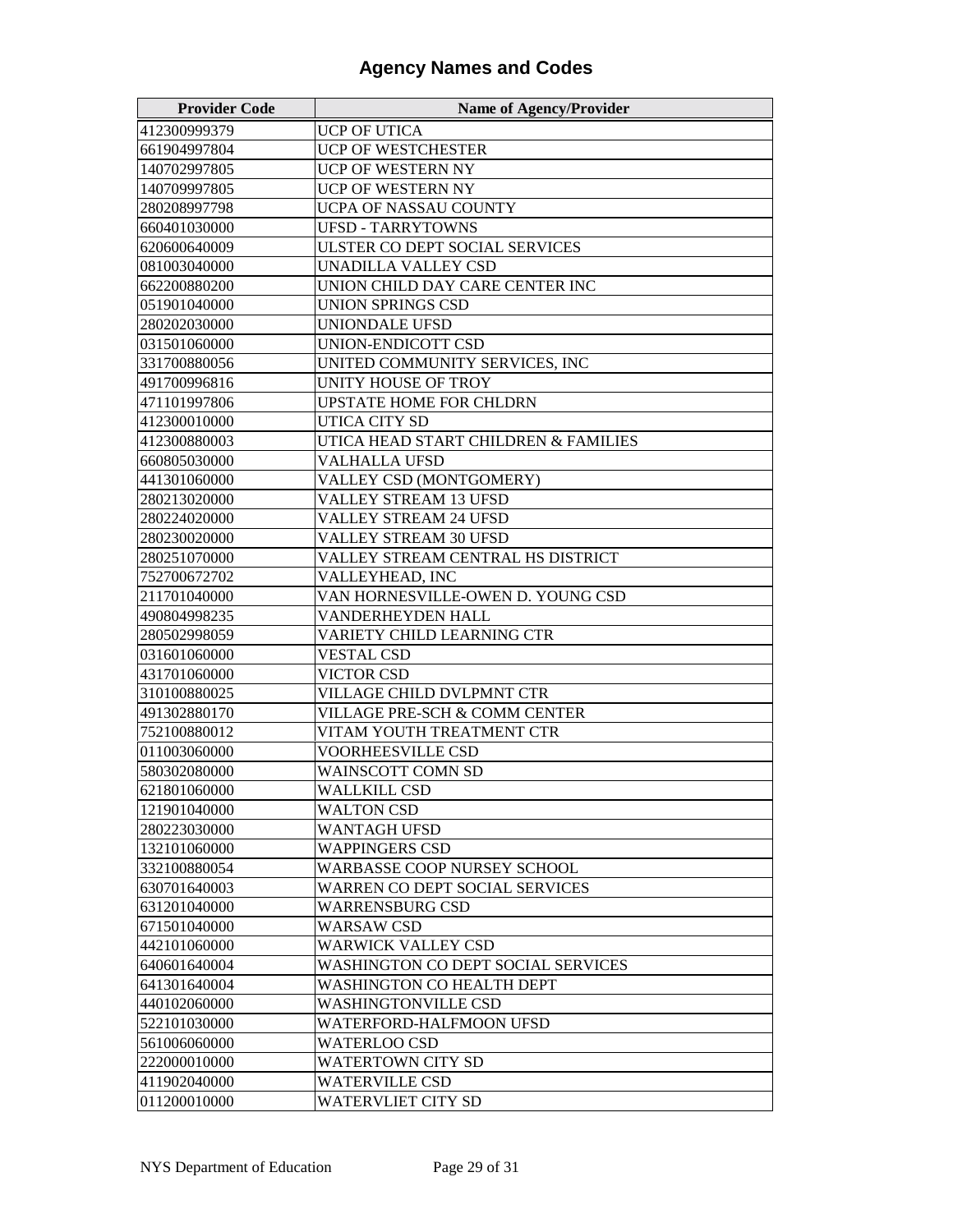| <b>Provider Code</b> | <b>Name of Agency/Provider</b>        |
|----------------------|---------------------------------------|
| 550301060000         | WATKINS GLEN CSD                      |
| 600101060000         | <b>WAVERLY CSD</b>                    |
| 573002040000         | WAYLAND-COHOCTON CSD                  |
| 650501640003         | WAYNE CO DEPT SOCIAL SERVICES         |
| 650801060000         | WAYNE CSD                             |
| 662200880003         | <b>WCEED INC</b>                      |
| 261901060000         | <b>WEBSTER CSD</b>                    |
| 050301040000         | <b>WEEDSPORT CSD</b>                  |
| 200901040000         | <b>WELLS CSD</b>                      |
| 752100880003         | <b>WELLSPRING FOUNDATION</b>          |
| 022601060000         | WELLSVILLE CSD                        |
| 661500880029         | <b>WESCOP THERA NUSRY/EARLY YEARS</b> |
| 521800880026         | WESLEY HEALTH CARE CENTER INC         |
| 580102030000         | <b>WEST BABYLON UFSD</b>              |
| 210302040000         | WEST CANADA VALLEY CSD                |
| 420101060000         | WEST GENESEE CSD                      |
| 280227030000         | WEST HEMPSTEAD UFSD                   |
| 260803060000         | WEST IRONDEQUOIT CSD                  |
| 580509030000         | WEST ISLIP UFSD                       |
| 620202020000         | WEST PARK UFSD                        |
| 142801060000         | WEST SENECA CSD                       |
| 142801920101         | WEST SENECA DVLPMNTL CTR              |
| 040204040000         | WEST VALLEY CSD                       |
| 280401030000         | WESTBURY UFSD                         |
| 662200640003         | WESTCHESTER CO DEPT SOCIAL SERVICES   |
| 660401898258         | WESTCHESTER DEVELOPMENTAL CENTER      |
| 661301997807         | WESTCHESTER EXCEPTIONAL CHLDRN CTR    |
| 660805880009         | WESTCHESTER INST FOR HUMAN DEVELOP    |
| 662300997779         | WESTCHESTER SCHOOL FOR SPEC CHLDRN    |
| 343000880009         | WESTERN QUEENS DEVELOPMENTAL SCHOOL   |
| 062901040000         | WESTFIELD CSD                         |
| 580902020000         | <b>WESTHAMPTON BEACH UFSD</b>         |
| 420701060000         | WESTHILL CSD                          |
| 412801040000         | WESTMORELAND CSD                      |
| 151601040000         | WESTPORT CSD                          |
| 262001040000         | WHEATLAND-CHILI CSD                   |
| 170301020000         | WHEELERVILLE UFSD                     |
| 530101880463         | WHISPERING PINES PRESCHOOL            |
| 662200880326         | WHITE PLAINS CHILD DAY CARE ASSN      |
| 662200010000         | WHITE PLAINS CITY SD                  |
| 641701060000         | WHITEHALL CSD                         |
| 412902060000         | WHITESBORO CSD                        |
| 342500880003         | WHITESTONE SCHOOL FOR CHILD DEVELOP   |
| 022101040000         | WHITESVILLE CSD                       |
| 752700880006         | WHITNEY ACADEMY                       |
| 031401060000         | WHITNEY POINT CSD                     |
| 530515997783         | WILDWOOD SCHOOL                       |
| 580232030000         | WILLIAM FLOYD UFSD                    |
| 331400880043         | WILLIAMSBURG DEVELOPMENT SCHOOL       |
| 331400880380         | WILLIAMSBURG INFANT & EARLY CHILDHOO  |
| 651402040000         | WILLIAMSON CSD                        |